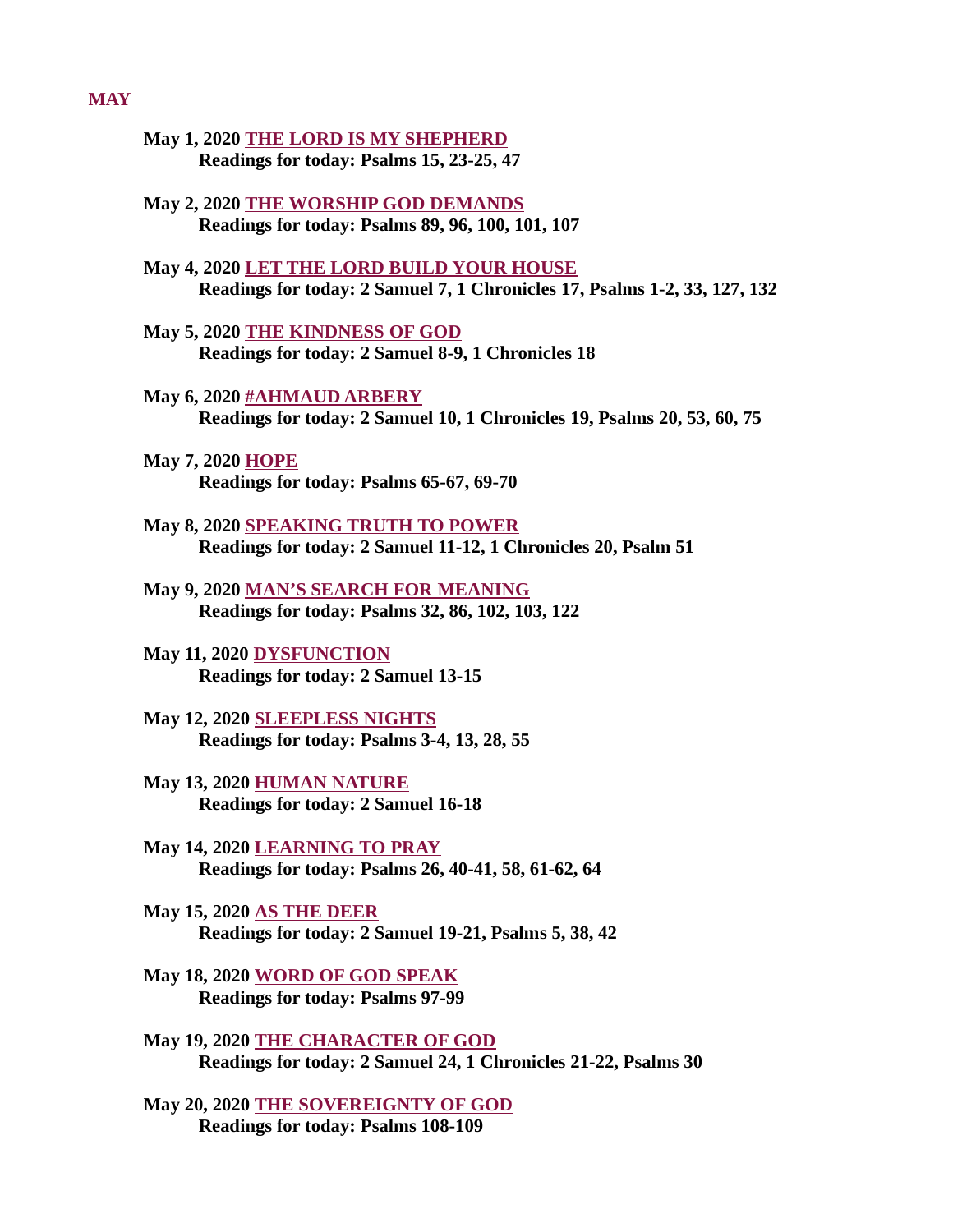- May 21, 2020 LEGACY [Readings for today: 1 Chronicles 23-26](#page-28-0)
- [May 23, 2020 THE HARD WORK OF GENEROSITY](#page-29-0) Readings for today: 1 Chronicles 27-29, Psalms 68
- [May 25, 2020 MEMORIAL DAY REFLECTIONS](#page-31-0) Readings for today: Psalms 111-118
- [May 27, 2020 THE BLESSINGS OF OBEDIENCE](#page-33-0) Readings for today: Psalms 119:1-88
- May 28, 2020 DISCERNMENT [Readings for today: 1 Kings 3-4, 2 Chronicles 1, Psalms 72](#page-35-0)
- [May 29, 2020 CLINGING TO TRUTH](#page-36-0) Readings for today: Psalm 119:89-176
- May 30, 2020 SEX AND GOD [Readings for today: Song of Solomon 1:1-5:1](#page-37-0)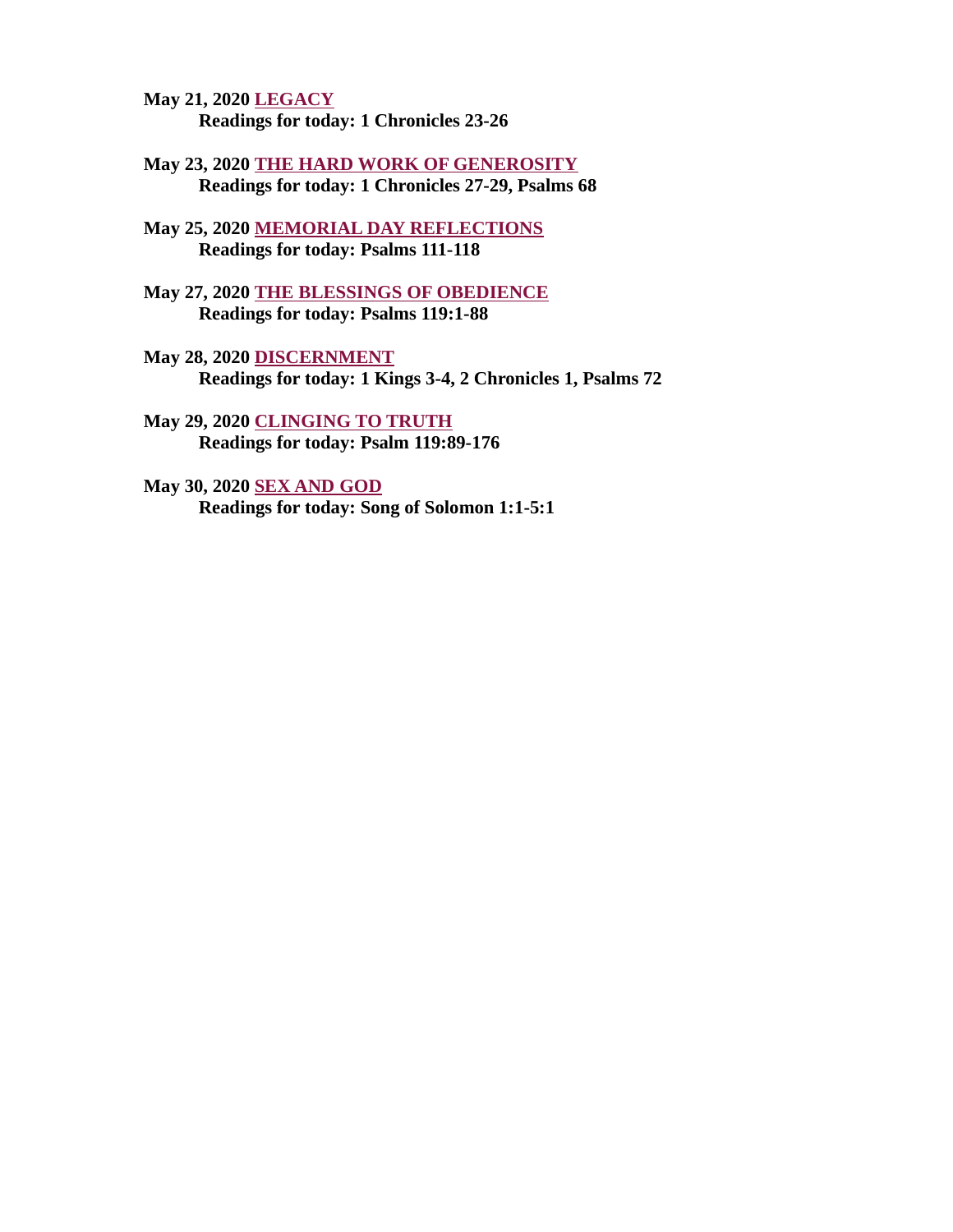# May 1, 2020 THE LORD IS MY SHEPHERD

<span id="page-2-0"></span>[Readings for today: Psalms 15, 23-25, 47](https://www.biblegateway.com/passage/?search=Psalms+15%2C+23-25%2C+47&version=ESV)

I am a "one" on the Enneagram. For those of you not familiar with the tool, the Enneagram helps a person grow in self-understanding. It helps you identify your basic fears, drives, and desires. It gives you a pathway to health, virtue, and holiness. It also reveals your susceptibility to particular temptations, vices, and stress. So, again, I am a "one" on the Enneagram. A perfectionist whose primal fears are corruption, deceit, imbalance, and immorality. These fears lead to stress which creates anxiety. When I am anxious, I tend to be resentful, even angry. My buttons get pushed and I literally can feel my blood begin to boil inside. In the face of these feelings, my temptation is to deny them. Play the hypocrite. Not acknowledge my anger because it is not morally good and therefore must be rejected. This results in continual self-condemnation. The critical voices in my head rise to a cacophony of shame as I fail to live up to my own high ideals. It's frankly exhausting.

"O Lord, who shall sojourn in your tent? Who shall dwell on your holy hill? He who walks blamelessly and does what is right and speaks truth in his heart..." (Psalms 15:1-2)

"Who shall ascend the hill of the Lord? And who shall stand in his holy place? He who has clean hands and a pure heart, who does not lift up his soul to what is false and does not swear deceitfully." (Psalms 24:3-4)

 "Oh, guard my soul, and deliver me! Let me not be put to shame, for I take refuge in you. May integrity and uprightness preserve me, for I wait for you." (Psalms 25:20-21)

This stuff is music to a "one's" ears. It speaks my love language. Goodness. Righteousness. Moral uprightness. Holy perfection. All good things. All important things. And yet, none of these things actually lead me to health. They do not assuage my anxiety. They only serve to feed my fears. They throw me back on my own strength. My own effort. Which I already know is never enough. So what's a "one" to do? Continue playing the hypocrite? Continuing pretending he or she has it all together? Continue presenting an image to the world that is good and upright and moral?

By no means! The "one" must instead cling to message of Psalm 23. One of my favorites, by the way. "The Lord is my shepherd; I shall not want. He makes me lie down in green pastures. He leads me beside still waters. He restores my soul. He leads me in paths of righteousness for his name's sake." (Psalms 23:1-3) Peace comes as I trust in the Lord. Serenity comes as my soul rests in Him. All my stress. All my anxieties. All my fears fade away when I let the Lord be my shepherd. He takes care of all my wants. He makes me lie down and rest in green pastures, beside still waters. These words are balm to my soul.

Every morning when I wake, I find my heart "reset" to its default position. As soon as I open my eyes, the voices in my head start clamoring for attention. "Get up! You have so much to do! So much to accomplish! You're already behind! You're already letting people down! You're already failing!" As I said above, my temptation is to argue. To fight. To try to silence those voices through my own Herculean efforts. But God charts a different path for me. The path of grace. And His Words became my words as I pray, "To you, O Lord, I lift up my soul. O my God, in you I trust; let me not be put to shame; let not my enemies exult over me...He leads the humble in what is right, and teaches the humble his way. All the paths of the Lord are steadfast love and faithfulness, for those who keep his covenant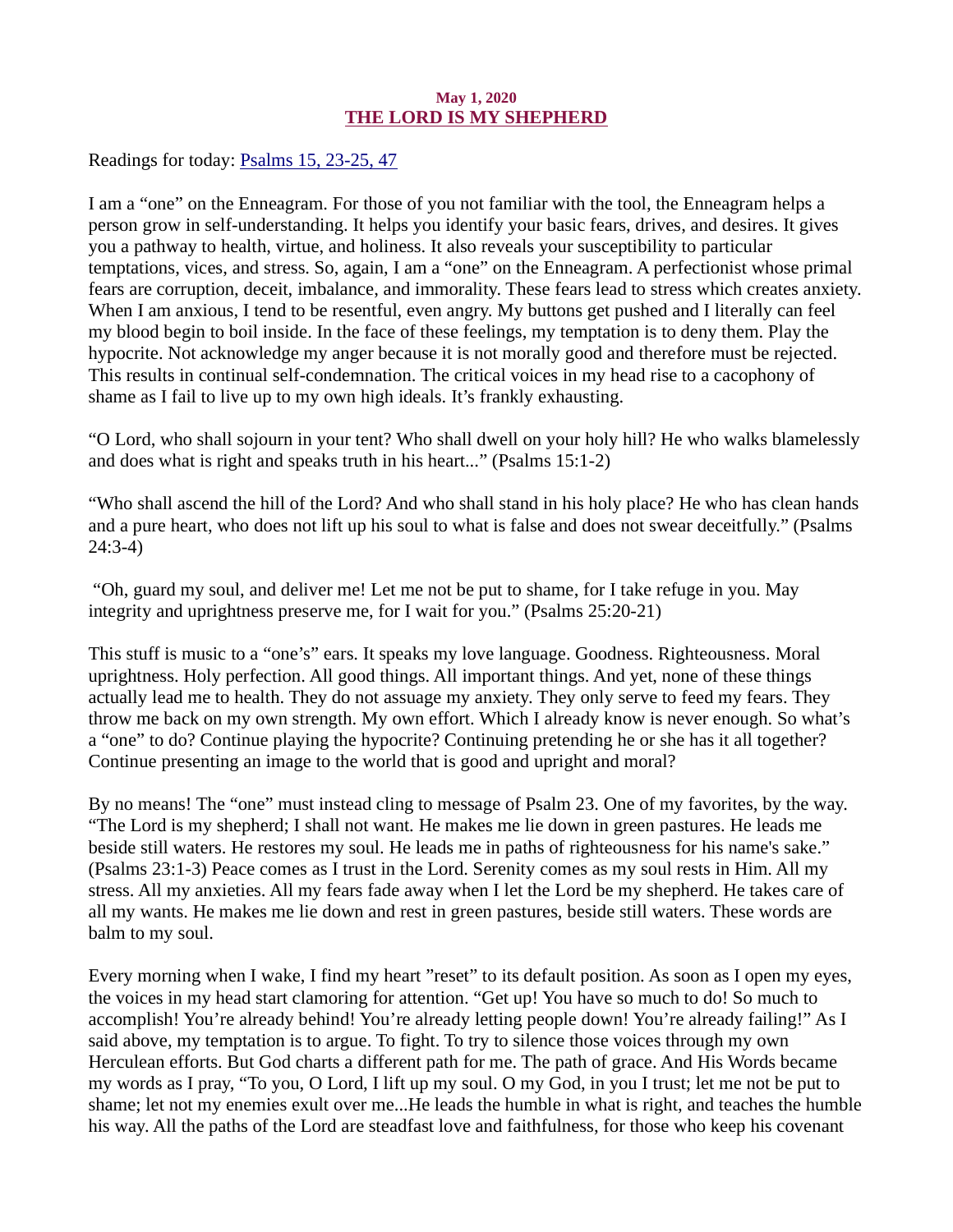and his testimonies...The friendship of the Lord is for those who fear him, and he makes known to them his covenant...Oh, guard my soul, and deliver me! Let me not be put to shame, for I take refuge in you." (Psalms 25:1-2, 9-10, 14, 20) As God's voice fills my head and heart, I find the other voices retreating into the background. Yes, they are still there but it's more of a murmur than a roar and I can now go about my day filled with God's peace.

We are living through a very stressful time. A time of great fear and anxiety. And the temptation will be to let this season drive you to the darker corners of your heart. Longing to numb the pain or regain control, you may find yourself acting out in ways that are self-destructive or painful for those around you. You may find your relationships starting to strain. The key is NOT to work harder or longer or more efficiently. The key is to rest in the arms of the Good Shepherd. Let go of control. Let go of the need to succeed. Let go of the need to have it altogether. Ask for help if needed. Reach out to those who can come alongside. Make a call to a mental health professional or your pastor and ask for an appointment. Trust God has provided these means for the well-being of the sheep of His pasture.

Readings for tomorrow: Psalms 89, 96, 100, 101, 107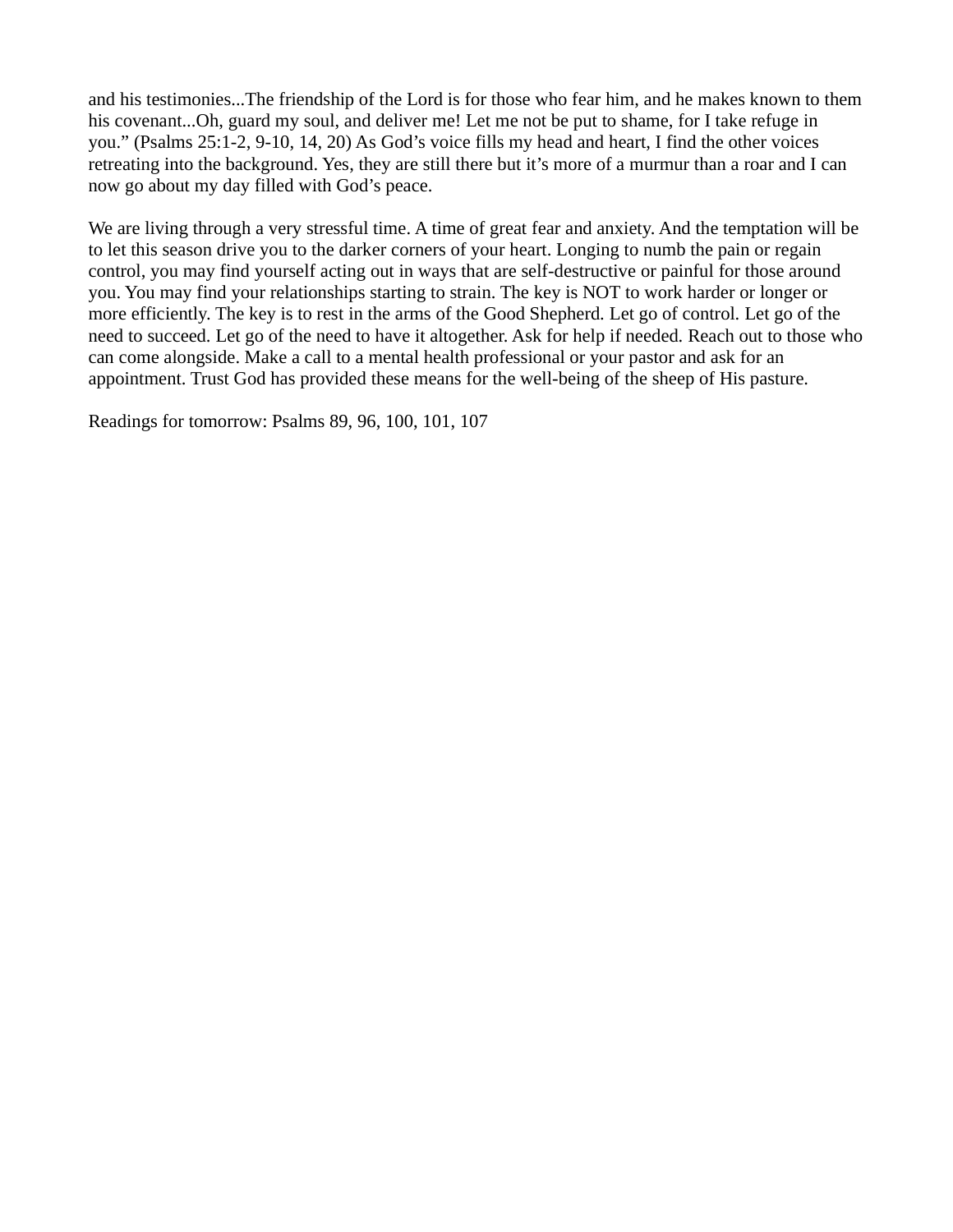#### May 2, 2020 THE WORSHIP GOD DEMANDS

<span id="page-4-0"></span>[Readings for today: Psalms 89, 96, 100, 101, 107](https://www.biblegateway.com/passage/?search=Psalms+89%2C+96%2C+100%2C+101%2C+107&version=ESV)

Human beings are naturally selfish creatures. We are self-centered. Self-promoting. Self-protective. Self-indulgent. If you have any doubts, take a scroll through Instagram or Facebook sometime. Selfies. Humble brags. Carefully curated authenticity. Scripted messiness. Real life edited down into a series of highlight reels. Flip open Twitter and what do you see but a platform for "call-out" and/or "cancel" culture. People throwing out their often ill-informed opinions on just about every subject. Perfecting the blame game. Throwing around self-righteous accusations. Setting themselves up as a modern day Pharisees as they seek to "police" other people's content. Of course, our media is no different. Driven by particular agendas, they report only those facts which support their pre-determined narratives. They spin inconvenient truths out with the hope that their audience won't notice the verbal misdirection. This game is played by politicians, media moguls, titans of industry, social influencers, you name it. Why? Because we're all human. And - back to my original premise - to be human is to be self-centered. Selfpromoting. Self-protective. Self-indulgent. We just have this innate tendency to make life all about us.

The same is true in the church. We might even be the worst offenders. Why would I ever say such a thing? Well, it's one thing to have a political hot take. It's another to take a stand on social issue. If we're honest, all our selfies and humble brags are pretty superficial and trivial in the grand scheme of things. But to twist the worship of the Living God and make it about us is serious business. To dare to impose our own preferences or judge based upon whether we "got something out of it" is arrogant in the extreme. To assume we know what's best or to make the mistake of thinking worship is about us getting our needs met, our wants fulfilled, our desires granted is foolishness. Worship is not about how we feel…though we should experience a range of feelings during the experience. Worship is not about what we think…though our thinking should be challenged on any number of levels as we sit under the authority of the Word of God. Worship is not about what we get…though if we are humble we'll receive any number of blessings for having been in God's presence. Worship is not about us. It is about God.

One of the most challenging Biblical truths for Christians to grasp is that God's highest priority is Himself. God's greatest passion is for His own glory. God's deepest love is for Himself. And if you find yourself thinking that makes God sound like a narcissist, let me humbly suggest you take a step back and think it through. In the beginning. Before time and space. Before the universe came into being. There was God. He existed eternally as Father, Son, and Holy Spirit in perfect communion. There is no lack in God. No deficiency in God. No void God needed to fill. God could have gone on existing in perfect communion with Himself for all eternity and not missed a thing. God doesn't need us. God isn't incomplete without us. God is all-sufficient in Himself. But God did choose to create. God created a universe and filled it with all kinds of beauty and artistry and splendor. He created the dualities that mark our existence like light and dark. Sun and moon. Earth and sky. Male and female. Finally, God made a special creature in His own image. It was an act of pure grace. He gave us agency and creativity and responsibility that mirrored His own. His plan was to live in unbroken fellowship with us forever. Inviting us to share in the perfect love He has in Himself. But we rejected His plan, of course. We went our own way. We wanted to be like God. Self-sufficient. Self-governing. Self-propagating. We wanted to be in charge of our own lives. We wanted to be the captains of our own destiny. The masters of our own fate. The rulers of our own souls. So, in a supreme act of love, God let us go. God let us go our own way, knowing it would end in self-harm and self-destruction. God let us go our own way, knowing we would turn His beautiful creation into a means to feed our own selfish desires. God let us go our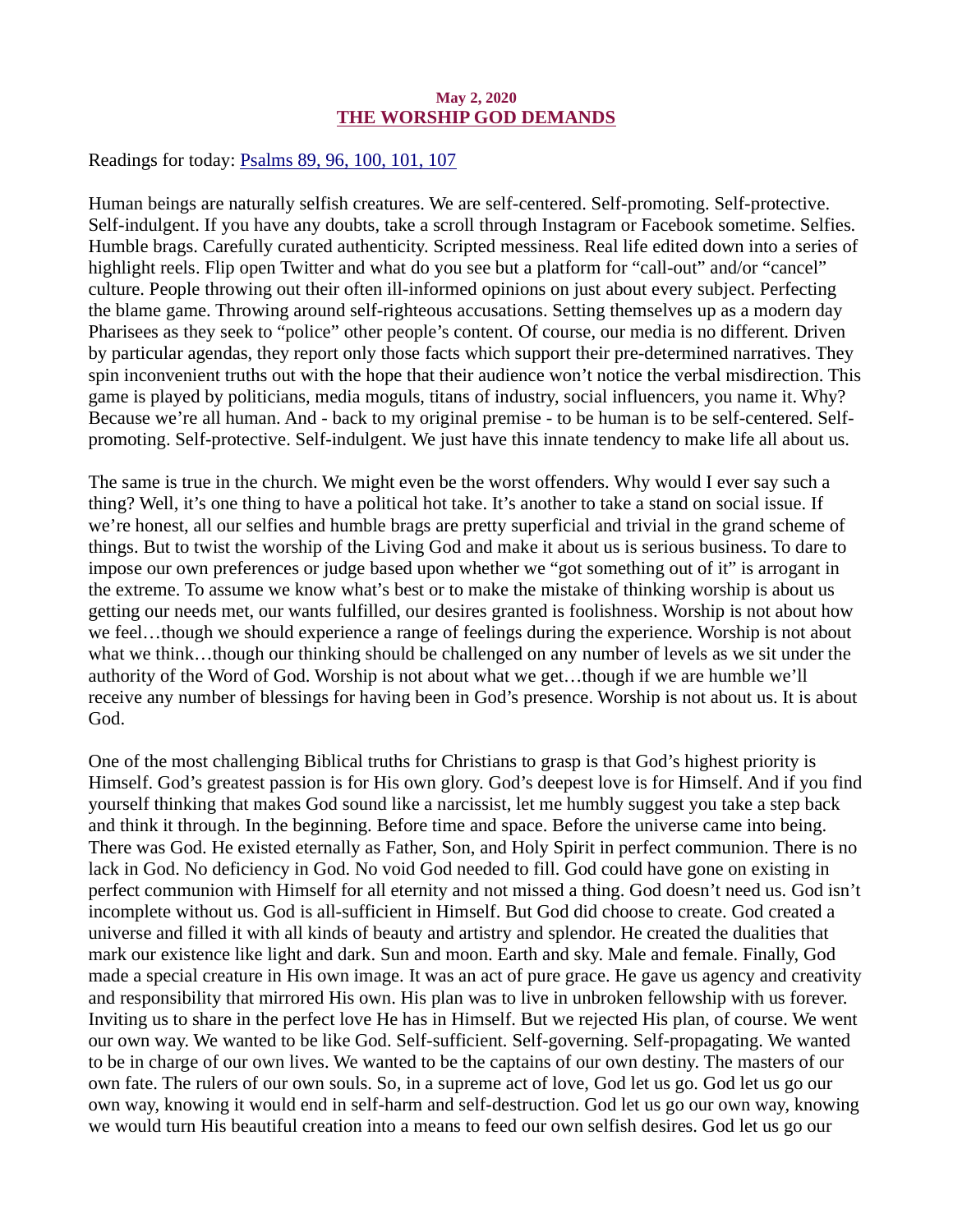own way, knowing we would reject Him at every turn as we tried our hand at self-rule. And all God knew and feared would happen took place. It broke His heart.

But God wouldn't let go. To do so would be to act against His own divine character. So God rends the heavens and comes to earth. God - in some sense - rends the Trinity to come to earth. Sending His beloved Son to become one of us. Sending His beloved Son to suffer and die for us. Sending His beloved Son to deliver us out of the mirrored prisons in which we live - where all we can see is Self and set us free to love and serve Him again as He planned from the beginning. And yes, God did this for us but more importantly, He did it for Himself. He did it to remain true to who He is. To do anything else would be to deny His very nature and character. Even in our salvation, God's highest commitment remains Himself. God's highest priority remains His own glory. And this is why we worship. We worship God not for how He makes us feel. Not for what He's done for us. Not for the eschatological "goodies" that await us in the life to come. We worship God simply because He is God. He alone is worthy. He alone is deserving. This is what we were created for in the first place.

So listen again to the words of Psalm 96. Lift your voice again in praise. God is God! Let's give Him the worship He deserves and the worship He demands! "Oh sing to the Lord a new song; sing to the Lord, all the earth! Sing to the Lord, bless his name; tell of his salvation from day to day. Declare his glory among the nations, his marvelous works among all the peoples! For great is the Lord, and greatly to be praised; he is to be feared above all gods. For all the gods of the peoples are worthless idols, but the Lord made the heavens. Splendor and majesty are before him; strength and beauty are in his sanctuary. Ascribe to the Lord, O families of the peoples, ascribe to the Lord glory and strength! Ascribe to the Lord the glory due his name; bring an offering, and come into his courts! Worship the Lord in the splendor of holiness; tremble before him, all the earth! Say among the nations, "The Lord reigns! Yes, the world is established; it shall never be moved; he will judge the peoples with equity." Let the heavens be glad, and let the earth rejoice; let the sea roar, and all that fills it; let the field exult, and everything in it! Then shall all the trees of the forest sing for joy before the Lord, for he comes, for he comes to judge the earth. He will judge the world in righteousness, and the peoples in his faithfulness." (Psalm 96:1-13)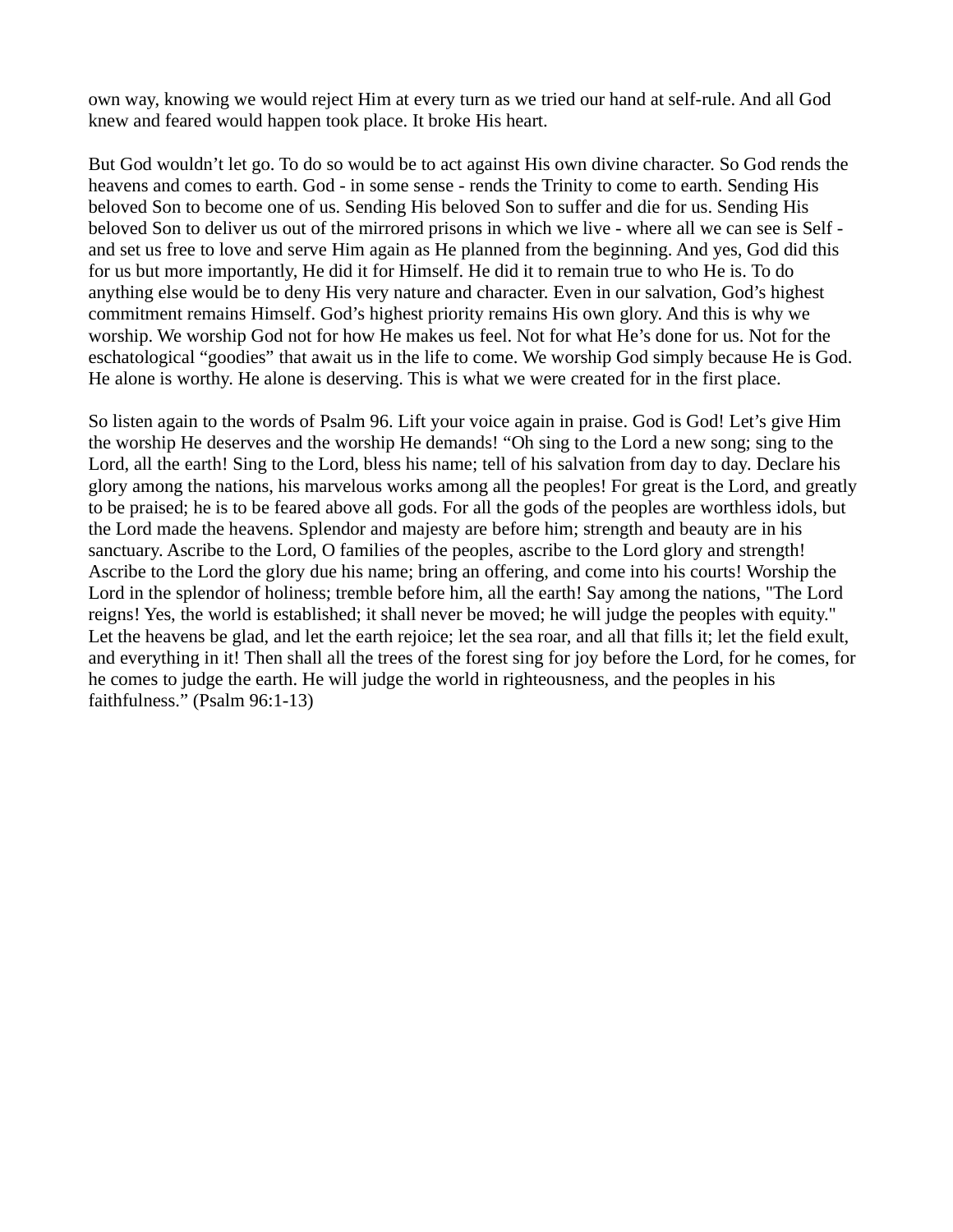# May 4, 2020 LET THE LORD BUILD YOUR HOUSE

<span id="page-6-0"></span>[Readings for today: 2 Samuel 7, 1 Chronicles 17, Psalms 1-2, 33, 127, 132](https://www.biblegateway.com/passage/?search=2+Samuel+7%2C+1+Chronicles+17%2C+Psalms+1-2%2C+33%2C+127%2C+132&version=ESV)

"Unless the Lord builds the house, those who build it labor in vain. Unless the Lord watches over the city, the watchman stays awake in vain." (Psalms 127:1)

One of the things I struggle with the most is my desire to be successful. To make my life count. To do something significant. To strive to be the best. These are values ingrained in me from an early age. They are not necessarily bad in and of themselves. The problem is I too often let these good things become ultimate things in my life. I start to pursue success at the expense of my relationship with God or those I love. I focus on the future rather than finding contentment in the present. I covet what I don't have rather than be thankful for what I do have. I know I'm not alone. I see these values reflected across all sectors of society.

A few years ago now, the Lord spoke to me during a time of prayer. It wasn't an audible voice or a lightning bolt from heaven or anything like that. It was simply an impression in my heart. A feeling in my gut. A few random thoughts in my head that suddenly coalesced into a message I needed to hear. It was a short message. Three simple words. Obscurity. Anonymity. Insignificance. I was journaling and these three words started ringing over and over again in my head. Obscurity. Anonymity. Insignificance. Over the years I've learned to pay attention to these kinds of things in my prayer time so I sat back from my keyboard and asked the Lord to give me further insight into what He was saying. God said, "I want you to labor in obscurity. Embrace anonymity. Pursue insignificance." To be honest, my first thought was, "Wait a minute! That doesn't sound right! Frankly, it sounds unAmerican!" God's answer? "Exactly." :-)

"Unless the Lord builds the house, those who build it labor in vain." King David has a desire to build God a house. It's a godly desire. A good desire. One that is affirmed by Nathan the prophet. But it is not the Lord's will. "But that same night the word of the Lord came to Nathan, "Go and tell my servant David, 'Thus says the Lord: Would you build me a house to dwell in?...'Thus says the Lord of hosts, I took you from the pasture, from following the sheep, that you should be prince over my people Israel. And I have been with you wherever you went and have cut off all your enemies from before you. And I will make for you a great name, like the name of the great ones of the earth. And I will appoint a place for my people Israel and will plant them, so that they may dwell in their own place and be disturbed no more. And violent men shall afflict them no more, as formerly, from the time that I appointed judges over my people Israel. And I will give you rest from all your enemies. Moreover, the Lord declares to you that the Lord will make you a house.When your days are fulfilled and you lie down with your fathers, I will raise up your offspring after you, who shall come from your body, and I will establish his kingdom. He shall build a house for my name, and I will establish the throne of his kingdom forever." (2 Samuel 7:4-5, 8-13) I love how God flips the tables on David here. It is not David who will build God a house but God who will build David a house! It is not David who will make His own name great but God who will make David's name great!

Unless God builds the house. Unless God builds David's house. Unless God builds our house. We all labor in vain. This was the message God was sending me during my devotional time. I was spending so much energy working so hard to be successful. To stand out among my peers. To be faithful to God. And yet all the while God was calling me to rest. To trust. To stand back and let Him do the "building"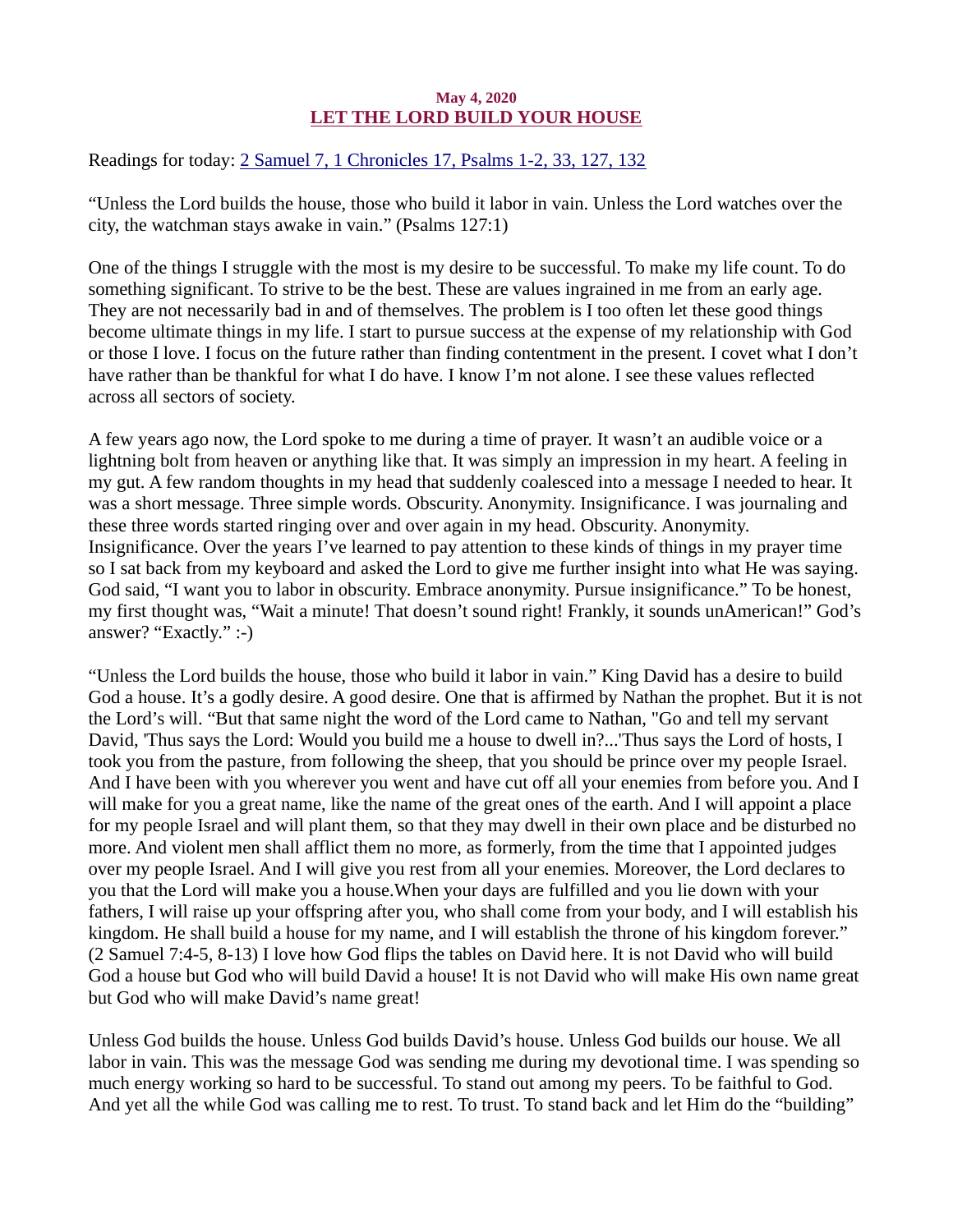of my life. Let Him guide and direct my path. Let Him have the glory for the success I was seeking to achieve.

Recently, I've been learning more about the meaning of those three, God-given words in my life…

Obscurity - Over the years, I've been asked to consider many different ministry positions. Some at much larger churches. Some involve greater denominational influence. But I love where I am. I love the people I serve. I love the team I get to serve alongside. We are not the largest or fastest growing or most "successful" church but we are a family. We serve God faithfully. We are producing gospel-fruit on a regular basis. Lives are being changed. People are being transformed. And God has confirmed my current call over and over again.

Anonymity - One of the best things about serving at PEPC is I get to simply be "one of the pastors." We have a great team, each with different gifts. This releases me from the pressure to perform. To succceed. To self-promote. No one needs to know my name. This work isn't about me. I love the fact that I don't always have to be up front. Don't always have to preach. Don't always have to be in charge. And I can't wait to finish my career as part of the volunteer cleaning crew!

Insignificance - My work around the globe is humbling. It makes me deeply aware of how truly insignificant my contributions to the Kingdom of God are in the grand scheme of things. The reality is I will be completely forgotten within a generation or so of my death. My own family won't remember who I was or what I did. All my accomplishments and achievements will quickly turn to dust. And that's okay. Because my significance is not found in what I do but in who God is and I am content simply to serve Him in whatever way He sees fit.

Friends, unless the Lord builds the house, those who build it labor in vain. Unless the Lord builds your house and my house, our labors are in vain. Unless the Lord builds our nation's house, our collective labor will be in vain. As we continue to struggle through this season of social distancing and stay at home orders, the pressure builds inside all of us to get to work "building our own house." Protecting our own future. Securing our own lives. Don't fall prey to that temptation! Take a step back and let God do the work. Engage in some self-examination to find those areas of your life where you need to hand over the tools, stop working so hard, and let God take over. Make sure you are working from His blueprint in your life rather than your own.

Readings for tomorrow: 2 Samuel 8-9, 1 Chronicles 18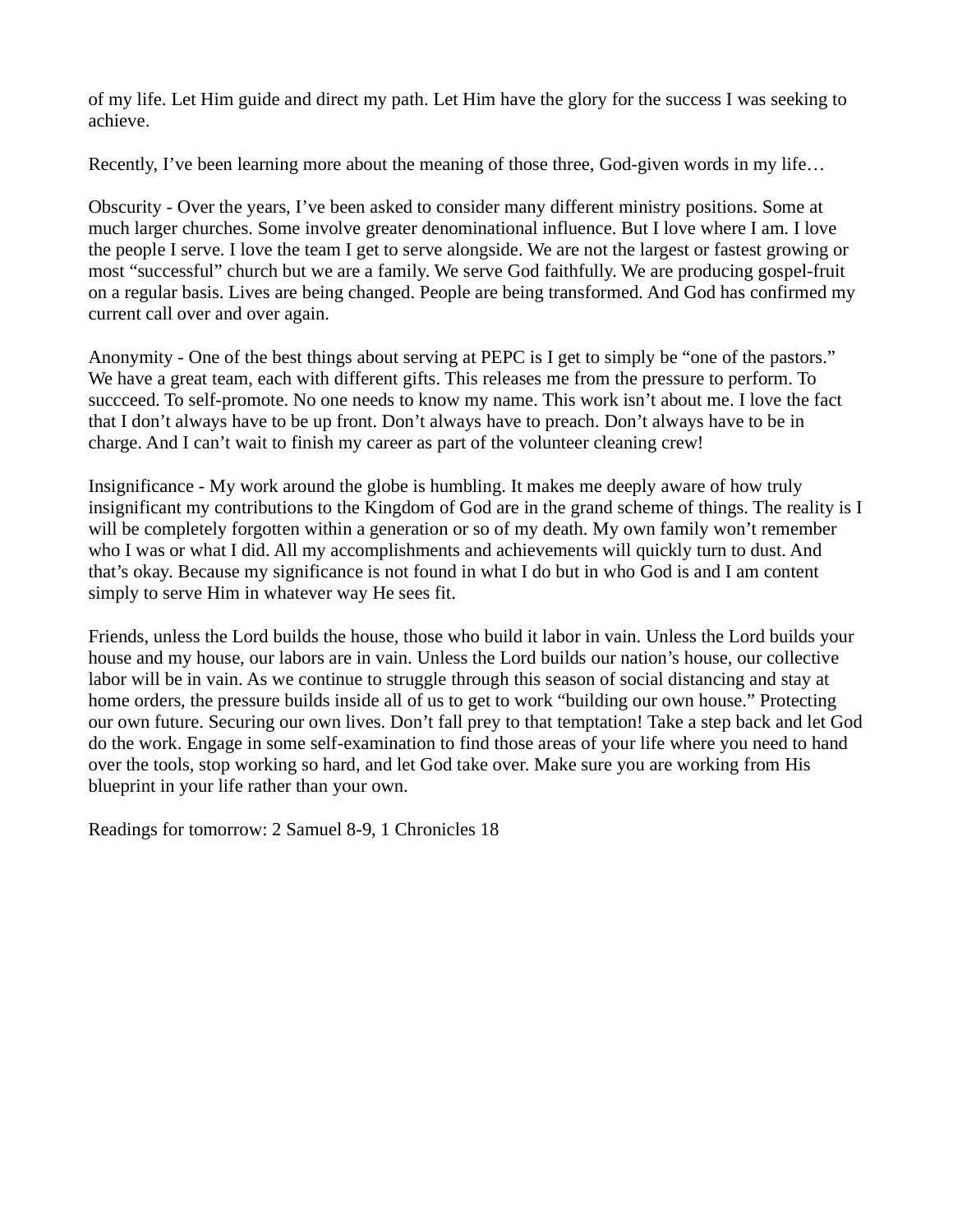# May 5, 2020 THE KINDNESS OF GOD

<span id="page-8-0"></span>[Readings for today: 2 Samuel 8-9, 1 Chronicles 18](https://www.biblegateway.com/passage/?search=2+Samuel+8-9%2C+1+Chronicles+18&version=ESV)

"And King David said, "Is there not still someone of the house of Saul, that I may show the kindness of God to him?" (2 Samuel 9:3) It's hard for us to imagine how radical this action would have been. David lived in a brutal world. A world full of violence and suffering and pain. A world where one's family. One's tribe. One's nation was everything. It was a world where honor was paramount. Shame to be avoided at all costs. There were strict cultural expectations regarding how one acted when one was treated dishonorably.

Saul shamed David before Israel. He unjustly accused him. He sought to kill him. He pursued him in the wilderness. He tried to discredit him. He did all he could to destroy him and his family. Now the tables are turned. And the expectations are clear. Everyone in ancient Israel knew what was coming. David would destroy Saul's family to the last person. He would eradicate Saul's name from the earth. He would leave no stone unturned. No one behind lest that person become a seed of discontent and rebellion in the future.

But once again, David defies his culture's expectations. Instead of seeking to destroy the house of Saul, he seeks to forgive. To bless. To honor. So he asks his servants if there is anyone left of Saul's family. There is. A grandson. A crippled man named Mephibosheth. Even better, he is a son of David's beloved friend, Jonathan. David has him brought in. Honors him by restoring all Saul's lands and property to him. Gives him a place at the king's own table. It's a stunning act of kindness, mercy, and generosity. And it communicates to the entire nation that David is no ordinary, ancient near east king.

What motivated David? The kindness of God. David was humble at this point in his life. He knew his life was a testimony to grace. David was a shepherd. He fully expected to live his life as a shepherd. But God - through His great mercy - had raised him up to be king. And having been on the receiving end of God's kindness, David now extends it out even to his enemies.

What about us? The greatest poverty in our world today is the poverty of grace. The poverty of kindness. The poverty of mercy. We are so quick to judge. So quick to become enraged. So quick to attack others. In my experience, very few people engage in any sort of honest self-reflection. Very few people actually acknowledge their biases and privilege and short-comings much less confess their sin. Very few people make themselves vulnerable to the point of revealing their own weaknesses. Sure, people talk about how they've been hurt. Wounded. Abused. Those terms - sadly - have almost become cliche. But they almost never talk about how their choices contributed to their own pain. And because they perceive themselves to be the victim, they do not forgive very easily.

But what if we saw ourselves as God sees us? What if we honestly acknowledged the fact that we are as sinful as anyone else. Just as capable of hurting others as we are of being hurt. Just as capable of wounding others as we are of being wounded. Just as capable of inflicting pain as we are of experiencing it. What if we looked in the mirror and saw both perpetrator and victim? And what if - in that moment - we turned to God rather than self-condemnation? What if we experienced the grace and mercy and kindness of God even for sinners such as ourselves? Perhaps then we would be able to extend that same grace and mercy and kindness out to others. Even those who have hurt us. Even to our enemies.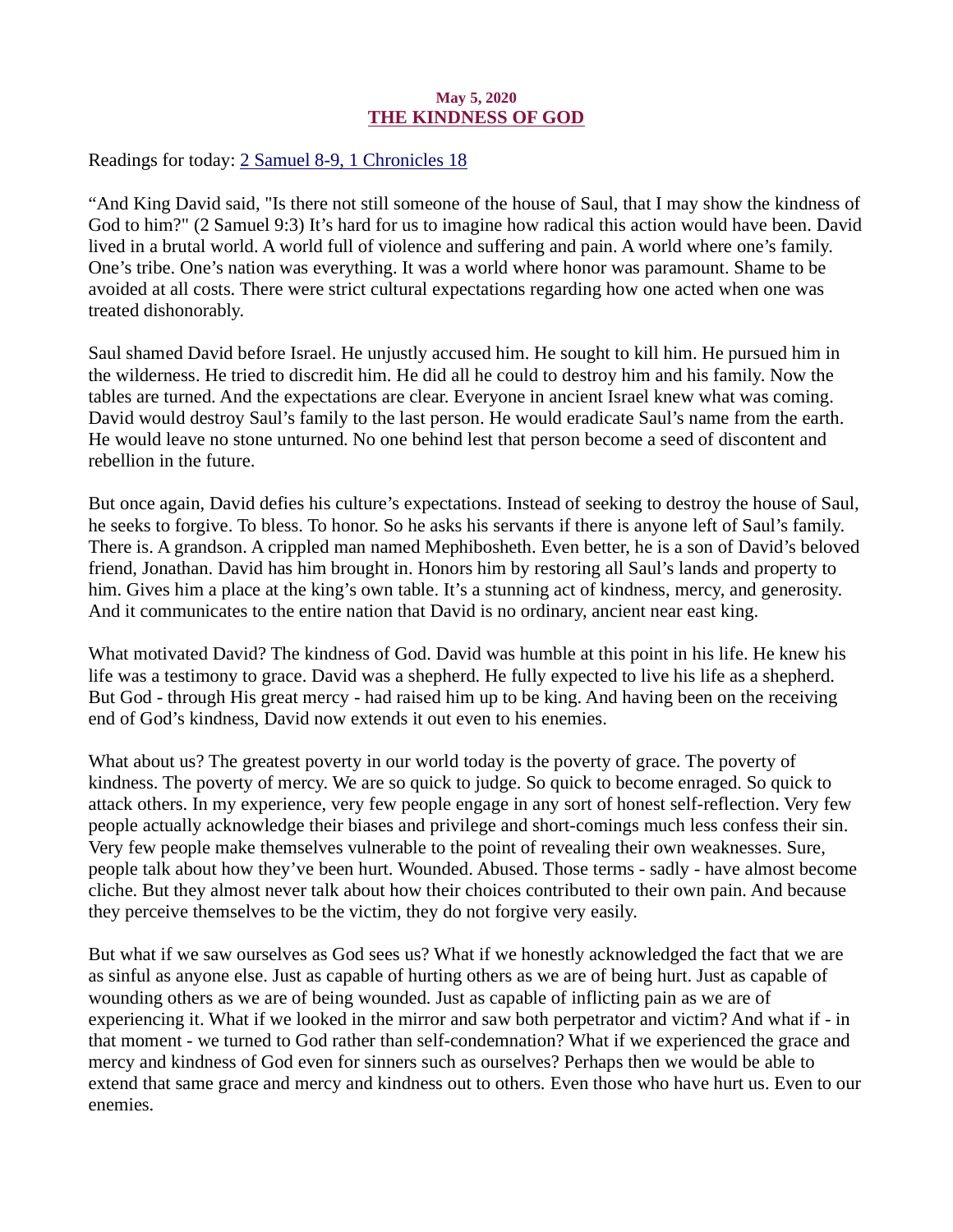Sadly, I find such faith in short supply these days. And I believe it exposes a fundamental flaw in our relationship with God. We cannot give to others what we have not received ourselves. And too many of us believe the lie that God will bless us because we are "good." Too many of us believe the lie that God affirms us without reservation. Too many of us believe the lie that we deserve God's love. In short, we do not believe in grace. We do not believe we've done anything to merit God's mercy. We believe God has to be kind to us or else. And so we live largely graceless, merciless, intolerant lives especially towards those who are not like us. Those who have hurt us. Those we consider to be our enemies. Sure, we are gracious and merciful and kind to those we love and like but woe to them if they should ever betray our trust or speak ill of us or refuse to affirm us. Jesus says, "Love your enemies and pray for those who persecute you…For if you love those who love you, what reward do you have? Do not even the sinners do the same? And if you greet only your brothers and sisters, what more are you doing than others? Do not even the unbelievers do the same?" (Matthew 5:44, 46-47) Grace. Mercy. Kindness. These are not intellectual ideas but eternal realities. They flow from a deep, intimate relationship with Jesus. They are only made possible through the abiding presence of the Holy Spirit. May you seek these things from God today.

Readings for tomorrow: 2 Samuel 10, 1 Chronicles 19, Psalms 20, 53, 60, 75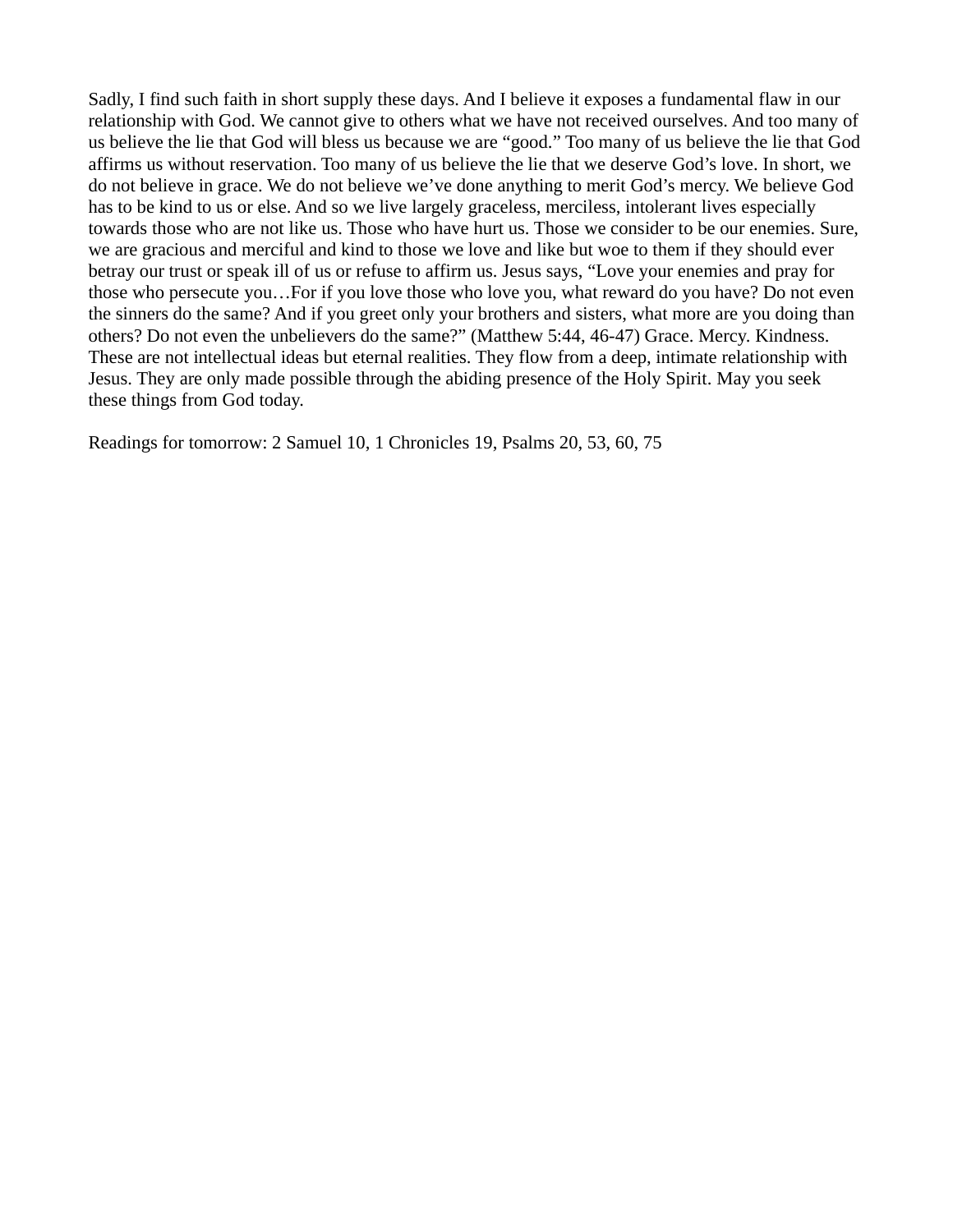# May 6, 2020 #AHMAUD ARBERY

<span id="page-10-0"></span>[Readings for today: 2 Samuel 10, 1 Chronicles 19, Psalms 20, 53, 60, 75](https://classic.biblegateway.com/passage/?search=2+Samuel+10%2C+1+Chronicles+19%2C+Psalms+20%2C+53%2C+60%2C+75&version=ESV)

"May the Lord answer you in the day of trouble! May the name of the God of Jacob protect you! May he send you help from the sanctuary and give you support from Zion! May he remember all your offerings and regard with favor your burnt sacrifices! May he grant you your heart's desire and fulfill all your plans! May we shout for joy over your salvation, and in the name of our God set up our banners! May the Lord fulfill all your petitions! Now I know that the Lord saves his anointed; he will answer him from his holy heaven with the saving might of his right hand. Some trust in chariots and some in horses, but we trust in the name of the Lord our God. They collapse and fall, but we rise and stand upright. O Lord, save the king! May he answer us when we call." (Psalm 20:1-9)

These words have deeper meaning for me today. Especially as the news breaks about the young African-American man who was lynched in broad daylight in Georgia. Ahmaud Arbery was out running in a neighborhood when two armed white men in a pickup truck pursued him and shot him in cold blood. Assuming he had been part of a robbery that had taken place earlier, they believed it was their right to chase him down and execute him. Tragically, this is just the latest example of how we continue to be haunted by our racist past here in America. And it comes in the midst of a pandemic that is killing African-Americans at much higher rates. The US Census Bureau reports that African-Americans represent 13.4% of the general population but counties with higher concentrations of blacks account for more than half of all COVID cases and almost 60% of deaths. Furthermore, we've known for a long time that African-Americans are disproportionately targeted by our justice system. 37% of the general prison population is African-American men. 22% African-American women. Clearly, we still have a race problem in our country.

One of the things I love most about reading the Bible in a year chronologically is how it reminds us to combine our prayers with action. In our readings for today, David sends emissaries to the Ammonites to offer condolences for the death of their king. His desire is to build a friendship with the heir to the throne. His plan is thwarted, however, by the princes of the Ammonites who would rather sow suspicion and create a pretext for war with Israel. Tribal conflict, you see, is nothing new in human history. So they publicly shame David's messengers, gather an army, and set out to destroy Israel. At first, it appears their efforts will be successful. They actually are able to surround the army of Israel. But Joab and his mighty men fight free and end up routing the enemy. In the wake of this great victory, David pens the words to Psalm 20.

I think it's critical to note that David cried out to God. He cried out to God in the midst of his trouble. He cried out to God in the midst of his fear. He cried out to God for salvation. David knew the battle belonged to the Lord. David knew the fight would be fierce but with God he would prevail. David acknowledges his own strength is not enough. He is humble. He is heartfelt. He is sincere. At the same time, David prepares his army for battle. He arrays his forces as best he can. He devises strategies and implements his plan. The result is a great victory for God's people.

Now apply those same principles to our situation today. Yes, our thoughts and prayers are with the Arbery family. Yes, our thoughts and prayers are with the African-American community as they continue to suffer from the scourge of white supremacy. Yes, we join our voices together to call on the Lord to answer them in these days of trouble. Protect them from evil. Send them help from His sanctuary. Fulfill their desire for salvation. Yes, we humbly acknowledge that only Christ can purge the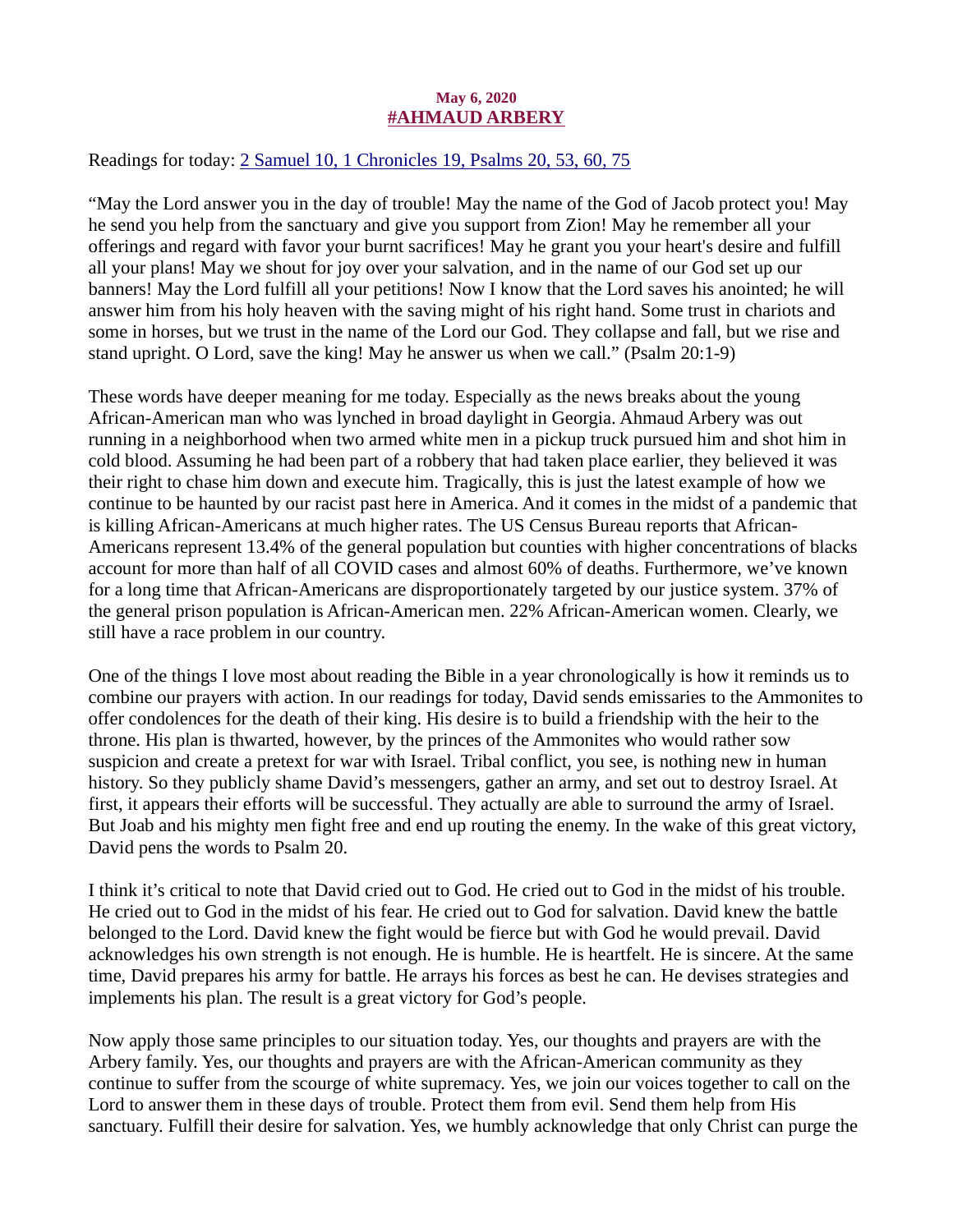evil of white supremacy from our midst. Only Christ can deliver us from the sin of racism. Only Christ can transform hatred into love.Yes, we cannot place our trust in "chariots and horses" or in "legislative powers" or "social reforms." But that doesn't mean we ignore them completely. They are simply tools in God's hand to accomplish His will on earth. Just as David deployed chariots and horses to defeat the Ammonites so we must deploy laws and reforms to defeat white supremacy. We must tear down systems and structures that continue to create uneven playing fields and deny access to people of color. We must hold our political leaders accountable for how they use racism as a tool to retain power and influence and wealth and privilege. We must hold ourselves accountable for the things we say and the ways we think and the ways we act that unwittingly foster hostile attitudes towards those of a different color. We must be proactive in building friendships across racial lines. Actively listening to one another's experiences and suffering with those who have suffered rather than pre-judging them. We must work towards a more just, more gracious society where no one has to be afraid to go on a jog through a neighborhood.

So I am praying Psalm 20 differently today. Not for myself. Not for my tribe. Not for my community. I am praying for God to fulfill the desire of my heart and deliver us from the sin of racism. I am praying for the day when we can celebrate and rejoice in the diversity God has created rather than perceive one another as a threat. I am praying for the day when God will deliver us from the worst of our fears and prejudices and lust for power. And I am working towards those ends as well. Listening. Serving. Voting. Advocating. Trusting the Lord to use my meager efforts for His just purposes in this world.

Readings for tomorrow: Psalms 65-67, 69-70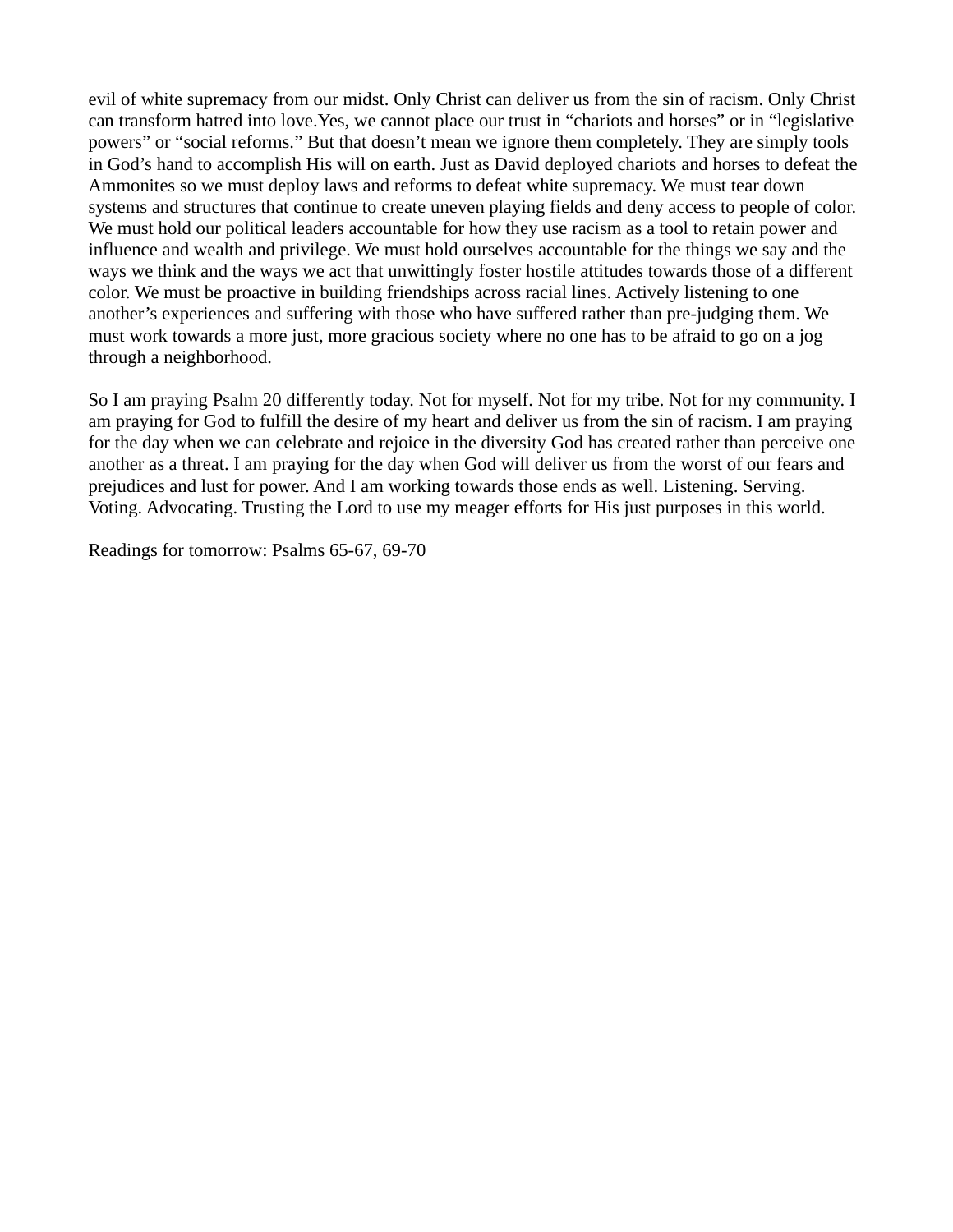## May 7, 2020 **HOPE**

<span id="page-12-0"></span>[Readings for today: Psalms 65-67, 69-70](https://www.biblegateway.com/passage/?search=Psalms+65-67%2C+69-70&version=ESV)

Yesterday, despair got to me. I woke up to a horrific video of a young African-American man being hunted and gunned down in broad daylight. I scrolled endlessly through the feeds of my friends of color lamenting, raging, demanding justice. As I prayed, I lifted up my own lament to God. Along with my rage and anger. Shaking my fists at the heavens. How long, O Lord? I don't understand how such things can happen in 21st century America. I don't understand why the two men who committed the crime aren't in jail tonight. I don't understand why - as Dr. Bryan Loritts and Dr. Eric Mason pointed out yesterday - why black men are murdered while eating Skittles in Florida. Sitting in a church in South Carolina. Sitting in a car with a girlfriend and young daughter in Minnesota. Eating ice cream at home in Dallas. Playing video games with a nephew in Fort Worth. Jogging in a neighborhood in Georgia. I don't understand why there isn't justice. I then broadened my appeal to God. I don't understand why synagogues are attacked. I don't understand why mosques are vandalized and burned. I don't understand why LGBTQ nightclubs are targeted. I don't understand. I don't understand the greed that feeds off the backs of the poor. I don't understand why power tends to corrupt. I don't understand why we human beings always seem to have to find an enemy to fight. A group to organize against. I don't understand why so many of our ideologies include hate. I was soon overwhelmed. It led me to the point of despair and my soul bore that weight throughout the day. I crashed into bed exhausted and could barely get up this morning.

Then I read the Psalms. I was reminded that David too felt overwhelmed at times. David too knew hardship and injustice and suffering. David too struggled to make sense of it all. And yet he praised God. He praised God for hearing our prayers. Praised God for creating the heavens and the earth. Praised God for each sunrise and sunset. He praised God for the goodness of the earth. The fruit of the vine. The abundance of blessings. He praised God for His mighty acts of deliverance. Cutting a path through the Red Sea. He praised God for His steadfast love and faithfulness. For His grace and tender mercies. He praised God for His righteousness and holiness and justice. He praised God for His forgiveness, reconciliation, and redemption. David was not sticking his head in the sand. He was not given to sentimentalism or naive piety. David faced the horrors of this world with eyes wide open. And still he believed. Still he trusted. Still he found hope in God.

I don't know where life finds you today. People read this blog from all over the state. All over the nation. All over the world. They come from different backgrounds and cultural traditions. Different races and socio-economic classes. Each of you has a story to share. Each of you has seen your share of suffering and pain. Each of you is wrestling in your own way with the crisis we are facing. And maybe, just maybe, you've found yourself like me feeling overwhelmed. Exhausted. Fearful. Anxious. Afraid. Weighed down by the weight of it all. Friends, each new sunrise is a gift. A reminder that God's mercies are new every morning. He is steadfast. He is faithful. He is true. He is at work. He is coming. He will set all things right. He will make all things new. Let Him restore your hope today!

Readings for tomorrow: 2 Samuel 11-12, 1 Chronicles 20, Psalm 51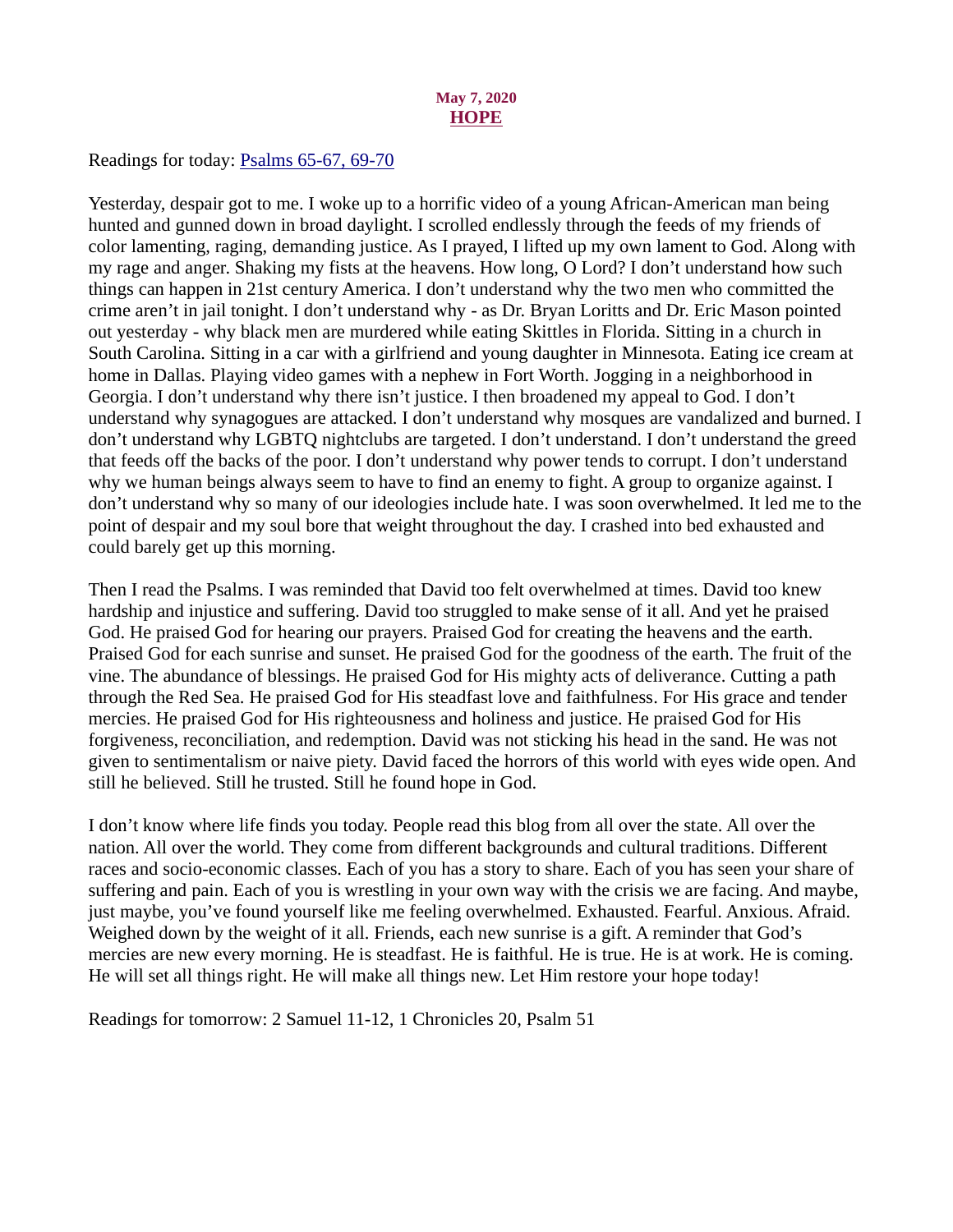# May 8, 2020 SPEAKING TRUTH TO POWER

<span id="page-13-0"></span>[Readings for today: 2 Samuel 11-12, 1 Chronicles 20, Psalm 51](https://www.biblegateway.com/passage/?search=2+Samuel+11-12%2C+1+Chronicles+20%2C+Psalm+51&version=ESV)

"Nathan said to David, "You are the man!" 2 Samuel 12:7

Imagine you are Nathan. You are David's closest advisor and friend. You've risen to power alongside him. You are the most trusted member of his court. You've watched him pile up victory after victory. You've seen his heart for the Lord firsthand. He's confided in you. He counts on you. He trusts you with his most intimate thoughts and desires like when he came to you to ask advice on building God a house. Such a project would have been sealed his fame forever. It would have established his reputation as a mighty king. It was something every significant ancient near east monarch did at some point during their reign. And you sought the Lord for David. And you gave David the Lord's answer which had to be disappointing on some level to him. So you are the man David relies upon to have the courage to speak the truth he doesn't want to hear.

Now you watch as David falls. You grow anxious as David stays home during the season when kings normally head off to war. David is not meant for a life of ease. He is a man of action. And he's missing the fight. He's missing the challenge of leading his men into battle. Perhaps he even feels guilty or ashamed for not being on the frontlines. He prowls around the palace. He can't sit still. His mood growing darker with each passing hour. One day he finds himself on the roof. Surveying all he has made. He's vulnerable. He's weak. He's become blind to his own lusts and desires. Then he sees Bathsheba bathing. He sends for her. He rapes her. She gets pregnant. Ashamed, he takes matters into his own hands. Seeks to cover up his terrible sin. He calls Uriah home from the front. One of his mighty men. A man who has fought by his side through thick and thin. But Uriah refuses to sleep in his home. Refuses to enjoy the company of his wife while his fellow soldiers are sleeping in the fields. David's shame only grows. He knows he should be following Uriah's example. So he sends him back to the front. Premeditates his murder. All so he can steal his wife and escape judgment for his adultery. It's a brutal, horrifying episode in David's life.

You've watched all this come to pass and now you know what you have to do. You must confront David on his sin. You must call David to account. You must remind David that even kings are not above God's law. This will mean taking your life into your hands. After all, David's already killed one man who stood in his way. So you approach the throne. You approach the man you once considered a great king and even greater friend. You come before him in fear but also with courage. You know what needs to be said. You know it's for the greater good. The greater good of David. The greater good of the nation of Israel. The greater good of all involved. The truth must come to light. Righteousness must have its day. David must be given the opportunity to repent. You know David well. You know the shame he must be feeling. And you know he will most likely over-compensate for his sin. So you tell him a story. About a rich man who unjustly robs a poor man. David in his righteous indignation calls the man to judgment. Nathan replies, "You are the man."

I try to imagine the silence that must have settled over the court in that moment. You must have been able to hear a pin drop. David half off his throne in anger. Nathan standing calmly before him with his finger outstretched. The rest of the court holding their breath to see what will happen. David's speechless so Nathan continues. Delivering the Word of the Lord with clarity, conviction, and power. With each word, you can almost see David shrink back into his seat. What he thought to keep secret has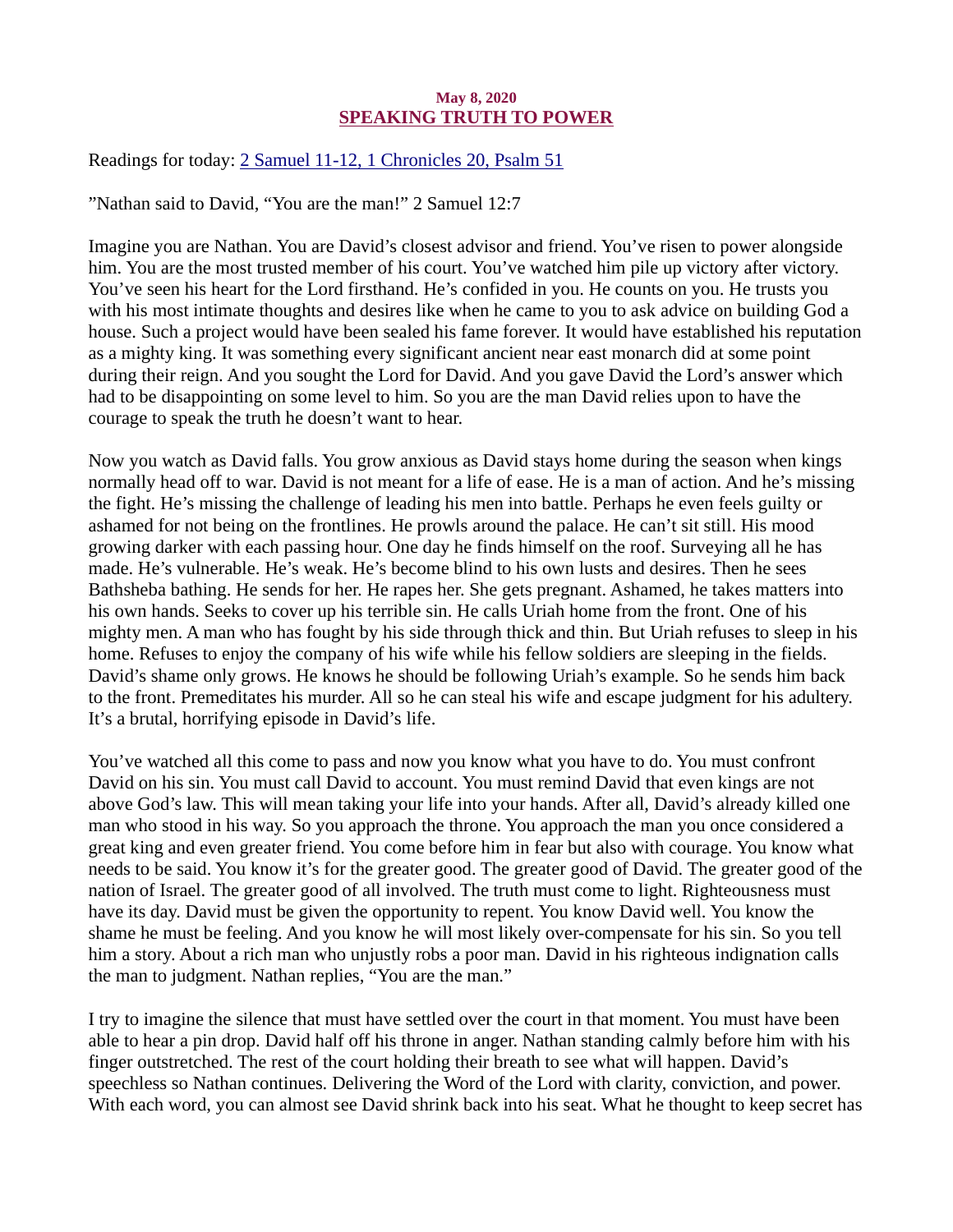now been shouted from the mountaintop. Everyone now knows. The word is out. There's no going back. David repents. Nathan delivers the final blow. Their child will die. And then goes home.

Would that we had a Nathan today! A godly man or woman willing to speak truth to power! Willing to speak God's Word to presidents and governors. Congressmen and women. State legislators and local community officials. Where is the Nathan who refuses to play partisan games? Where is the Nathan who refuses to promote their own political agenda? Where is the Nathan who refuses to represent any party but God? Sadly far too many pastors, priests, and other religious leaders have been captured by the lure of political influence. They've sacrificed their integrity before God for a seat at the table. They go on cable news and justify their party's social policy positions by cherry-picking Scripture. Rather than serving as court prophets, they become court jesters in their twisted attempts to prop up their particular candidate. It happens on both sides of the aisle.

I think the closest we've come to a Nathan is Billy Graham. He consulted with presidents over several decades with no fanfare. No photo ops. Just came and went and made himself available for counsel. No one will ever know the content of those conversations but I imagine most would agree that Billy spoke for the Lord in each and every situation. He pushed our presidents to become better leaders and even better people. He challenged them to seek the Lord's wisdom and to follow the Lord's ways. He cared for them just as Nathan cared for David. And we can do the same by praying fervently for all our leaders regardless of political affiliation. We can love them by seeking to serve them and care for them in whatever ways we can. We can send them messages of encouragement. We can resist the temptation to tear them down publicly. We can celebrate and support them when they make godly decisions. And if God does give us influence, we can make sure we do all we can to represent Christ in the halls of power where we've been called.

Readings for tomorrow: Psalms 32, 86, 102, 103, 122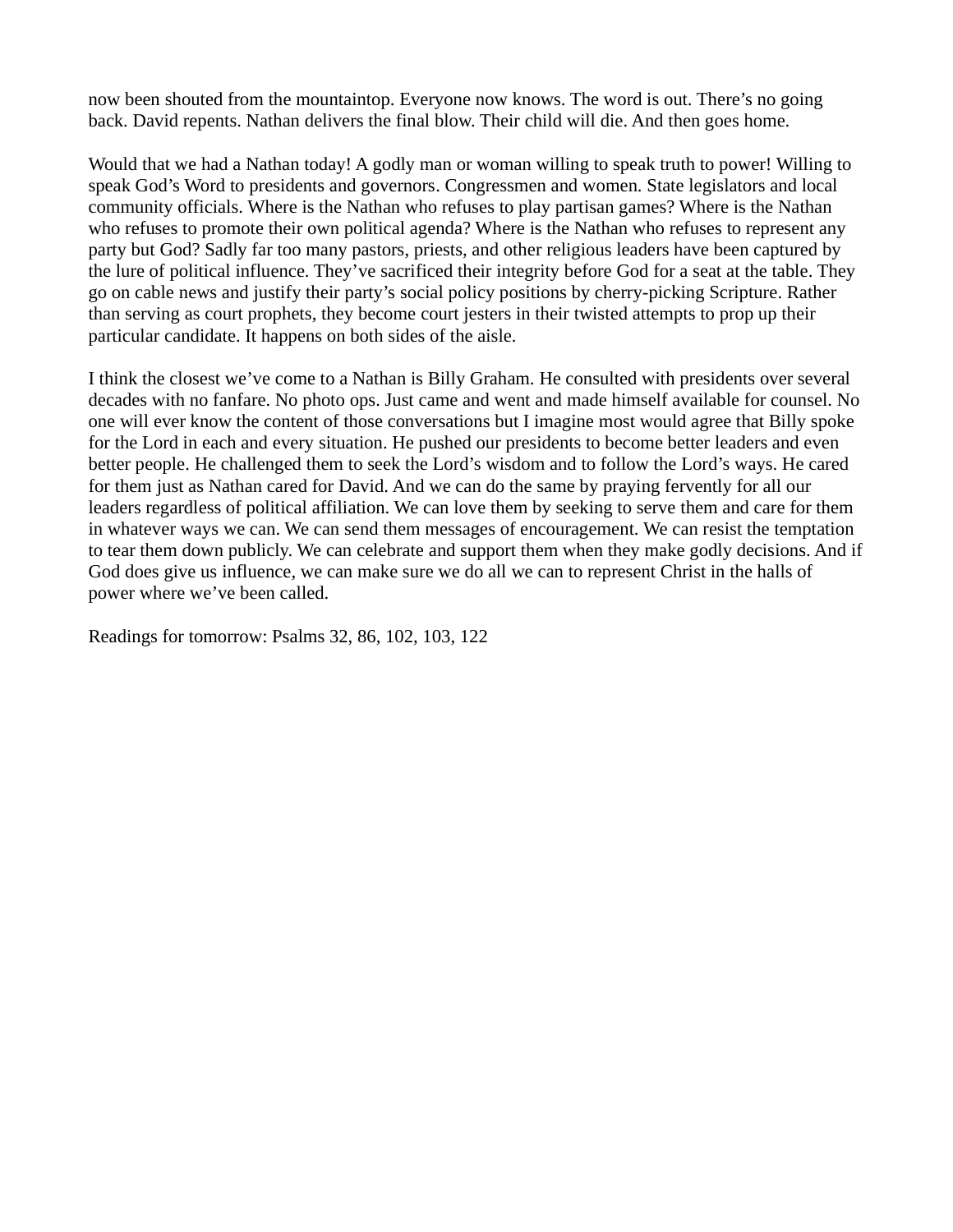## May 9, 2020 MAN'S SEARCH FOR MEANING

<span id="page-15-0"></span>[Readings for today: Psalms 32, 86, 102, 103, 122](https://www.biblegateway.com/passage/?search=Psalms+32%2C+86%2C+102%2C+103%2C+122&version=NIV)

The more I spend time with people, the more I am convinced that eminent Jewish psychiatrist and Holocaust survivor, Viktor Frankl, was right. So much of our pain and heartache and struggle is because we do not truly understand who we are. We have a distorted self-image. We look in the mirror and we are blind to the true nature of the person looking back at us. I love what he wrote at the end of his classic work, Man's Search for Meaning, "We have come to know man as he really is. After all, man is that being who invented the gas chambers of Auschwitz; however, he is also that being who entered those gas chambers upright, with the Lord's Prayer or the Shema Yisrael on his lips." In other words, all of us are capable of great good or great evil. This is why reading and re-reading and rereading Scripture is so important. Within the pages of this precious book, God teaches us the deepest truths about ourselves and how we can find salvation. The narrative runs something like this...

"So God created man in his own image, in the image of God he created him; male and female he created them." (Genesis 1:27) You and I were designed to live in a world of perfection. A paradise called Eden. We were made in the image of God so that we might show forth the glory of God. We were given dominion and authority and power to rule over all God has made as a kind of vice-regent or undershepherd.

"Behold, I was brought forth in iniquity, and in sin did my mother conceive me." (Psalms 51:5) We abandoned our vocation. We rebelled against God. We aspired to be gods ourselves. In so doing, the image of God was marred. Corrupted. Poisoned. Every single human being since Adam and Eve's fall has been born in brokenness. Born in sin. Conceived in iniquity. From the moment the sperm fertilizes the egg, we are lost.

"Jesus answered him, "Truly, truly, I say to you, unless one is born again he cannot see the kingdom of God." (John 3:3) We are lost but we are not hopeless! Out of love, the Father sent His only Son into the world that whosoever would believe in Him would not perish in their sin. All who believe in Christ are born again. Born a second time. This time of the Spirit.

"Therefore, if anyone is in Christ, he is a new creation. The old has passed away; behold, the new has come." (2 Corinthians 5:17) Being born of the Spirit literally changes our DNA. Changes the fundamental reality of our existence. Gives us a new nature. A new heart. A heart of flesh sensitive to the leading of God to replace the heart of stone that was so rebellious and resistant. The image of God is now restored. Our vocation renewed. The commission re-issued. Go. Make disciples of all nations. Baptize. Teach. Fill the earth. Subdue. Have dominion. Share my glory with all of creation.

"In a moment, in the twinkling of an eye, at the last trumpet. For the trumpet will sound, and the dead will be raised imperishable, and we shall be changed." (1 Corinthians 15:52) The final promise. Jesus will come again. On the last day, a trumpet shall sound. The heavens will open. The dead will rise. And we shall be changed from one degree of glory to another. The imperfect shall be made perfect. The perishable shall be made imperishable. Sin and death will be destroyed. Eternity sets in. We are home.

This is the fundamental worldview of the Psalmist. It's the fundamental narrative they are singing about though the revelation of Jesus as Messiah still lies far off in the future. They trust in the steadfast love and faithfulness of the Father to bring about His will on the earth. They also understand this side of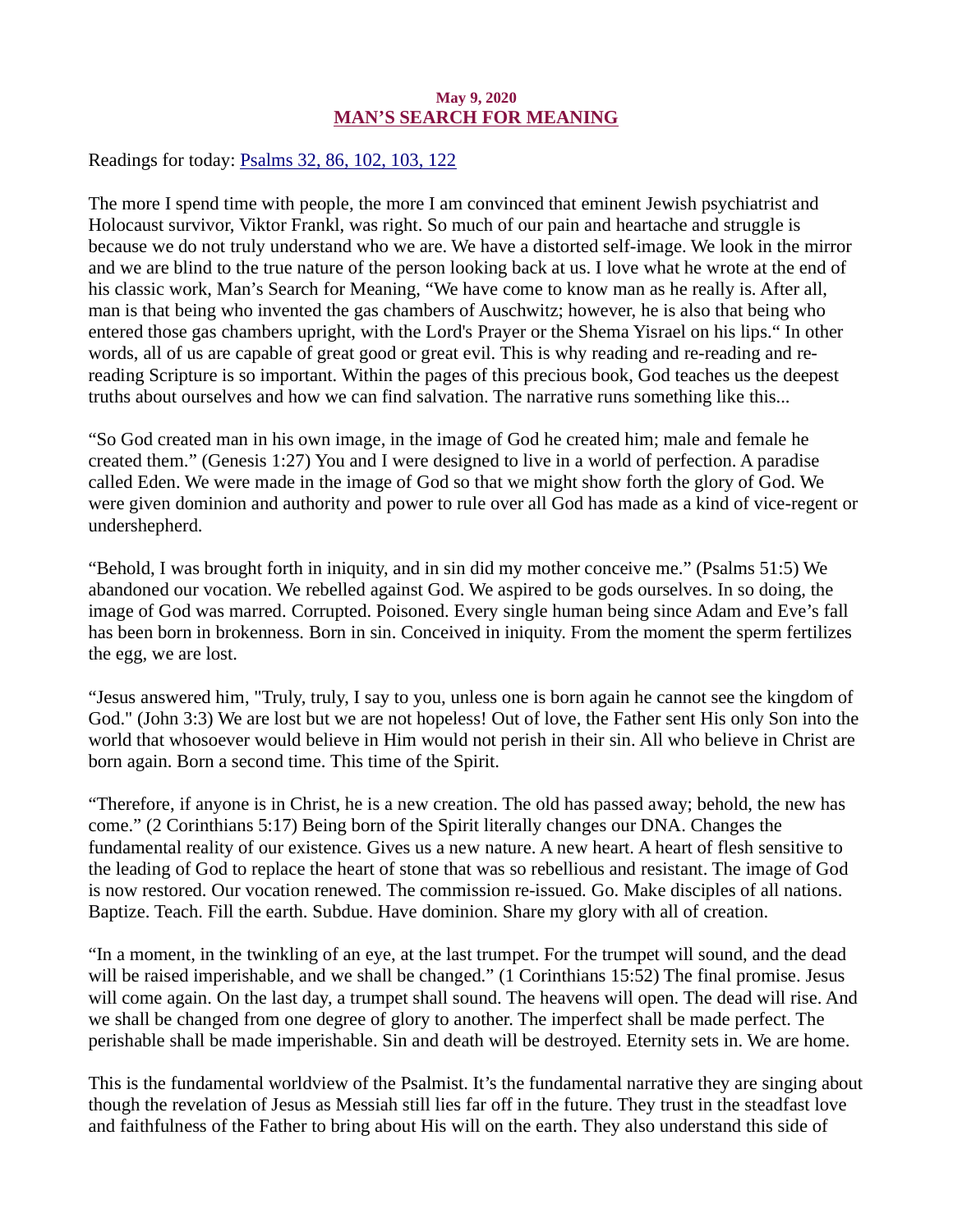heaven that we are broken, sinful, corrupt creatures in desperate need of God's grace. And grace only comes as we confess. As we repent. It's more than feeling bad. More than feeling guilty. More than feeling ashamed. It's about turning from our sin. Turning towards God. Making the necessary changes in our lives in response to all God has done for us. "Blessed is the one whose transgression is forgiven, whose sin is covered...I acknowledged my sin to you, and I did not cover my iniquity; I said, "I will confess my transgressions to the Lord," and you forgave the iniquity of my sin." (Psalms 32:1, 5)

What do you need to confess today? Where have you fallen short? Where do you feel enslaved? Afflicted? Ashamed? Guilty? In what areas of your life has the Spirit brought conviction? Is it your thoughts? Attitudes? Actions? Feelings? The life of a believer in Jesus is one of constant confession as we come before the Lord acknowledging our sin, receiving His grace, and learn to follow in His ways. Does this mean we should live our lives in constant guilt? Live our lives in constant shame? Absolutely not! God's love is everlasting! And His promise is sure! "For as high as the heavens are above the earth, so great is his steadfast love toward those who fear him; as far as the east is from the west, so far does he remove our transgressions from us." (Psalms 103:11-12) Cling to the love of God, sinner! Let His love be the cornerstone of your life! Let His grace set you free! Trust in His faithfulness to save you from depths of your sin!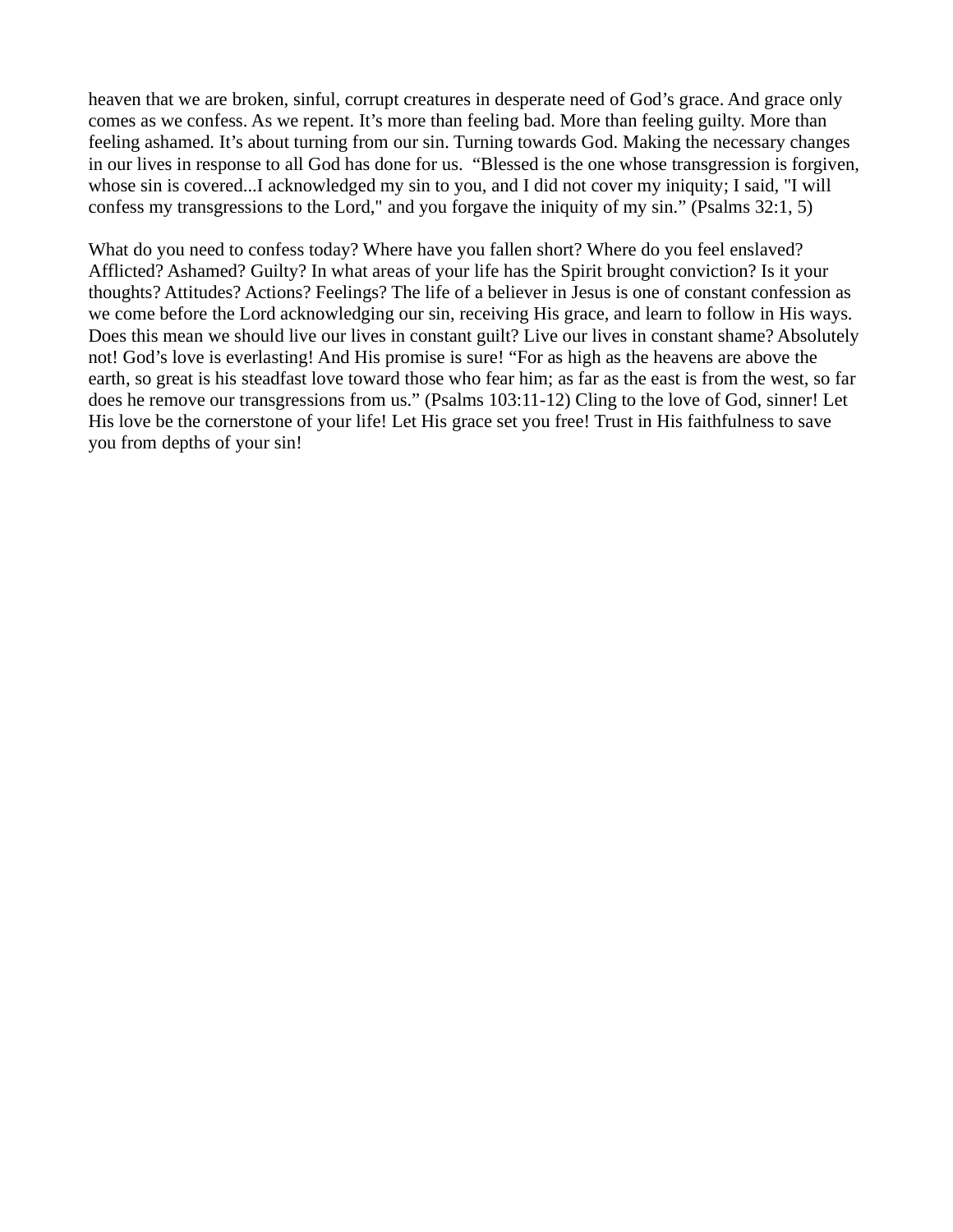# May 11, 2020 **DYSFUNCTION**

<span id="page-17-0"></span>[Readings for today: 2 Samuel 13-15](https://www.biblegateway.com/passage/?search=2+Samuel+13-15&version=ESV)

All families live with some level of dysfunction. Dysfunction occurs where unhealthy behavior (rage, addiction, abuse, neglect, etc.) is normalized, leading members of a family to make unhealthy accommodations rather than pursue repentance, forgiveness, and reconciliation. Left unchecked, dysfunction leads destructive patterns of behavior that often impact generations as unhealthy coping skills are passed down from parent to child. Breaking generational cycles of sin is extremely difficult and requires incredible courage as well as sacrifice as dysfunctional family systems often violently resist change.

One of the things I love most about the Bible is it's raw honesty. It doesn't attempt to whitewash the sins of God's people. Consider the family of King David as the pre-eminent Biblical example of a dysfunctional family system. Of course, his situation was made much more complex by the cultural practice of polygamy which led to many children by many different wives and concubines, all seeking to ascend the line of succession. Dynastic considerations complicate what we read today but many lessons can be drawn that are helpful in our own lives. Amnon is the oldest son of David and heir apparent to the throne. As such, he has grown accustomed to power and privilege and simply taking what he wants when he wants it. His treatment of Tamar, his half-sister, is horrific in its own right but probably emblematic of how Amnon lives his life. Absalom is not much better. What begins as a noble desire to protect his sister from public shame ends in murder and a coup attempt against his own father. Who knows what prompted Absalom's move against David but it clearly was pre-meditated and even assisted by some of David's closest confidants. David doesn't help matters much. As king, he should have punished Amnon for his crime but instead appears to give him a pass. Once Absalom takes matters into his own hands, David appears both relieved and appalled. He refuses to forgive and reconcile with Absalom which only isolates him further and divides the royal household. David chooses to ignore the growing conspiracy until its almost too late and thus has to flee into exile. His family shattered. His kingdom divided. His country on the brink of civil war.

I think of my own family system. We've spent considerable time in counseling as we try to break patterns of sin that have not only been passed down but reinforced by our own sinful choices. I have had to learn to deal with my anger issues. Wrestle with my own fears and failures and disappointments. I've had to face the fact that I have caused my children pain through the choices I've made in how I've responded to the difference circumstances we've had to face as a family. I've had to take a long hard look at myself through Christ's eyes and repent. Ask for forgiveness. And pursue reconciliation. It's not easy. It requires humility and sacrifice. I've had to relinquish my need for control. My need to protect my kids from the consequences for the choices they make in life. My need to project "success" to the world around me. I've had to come to grips with the fact that my family is as broken as any and I am a major contributor to that brokenness because of my own sin issues. Honestly, it's a painful journey. Then again, dying to self is always painful.

What about your family system? If your family's story was included in the Scriptures, what would others see? What failures? What successes? Would they see patterns of repentance, forgiveness, and reconciliation? Or would they see pride, neglect, abuse, addiction, and rampant conflict? Or perhaps a mixture of both? Where is Christ at work in your family right now? What areas do you need Christ to pay particular attention to in order to bring healing, wholeness, grace and peace? Are there particular family members you need to be praying specifically for? Who are they? What are the issues? How are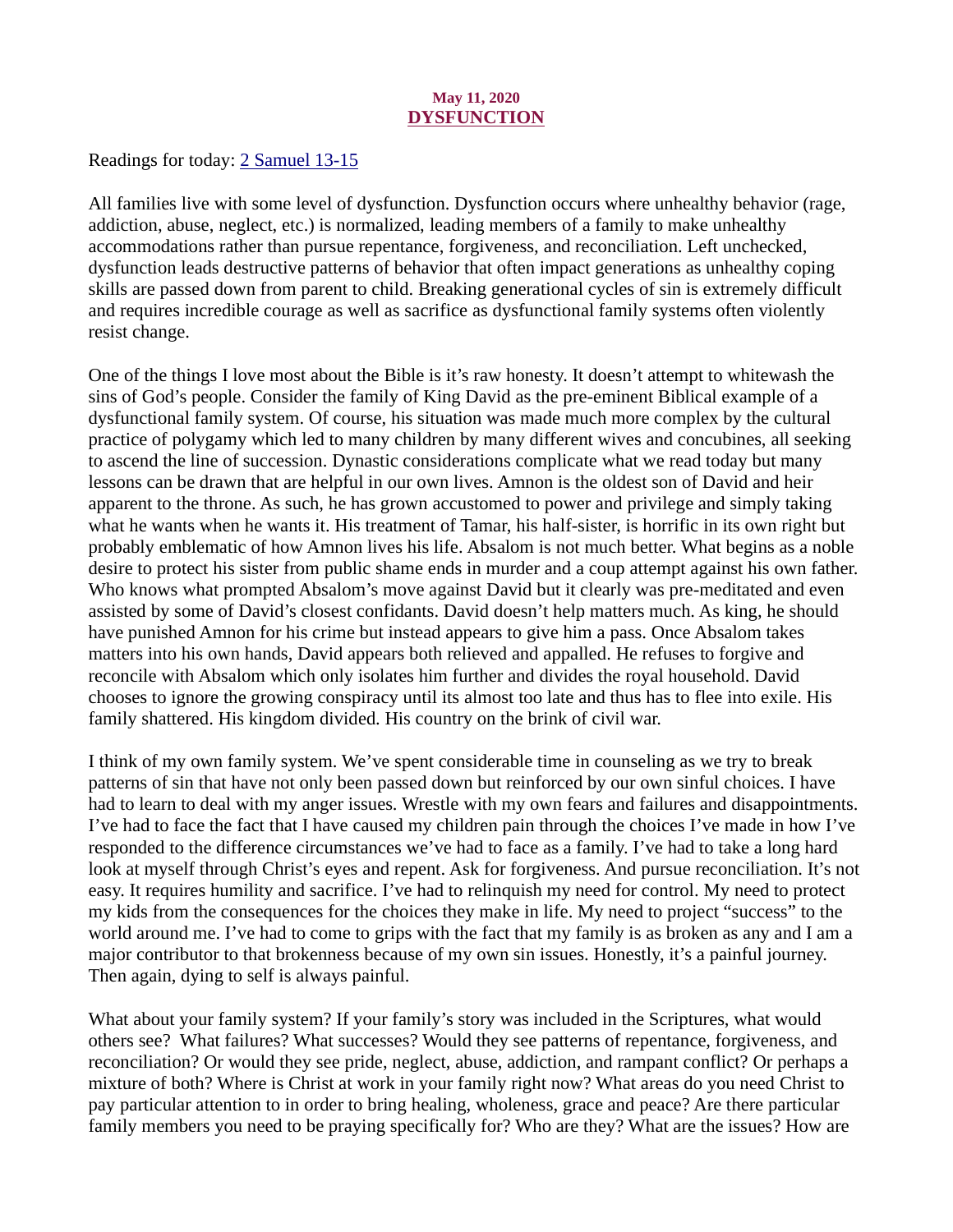you contributing to the pain? Ask Christ to help you chart a different path. One that leads to true transformation.

Readings for tomorrow: Psalms 3-4, 13, 28, 55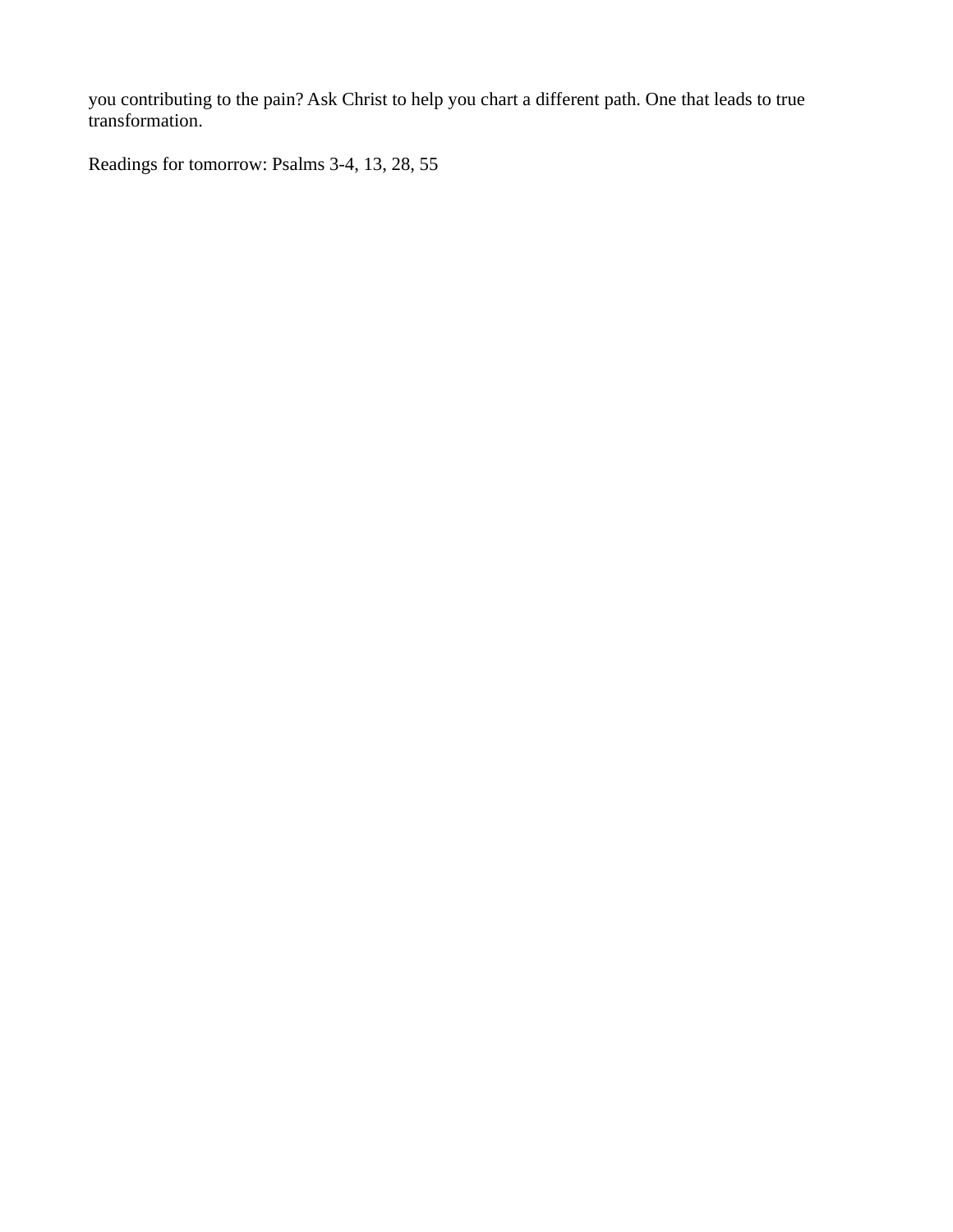# May 12, 2020 SLEEPLESS NIGHTS

<span id="page-19-0"></span>[Readings for today: Psalms 3-4, 13, 28, 55](https://www.biblegateway.com/passage/?search=Psalms+3-4%2C+13%2C+28%2C+55&version=ESV)

"But you, O Lord, are a shield about me, my glory, and the lifter of my head." (Psalm 3:3)

"In peace I will both lie down and sleep; for you alone, O Lord, make me dwell in safety." (Psalm 4:8)

"But I have trusted in your steadfast love; my heart shall rejoice in your salvation." (Psalm 13:5)

"The Lord is my strength and my shield; in him my heart trusts, and I am helped; my heart exults, and with my song I give thanks to him. The Lord is the strength of his people; he is the saving refuge of his anointed." (Psalm 28:7-8)

"Cast your burden on the Lord, and he will sustain you; he will never permit the righteous to be moved." (Psalm 55:22)

I needed all these words this morning. Last night was a sleepless night. I tossed and turned for much of it. My heart burdened for those I love. Those I serve. I think of my friend who lost his mother yesterday. I think of another friend with advanced MS who is fighting for his life against COVID-19. Still another friend who lost their job and despairs of any prospects. And other friends who have had to take dramatic pay cuts or lay off most of their employees. I think of the family of a well-known pastor who took his own life last week. I think of the mother whose son was murdered in cold blood. I think of my own children. Their hopes and dreams. Their struggles and frustrations. How I wish I could save them from all the pain! How I wish I could protect them from the hardships and suffering of this world!

I love the Psalms. They give voice to my deepest feelings. The Psalmist invites me to share openly and honestly and transparently before the Lord. The Psalmist reminds me I do not need to be afraid before God. He will not shame me. He will not dismiss me. He will not ignore me. He is faithful and true. Steadfast and loyal in His love. He will never leave me or forsake me. He is with me in the valley of the shadow when sleep is scarce. In the dark hours of the night as I lay my burdens before the Lord, He listens. He hears my prayers. He receives them and lifts them from my shoulders.

As I process my pain. My fear. My anxiety. My worry. My stress. The Psalmist eventually turns my heart to the Lord. To the source of my life. To the source of my strength. To the source of my salvation. He reminds me that though I cannot shield those I love from the brokenness of this world, the Lord can. Though I cannot keep those I love safe from the trials and tribulations of this world, the Lord can. Though I cannot save those I love from the pain and suffering and heartbreak, the Lord can. Though my strength often fails, the Lord's never does. Though I am weary and heavy-laden, the Lord will give me rest. These promises renew my hope. Even in the midst of this crisis. Even in the midst of all we are going through right now. God is present. He is our help. He is our refuge. He is our sanctuary. May we rest in His everlasting arms.

Readings for tomorrow: 2 Samuel 16-18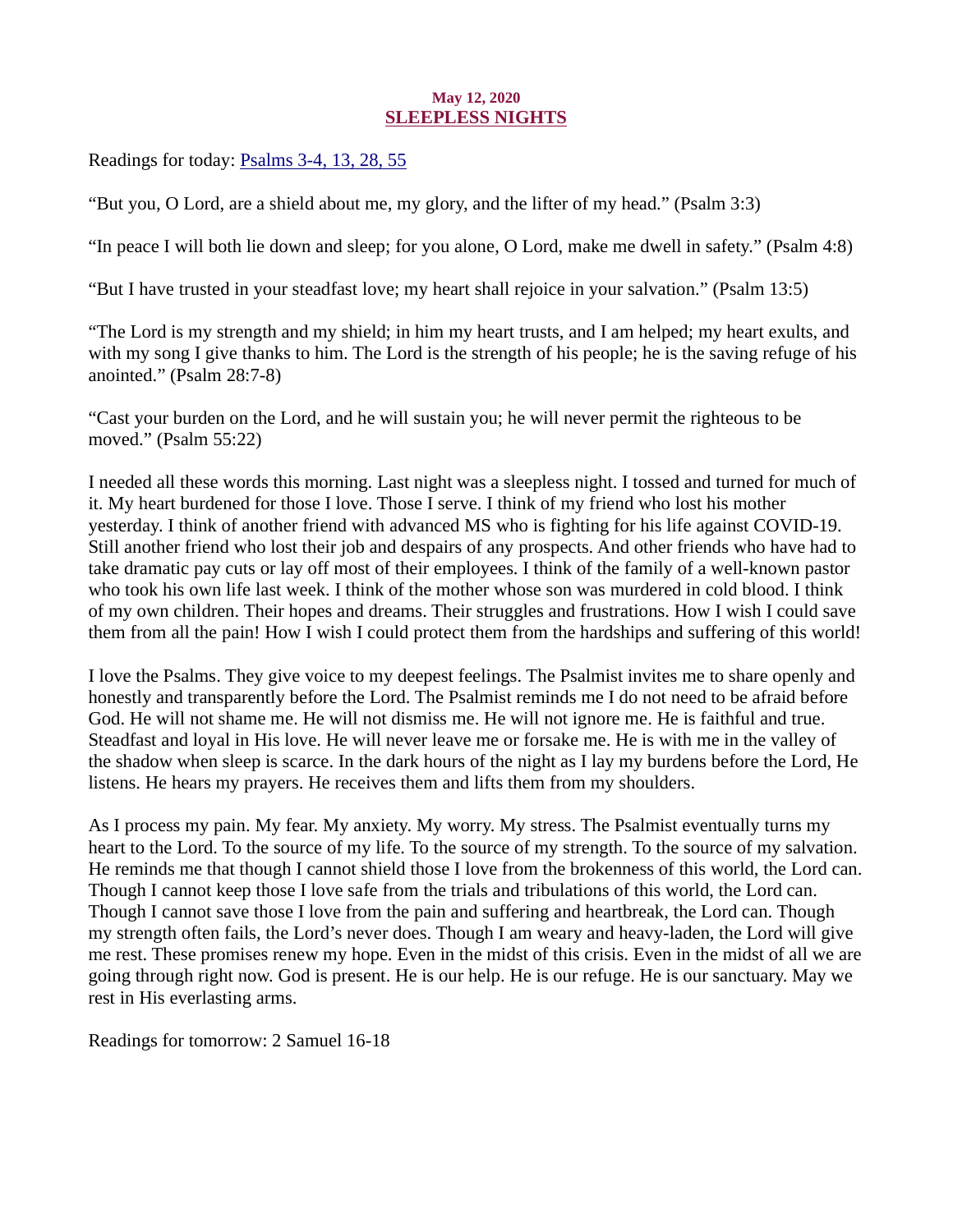### May 13, 2020 HUMAN NATURE

<span id="page-20-0"></span>[Readings for today: 2 Samuel 16-18](https://www.biblegateway.com/passage/?search=2+Samuel+16-18&version=ESV)

In my devotional reading this morning, I came across these words, "Deep in every human life there is somehow that which defiles it." Written in 1943 in the midst of World War 2 by a prominent pastor in New York City. He saw firsthand the impact "crisis" made on people. He came of age during World War 1. He began his ministry in the Roaring Twenties. He served through the Great Depression until the end of World War 2. He was a national voice. He helped our nation process their pain. And the one thing he kept coming back to over and over again was how all these different crises revealed the "deformation" of humanity's soul. We just couldn't get out of our own way. We kept striving in our own strength. We kept turning to our own wisdom. But it was clear to Rev. Scherer that the world's resources were now played out. The highest ideals of secularism had descended into the horrors of the Holocaust. Science produced fearful and terrifying weapons of mass destruction. Set free from the shackles of religion, humanity pursued it's own end with tragic consequences. All that was left was what Nietzsche called, "the will to power." Millions died as a result. Millions experienced systematic abuse and oppression. Millions suffered the consequences of our collective anger and hate.

I was struck by how little has changed in our reading today. Humanity just hits the "repeat" button with every generation. The people of Israel abandon David. The once-great hero is now on the run for his life. All the power dynamics of this particular ancient near east society are thrown up in the air. Allegiances change overnight. Everyone casting their lot with the person they believe will eventually prevail. Ziba makes a play for his master's wealth. Shimei takes the opportunity to take out all his frustrations. Abishai reverts to type, thinking he can solve every problem with violence. Ahithophel is so ashamed when his advice isn't taken, he goes home and takes his own life. Joab seizes the opportunity to kill Absalom against the specific orders from his king. David weeps over the death of his son. Israel will return to David but nothing will ever again be the same. Violence and suffering and warfare will mark the rest of David's reign. There is just something dark and deep in our nature that continues to defile us.

Now consider our own situation. A pandemic rages across the world. It seems highly infectious. It is dangerous as well especially to those who are vulnerable in terms of age or health conditions. The pandemic exacerbates the highly charged political divisions that already exist. Polarization deepens. The chasm between people widens. Distrust flourishes, fed by corporate and social media platforms who are more committed to their own agendas rather than truth. The flames of fear and anxiety are fanned higher and higher. We are facing the very real consequences of our decisions both personally and politically. More people are getting sick. More people are dying from COVID-19. More people are losing jobs. More businesses are shutting down. The mental health crisis only grows. Domestic violence is on the rise. Substance abuse increases. There is no win here. There is only the hope of mitigating as much loss as possible. But still we look for someone to blame. Still we look for someone to attack. Still we look for a scapegoat. There is something dark and deep in our nature that continues to defile us.

Where can we find hope? Only in Christ. Christ gives us compassion to walk in another person's shoes. Christ gives us grace to allow people to make mistakes. Christ gives us love for those we disagree with or those whom we call our enemies. Christ gives us joy even in the midst of our trials. Christ gives us strength to persevere through our suffering. Christ gives us humility to ask for help. Christ gives us wisdom to make as good a decision as we possibly can with the limited information we have available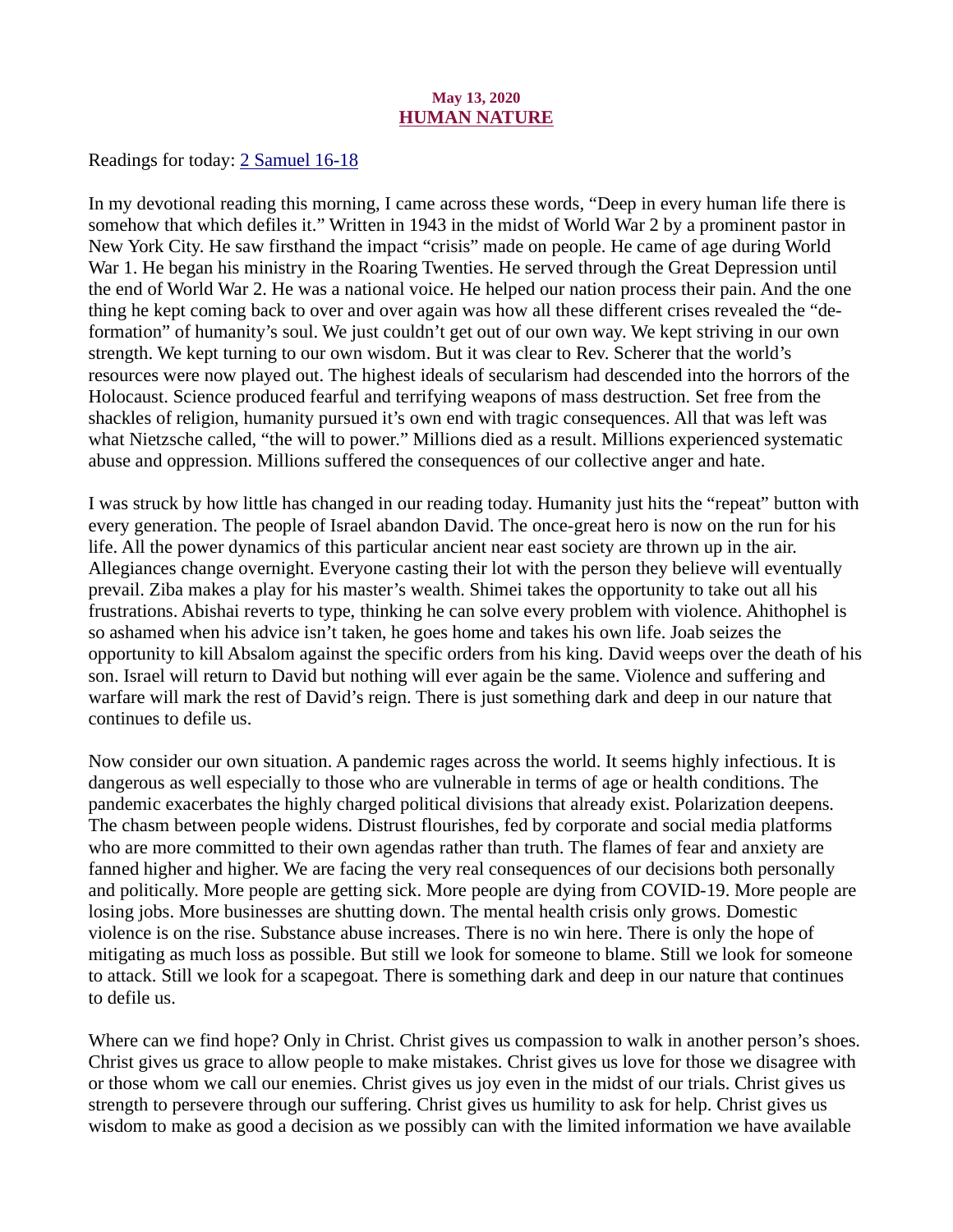to us. Christ gives us peace in the midst of the storm. Friends, we have reached the horizon of our lives. We have reached the end of our resources. No amount of government intervention can possibly save any of us from the effects of this pandemic. Only Christ can deliver us. May we turn to Him.

Readings for tomorrow: Psalms 26, 40-41, 58, 61-62, 64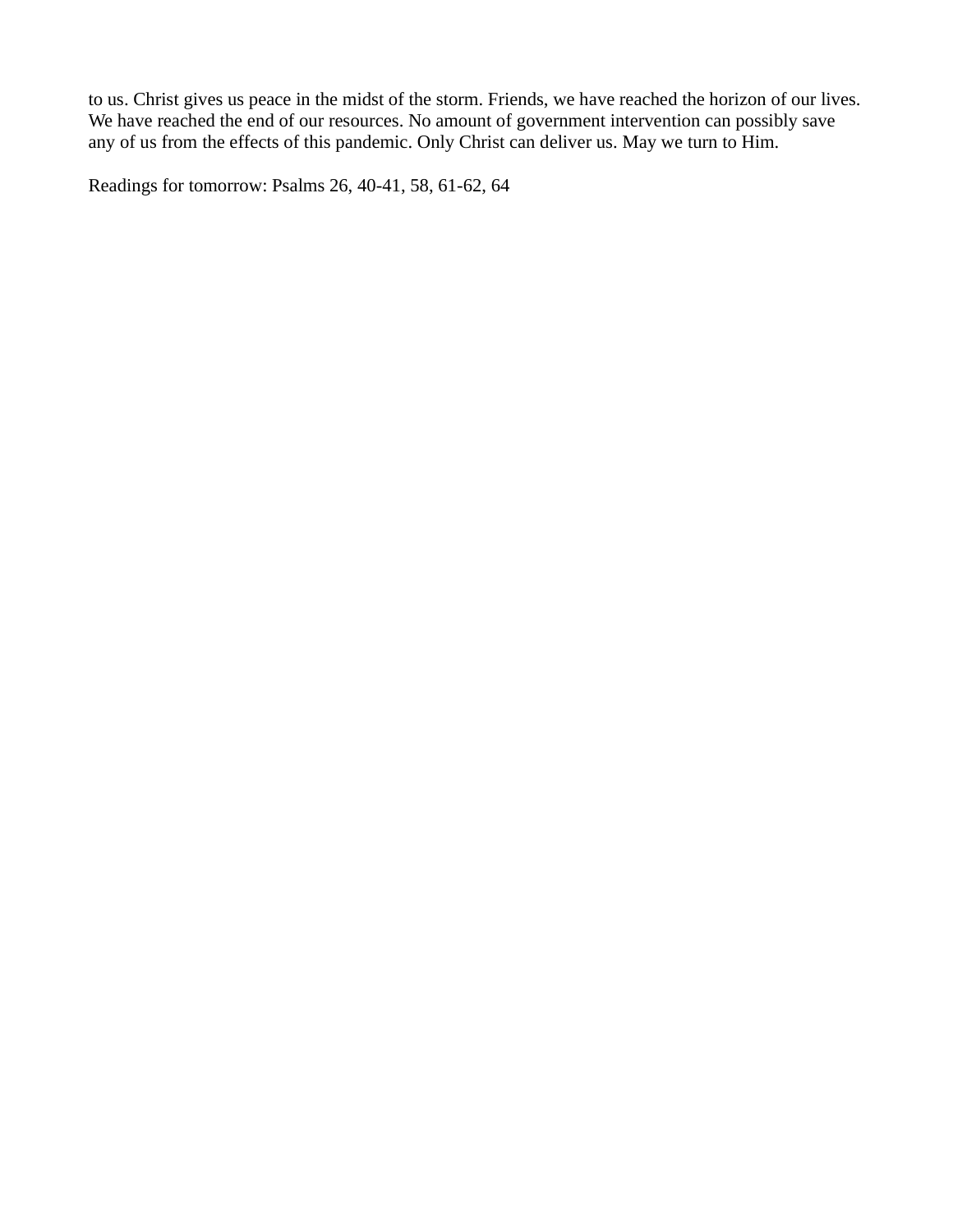# May 14, 2020 LEARNING TO PRAY

<span id="page-22-0"></span>[Readings for today: Psalms 26, 40-41, 58, 61-62, 64](https://www.biblegateway.com/passage/?search=Psalms+26%2C+40-41%2C+58%2C+61-62%2C+64&version=ESV)

What is prayer? Communion with God. On our knees. Folded hands. Eyes closed. Forming thoughts in our minds and sending them upwards like sparks from a fire? Is it a conversation or more of a monologue? A task we have to complete each day if we want to stay on God's good side? Something we do before meals or before bed? Is it the recitation of memorized words learned as a child and carried through to adulthood? "Now I lay me down to sleep..." "Bless us, O Lord, and these, Thy gifts, which we are about to receive from Thy bounty. Through Christ, our Lord. Amen." "God is great. God is good. Let us thank Him for this food." "Our Father, who art in heaven..." What is prayer?

The Psalms are the prayerbook of the Bible. 150 different prayers written by different people on different occasions as they wrestled with life. Readers of the Psalms are always struck by their raw honesty and transparency. The beautiful way they express the deepest emotions of the human heart. The vivid descriptions of God and His great faithfulness. They are marvelous and great teachers when it comes to prayer.

One of the biggest things I've learned in the years I've spent meditating on the Psalms is that prayer comes more from the heart than the head. Prayer is less about me forming thoughts or saying words or reciting texts and more about laying before God the deepest emotions of my heart. Deep prayer doesn't require much in the way of words. Just letting the feelings flow and trusting God is hearing what's behind them. This is what makes David such a great Psalmist. He doesn't seem to stop to think about the "appropriateness" of his feelings. He doesn't seem to "judge" his emotions. He just lets them fly up to God and trusts God is big enough and great enough to make sense out of the chaos.

It's why he can express contradictory emotions all in the same prayer. "I hate the assembly of evildoers, and I will not sit with the wicked...O Lord, I love the habitation of your house and the place where your glory dwells." (Psalms 26:5, 8) He feels no need to try to make sense of it all. He trusts God can sort it out.

He can express his anger and desire for vengeance against those who hurt him. "O God, break the teeth in their mouths; tear out the fangs of the young lions, O Lord! Let them vanish like water that runs away; when he aims his arrows, let them be blunted. Let them be like the snail that dissolves into slime, like the stillborn child who never sees the sun...The righteous will rejoice when he sees the vengeance; he will bathe his feet in the blood of the wicked. Mankind will say, "Surely there is a reward for the righteous; surely there is a God who judges on earth." (Psalms 58:6-8, 10-11) And almost in the same breath, be so tender. "Trust in him at all times, O people; pour out your heart before him; God is a refuge for us." (Psalms 62:8)

Ultimately, the Psalms give us permission to be real and authentic before God. To truly be ourselves. To put aside all pretense and performance and let drop the masks we so often wear.

Readings for tomorrow: 2 Samuel 19-21, Psalms 5, 38, 42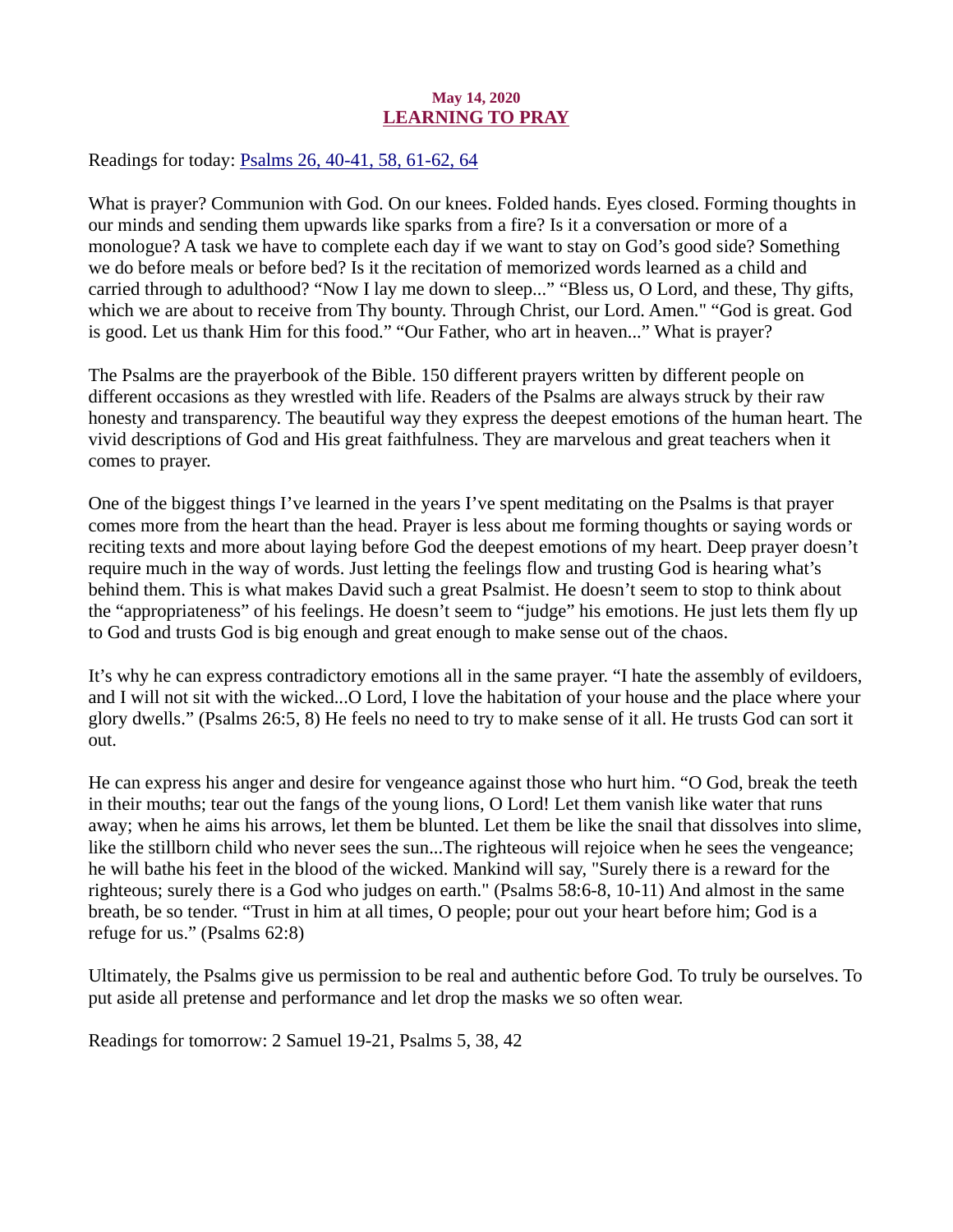### <span id="page-23-0"></span>May 15, 2020 AS THE DEER [Readings for today: 2 Samuel 19-21, Psalms 5, 38, 42](https://www.biblegateway.com/passage/?search=+2+Samuel+19-21%2C+Psalms+5%2C+38%2C+42&version=ESV)

Human beings just seem hardwired to divide. Perhaps I'm just jaded from what I see happening in our community and country and around the world today. People arguing over whether or not to wear masks. People arguing over the proper response to viral outbreak. Politicians taking advantage of the moment to pus their own agendas. The ubiquity of fake news and false reporting that spreads like wildfire of social media. Our ideologies seem impenetrable. Our tendency towards confirmation bias unchangeable. Our partisan commitments unshakeable.

The same is true for Israel. The civil war is over. Absalom is dead. David is grieving. The nation is mourning. They face an uncertain future together. What will David do? How will the king respond to the betrayal? How will Israel deal with its national shame? It's not clean or neat or easy. There is more violence. More rebellion. More division. More suffering. More pain. Political enemies are assassinated. Tribal tensions exploited. Israel's enemies sense weakness and attack. David is almost killed. It's a reminder of how brutal and unforgiving this life can be. Small mistakes can lead to devastating consequences especially when you are a person of power and influence. Furthermore, today's reading reminds us that even people who have a heart for God are fallen. Broken. Sinful human beings who often make mistakes.

So where can we find hope? Where do we find our unity amidst all the divisions? Is there a force powerful enough to bring us together? Yes. It is God. "Let all who take refuge in you rejoice; let them ever sing for joy, and spread your protection over them, that those who love your name may exalt in you." (Psalm 5:11) "But for you, O Lord, do I wait; it is you, O Lord my God, who will answer…Do not forsake me, O Lord! O my God, be not far from me! Make haste to help me, O Lord, my salvation!" (Psalm 38: 15, 21-22) David looks to God in the midst of his crisis. David looks to God for strength to face his enemies both within and without. David looks to God for hope as he seeks to reunite Israel and lead the nation back on a path to peace and prosperity. David recognizes his desperation for God. "As a deer pants for flowing streams, so pants my soul for you, O God. My soul thirsts for God, for the living God." (Psalm 42:1-2)

I don't know your unique circumstances. I know some of you are struggling with your health right now. Some of you are struggling with the loss of a job. Some of you are struggling in your marriage. Your relationship with your children is coming apart. Some of you just got news you will have to move to stay employed. Some of you may be in danger of losing your homes. Some of you will have to put off retirement. For others of you, the stay at home orders have put your life at risk either because of abuse or starvation or something just as dangerous. And perhaps the hardest part of all this is we don't know when it will end. We don't know when a vaccine will be developed. We don't know when the virus will mutate and run its course. We don't know how long herd immunity will take and the very real human costs involved. There are so many unknowns still out there and that causes fear and anxiety in our hearts. We too are becoming desperate for God. Like a deer pants for water. Thankfully, when we come to the end of ourselves, we find God. "Deep calls to deep at the roar of your waterfalls; all your breakers and waves have gone over me. By day, the Lord commands His steadfast love, and at night He sings over me…Why are you cast down, O my soul, and why are you in turmoil within me? Hope in God, for I shall again praise Him, my salvation and my God." (Psalm 42:7-8, 11) May you find your hope renewed in Christ today and may it bring you closer to those you love and live among!

Readings for tomorrow: 2 Samuel 22-23, Psalms 57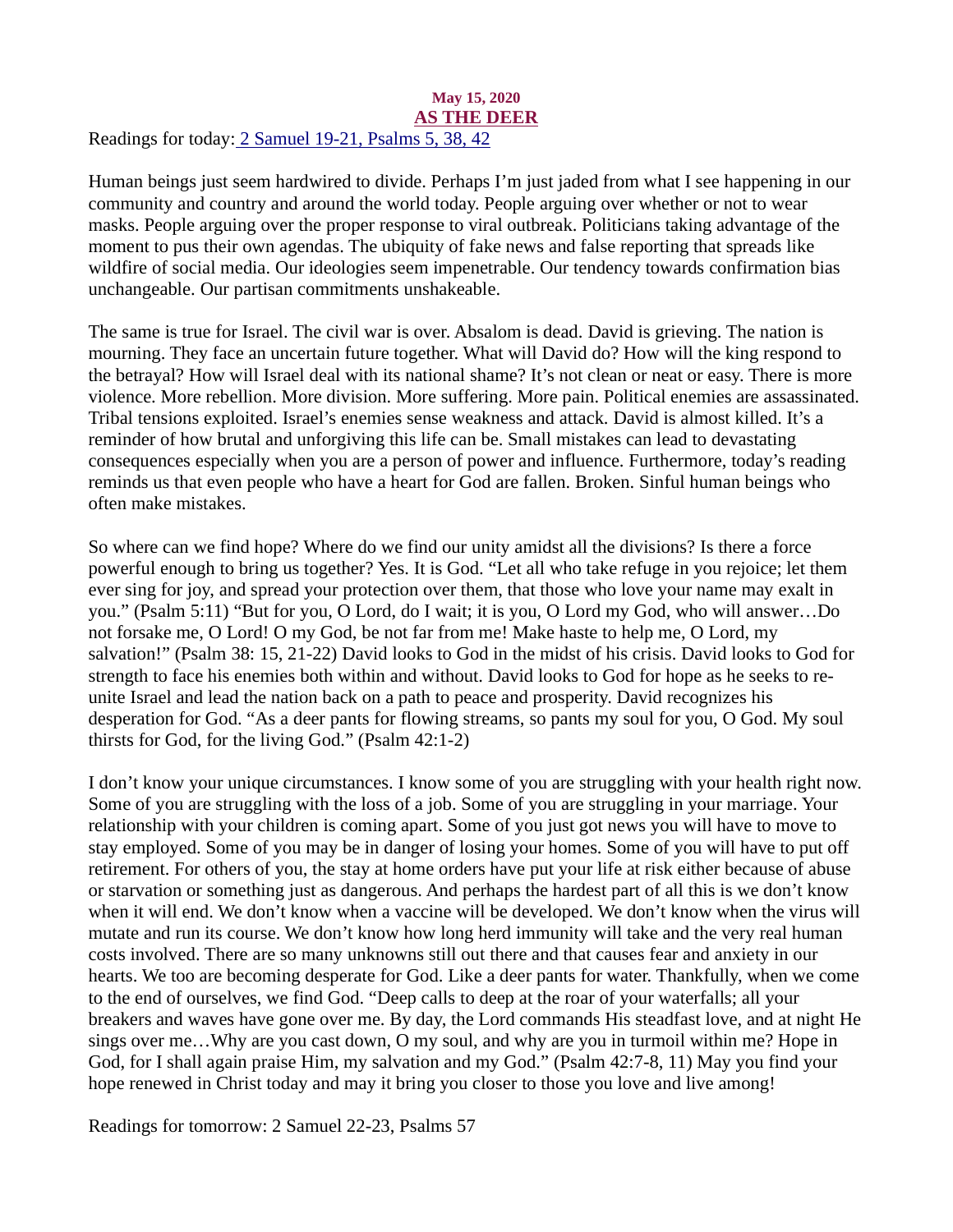# May 18, 2020 WORD OF GOD SPEAK

<span id="page-24-0"></span>[Readings for today: Psalms 97-99](https://www.biblegateway.com/passage/?search=Psalms+97-99&version=ESV)

Sometimes no commentary is needed…

"The Lord reigns, let the earth rejoice; let the many coastlands be glad! Clouds and thick darkness are all around him; righteousness and justice are the foundation of his throne. Fire goes before him and burns up his adversaries all around. His lightnings light up the world; the earth sees and trembles. The mountains melt like wax before the Lord, before the Lord of all the earth. The heavens proclaim his righteousness, and all the peoples see his glory. All worshipers of images are put to shame, who make their boast in worthless idols; worship him, all you gods! Zion hears and is glad, and the daughters of Judah rejoice, because of your judgments, O Lord. For you, O Lord, are most high over all the earth; you are exalted far above all gods. O you who love the Lord, hate evil! He preserves the lives of his saints; he delivers them from the hand of the wicked. Light is sown for the righteous, and joy for the upright in heart. Rejoice in the Lord, O you righteous, and give thanks to his holy name!"

"Oh sing to the Lord a new song, for he has done marvelous things! His right hand and his holy arm have worked salvation for him. The Lord has made known his salvation; he has revealed his righteousness in the sight of the nations. He has remembered his steadfast love and faithfulness to the house of Israel. All the ends of the earth have seen the salvation of our God. Make a joyful noise to the Lord, all the earth; break forth into joyous song and sing praises! Sing praises to the Lord with the lyre, with the lyre and the sound of melody! With trumpets and the sound of the horn make a joyful noise before the King, the Lord! Let the sea roar, and all that fills it; the world and those who dwell in it! Let the rivers clap their hands; let the hills sing for joy together before the Lord, for he comes to judge the earth. He will judge the world with righteousness, and the peoples with equity."

"The Lord reigns; let the peoples tremble! He sits enthroned upon the cherubim; let the earth quake! The Lord is great in Zion; he is exalted over all the peoples. Let them praise your great and awesome name! Holy is he! The King in his might loves justice. You have established equity; you have executed justice and righteousness in Jacob. Exalt the Lord our God; worship at his footstool! Holy is he! Moses and Aaron were among his priests, Samuel also was among those who called upon his name. They called to the Lord, and he answered them. In the pillar of the cloud he spoke to them; they kept his testimonies and the statute that he gave them. O Lord our God, you answered them; you were a forgiving God to them, but an avenger of their wrongdoings. Exalt the Lord our God, and worship at his holy mountain; for the Lord our God is holy!"

Readings for tomorrow: 2 Samuel 24, 1 Chronicles 21-22, Psalms 30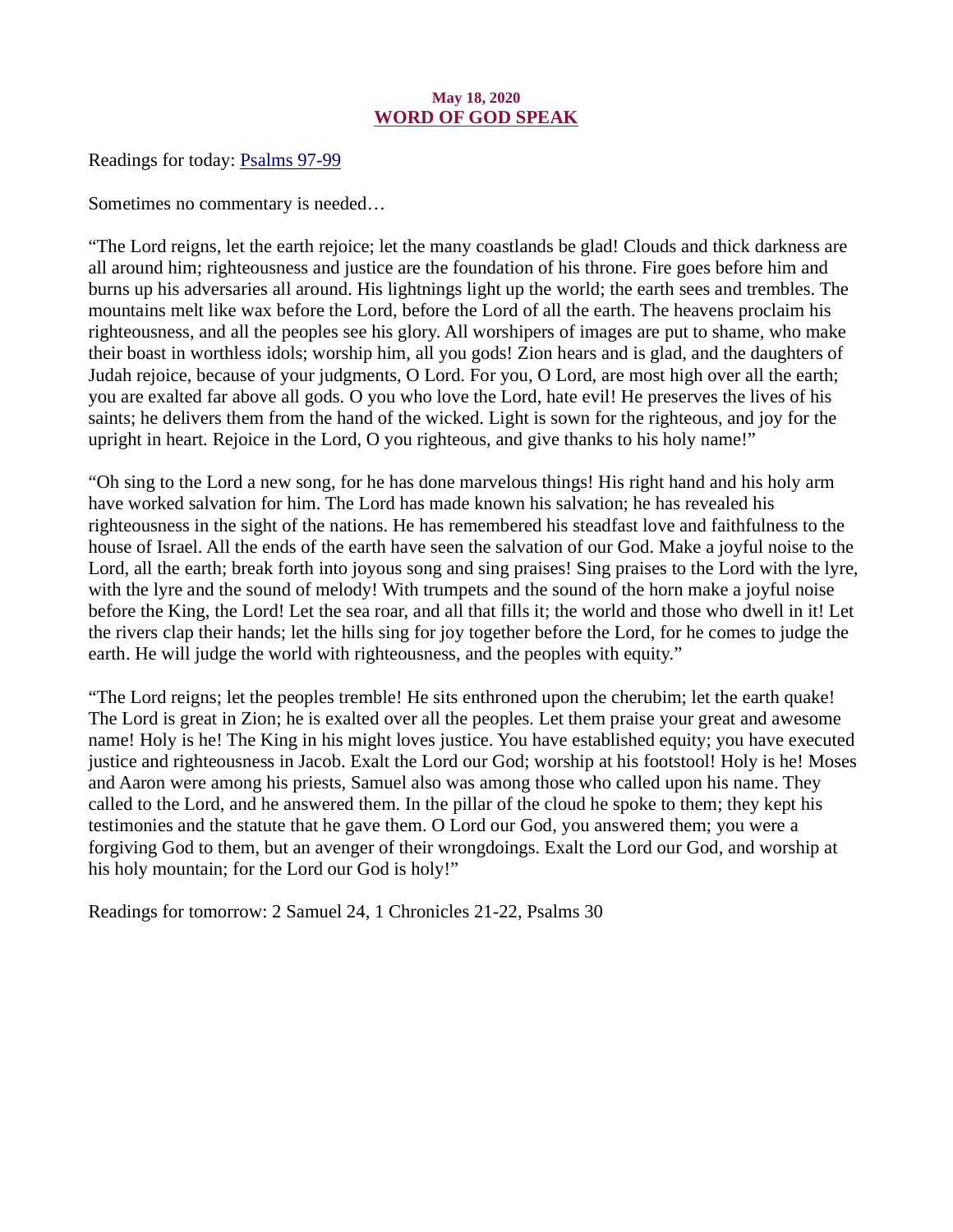# May 19, 2020 THE CHARACTER OF GOD

<span id="page-25-0"></span>[Readings for today: 2 Samuel 24, 1 Chronicles 21-22, Psalms 30](https://www.biblegateway.com/passage/?search=2+Samuel+24%2C+1+Chronicles+21-22%2C+Psalms+30&version=ESV)

Today's reading presents us with several challenges. Did God or Satan incite David to perform a census? Why was census-taking so bad? What sin had kindled the wrath of God? Why was the punishment so severe? What does this passage reveal about the character and nature of God? Of course, the nature of the punishment hits very close to home as we too are watching tens of thousands die all around the world as a result of a virulent plague.

First and foremost, today's reading forces us to read not just for content but for comprehension. 2 Samuel and 1 Chronicles are written by two different authors. These two authors are describing the same incident but from different perspectives. The author of 2 Samuel wants to highlight the sovereignty of God over all human affairs. Including our sin. This doesn't make God the author of sin but it does acknowledge that He will bend even our sin towards divine justice. The author of 1 Chronicles wants to highlight the author of sin who is Satan. The accuser. An evil spirit allowed by God torment God's people. (Remember the example of Job?) However, the author also reminds us that even Satan lives under God's sovereign power and God will not give him free reign to wreak havoc forever.

Second, why was God angry with Israel? This is where the Bible's chapter and verse divisions can trip us up if we aren't careful. In the original language, there is no break between what has come before and what happens in our reading today. They are all part of the same story. So Israel has just come out of a civil war. Israel's leaders are engaging in power struggles and even outright, cold-blooded murder. (Joab) This is obviously not the way God wants His people to live. They are failing in their calling to be a light to the nations. So God rightfully judges them for their sin.

Why the census? What was so bad about it? Well, again, consider the situation. You are David. You just survived a coup. You want to know who's with you and who's against you. You send your mightiest warriors out to take a census. To remind everyone who's boss. It's a show of force meant to intimidate as much as anything else. It's also an act of self-preservation. David is placing his trust in his own strength. His own ability to project power. His own authority as king. This is not God's will for David. God wants David to rely on Him. To trust in Him. To place his faith and his life in God's hands.

Finally, the plague. This one - as I said above - hits close to home. Are plagues a sign of God's judgment? Maybe. Is COVID-19 a sign of God's judgment on our world? Perhaps. The reality is we will never know. What we do know for sure is that God is still sovereign. The plague will come to an end when He decides it will. He will end it just as surely as He ended the plague in David's time. That end may come through a vaccine. It may come through natural means. God uses any and all measures to accomplish His will for our lives. In the meantime, plagues such as these should cause us to repent. To fall on our knees before the Lord. To humble ourselves and cast our cares on Him. God is good. God is righteous. God is holy. God is compassionate. God is gracious. God is with us even in the midst of this plague and He will hold us fast as we persevere through these difficult times.

Readings for tomorrow: Psalms 108-109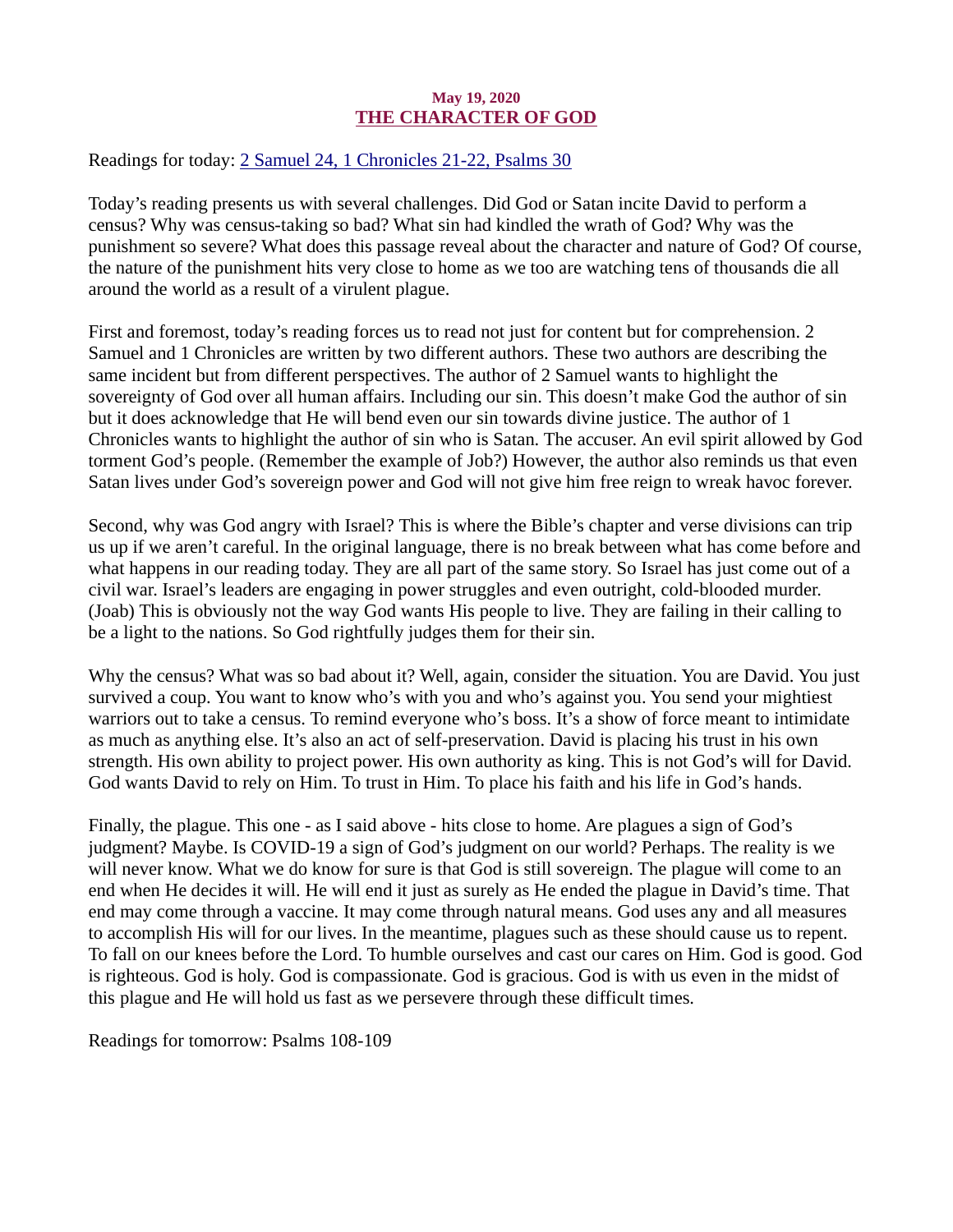#### May 20, 2020 THE SOVEREIGNTY OF GOD

<span id="page-26-0"></span>[Readings for today: Psalms 108-109](https://www.biblegateway.com/passage/?search=Psalms+108-109&version=ESV)

"Be exalted, O God, above the heavens! Let your glory be over all the earth! That your beloved ones may be delivered, give salvation by your right hand and answer me! God has promised in his holiness: "With exultation I will divide up Shechem and portion out the Valley of Succoth. Gilead is mine; Manasseh is mine; Ephraim is my helmet, Judah my scepter. Moab is my washbasin; upon Edom I cast my shoe; over Philistia I shout in triumph." (Psalm 108:5-9)

Today's reading reminds us of God's sovereignty. God reigns over all the earth. Over all human affairs. Over all the nations. Over all the princes and kings and presidents and prime ministers. God reigns over all of nature. His throne sits high above the heavens. The earth remains his footstool. God exalts Himself over creation and there is nothing that escapes His notice. Nothing operates outside His sovereign will. Nothing catches Him by surprise. Nothing lies outside His power and authority.

Yes, that includes viral pandemics. Wars and regional conflict. Just and unjust governments alike. Corrupt politicians and those who hold fast to their integrity. Rich and poor. Educated and uneducated. Every tribe. Every tongue. Every nation. All exist under His sovereign hand. If this is true, it creates the ultimate conundrum. If God is sovereign, how can He be good? There is just too much evil in the world. Too much suffering. Too much pain. Too much death. If God truly is sovereign, He must not care. He must not be good. He must be arbitrary and capricious. Cold and distant. Disengaged and uninvolved. Or…perhaps He is good but just not sovereign? Perhaps He's all-loving and all-gracious and all-compassionate but simply not powerful enough to confront the forces of darkness that afflict our world? Perhaps this is why plagues run amok. Wars never seem to cease. The most corrupt and power-hungry politicians seem to win. The gap between rich and poor gets wider. The social divisions only become more pronounced. These truths are difficult to hold together in our finite, human minds. How God be both sovereign and good when we look at the state of the world He supposedly rules?

It's a thoroughly modern problem. David, obviously, didn't have such issues. He had no problems holding in tension in his own heart and mind the sovereignty and goodness of God and the brokenness of his world. He fundamentally believed in the Biblical story. The good and sovereign God had created a good and perfect world. Into that good and perfect world, God put a good and perfect creature made in His own divine image. The charge to that creature was to care for and nurture and act as God's agent in that good and perfect world to help it become fruitful and beautiful and lovely as God originally planned. However, the good and perfect creature grew proud. It disobeyed. It stretched out its hand in an effort to be like God. And the good and perfect world fell into ruin. Sin and death now reigned. But the good and sovereign God's plan remained the same. He would work in and through the creature made in His image to restore the world to it's pre-Fall condition. Thus, Adam's call came to Noah. Noah's call came to Abraham. Abraham's call came to Moses. Moses' call came to David. David's call would eventually come to a man named Jesus. God Himself re-imaging Himself into the broken world He still loves. The good and sovereign God refusing to let go of all He had made. Through Jesus' life, death, resurrection, and ascension, the power of sin and death was broken. The forces of evil defeated. And what we are experiencing today is simply the aftershocks of that great victory that will one day find completion when the good and sovereign God returns to make all things new.

Until that day comes, we walk by faith. We hold fast to our belief that God is good. He is holy. He is pure. He is righteous. And we hold fast to our belief that God is sovereign. All-powerful. Almighty.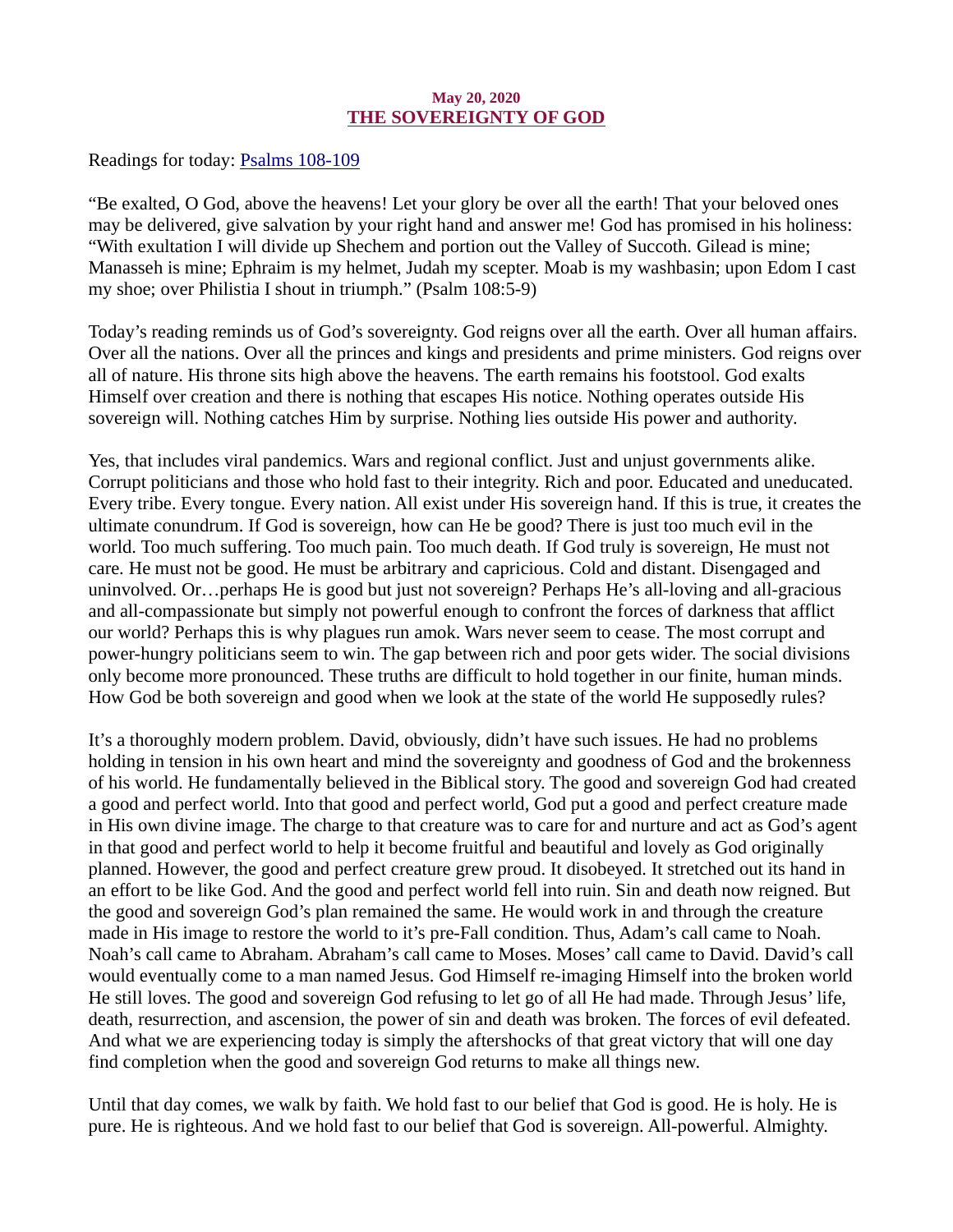Ruler of the heavens and the earth. And we trust He knows what He's doing. We trust He sees things we cannot see. We trust He knows things we cannot know. And He is at work. The good and sovereign God has not abandoned His world to its fate. He is with us. He is near us. He is for us. And His promise is that He will bring to completion the good work He began.

Readings for tomorrow: 1 Chronicles 23-26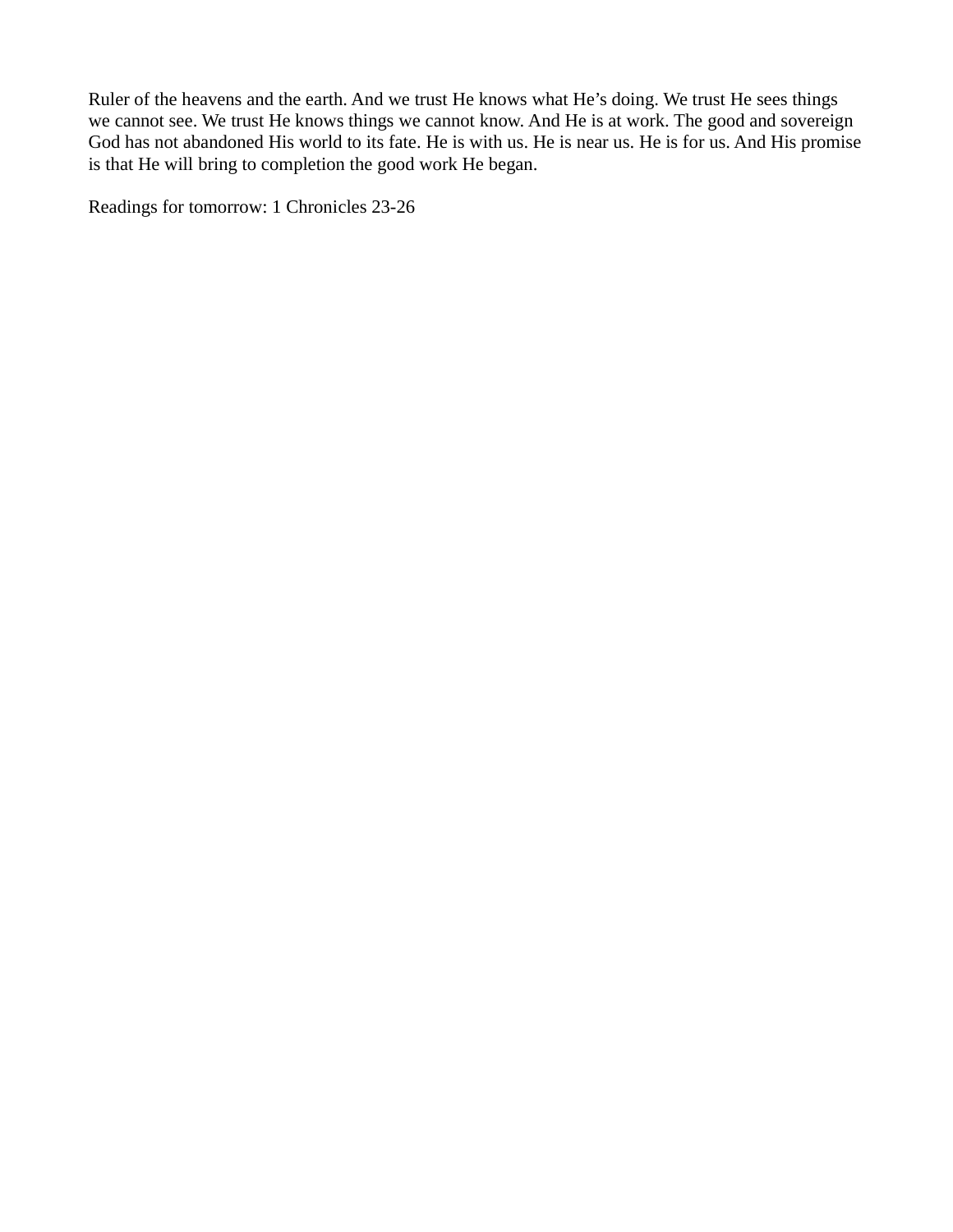# May 21, 2020 **LEGACY**

<span id="page-28-0"></span>[Readings for today: 1 Chronicles 23-26](https://www.biblegateway.com/passage/?search=1+Chronicles+23-26&version=ESV)

"When David was old and full of days, he made Solomon his son king over Israel." (1 Chronicles 23:1)

Legacy. It's something all of us will leave. To our children. To our grandchildren. To those we work with. To those we serve. For several years, I served my denomination as the chair of our Ministerial Committee. In that position, I had the privilege of walking alongside several pastors as they made the transition into retirement. It wasn't always easy. Some of those transitions were smooth. Some were rocky. Some were planned. Some were unplanned. Some felt affirmed on their way out. Others felt pushed out by the people they loved. My biggest takeaway? We either plan for the day when we will no longer be around or someone else will plan it for us.

David made plans. He understood with all his wisdom and experience that he could set his successor, Solomon, up for success. So he organizes the Levites. Helps them transition from service to the Tabernacle to service in the Temple. Gives them new roles and responsibilities that fit the new situation they will find themselves in. He organizes the priests. Casts lots so they can be established in their terms of service. He sets up the musicians in their service. And then the gatekeepers, treasurers, and other officials. It is a massive undertaking. A complete reorganization from top to bottom of the entire leadership structure of a nation. Imagine would might have happened had David left this to Solomon to figure out? Imagine the infighting. The jockeying for position. The currying for favor. Imagine the chaos that might have resulted as the sons of Eleazar fought with the sons of Ithamar for the power of the priesthood. Imagine the sons of Levi, set free from their obligations to carry and care for the Tabernacle, refusing to care for the sacred elements of the Lord. Imagine the gatekeepers and musicians each deciding to do their own thing. Solomon would have had a mess on his hands for sure!

But David was faithful. He knew a significant part of his role was to finish well. To pass on a strong legacy to his son. Not just for Solomon's sake but for the sake of Israel as a nation. Because of my experience walking alongside so many pastors, my wife and I talk a lot about our legacy. Though I am still young, the years pass by so quickly. How am I preparing to pass on what has been entrusted to me? Should the Lord tarry and give me a rich and full life on this earth, I might have twenty-five good years of pastoring left. What will those years look like? How will I spend them? When will I know it is time to raise up my successor? How can I set them up for success? My children are beginning to leave home and head off to college. What kind of spiritual legacy have I given them? How have I prepared them to take on the roles and responsibilities of an adult? My parents are getting older and will begin to face the challenges that come along with aging. Am I prepared to care for them? Assist them? Make sure they continue to live a rich and full and vital life alongside their grandkids? These are important questions to ask and ponder and pray over no matter what season of life you find yourself in.

Readings for tomorrow: Psalms 131, 138, 139, 143-145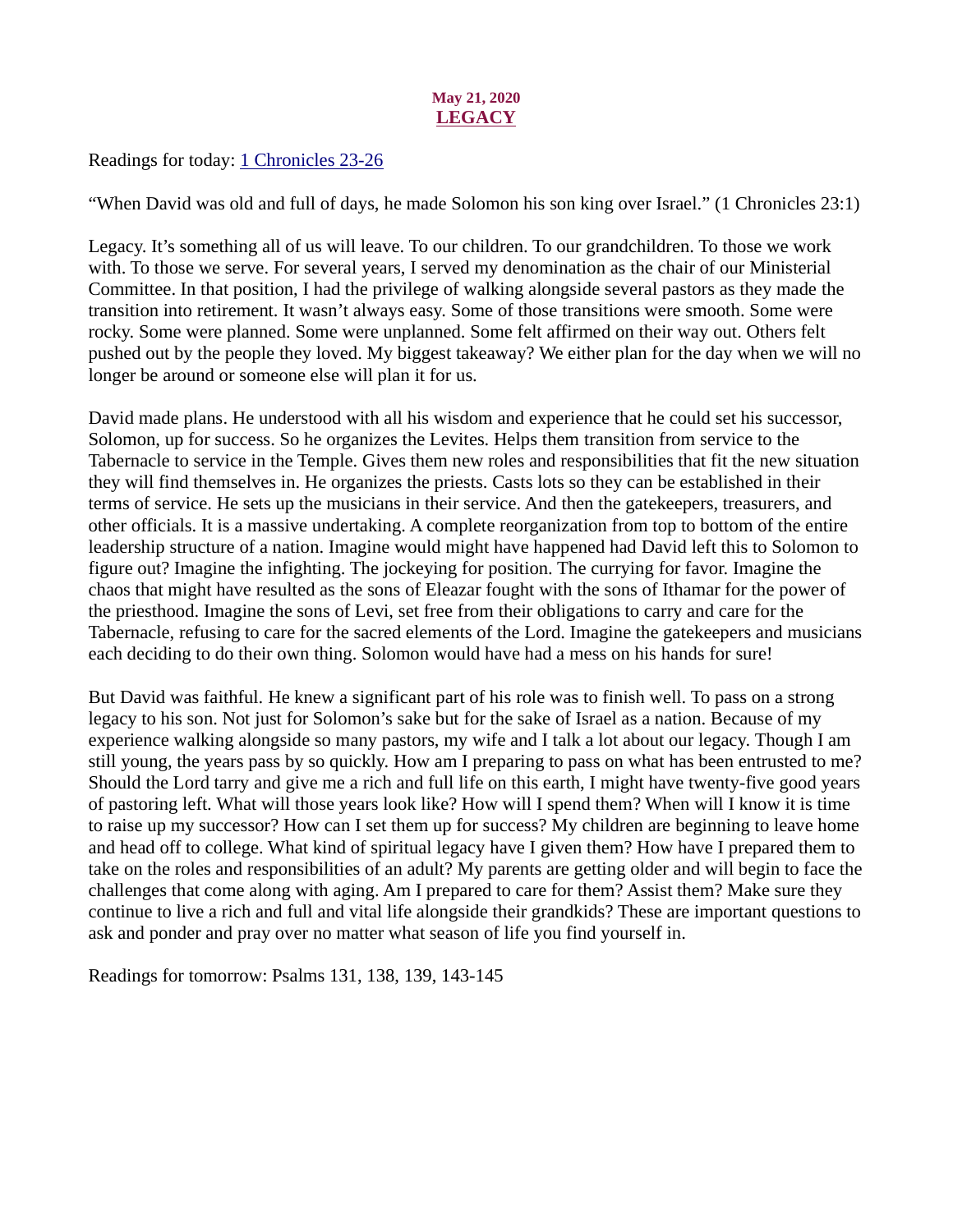### May 23, 2020 THE HARD WORK OF GENEROSITY

<span id="page-29-0"></span>[Readings for today: 1 Chronicles 27-29, Psalms 68](https://www.biblegateway.com/passage/?search=1+Chronicles+27-29%2C+Psalms+68&version=ESV)

The global economy has lost trillions due to the pandemic. Throw in a super-cyclone in southern Bangladesh and a locust infestation in the Horn of Africa and some of the poorest people in the world are now in danger of a famine of biblical proportions according to the latest news from the WHO and UN. They are setting up "hunger hospitals" in the most vulnerable countries in order to help provide food security during this time when global supply chains are disrupted and local markets shut down due to the virus. It's heartbreaking. Some ask where is God in the midst of all of this? I believe God turns that question back to us. Where are you? Where are my people? Why do you not take what I have given you and use it to bless others in my name? You see, the reality is God has given us all we need to take care of every single human need in the world today. According to the New York Times, it would take 10 billion dollars a year to provide clean drinking water to the world. Sounds like a lot, doesn't it? It's 1/10 of what Europe spends on alcohol each year and about half of what the US spends on dog food. According to the UN, it would take about 30 billion a year to solve the world's food crisis. According to the WHO, it would cost \$58/person to provide everyone with access to basic healthcare. About 371 billion by 2030. The impact? 97 million premature deaths could be averted, including more than 50 million children who never live to see their 5th birthday. 20 million deaths from non-communicable diseases like diabetes, cancer, and heart disease would be prevented. Life expectancy would jump anywhere between 3-9 years. Incredible!

How do we get from here to there? How do we become a more generous people? The kind of givers God loves? King David shows us the way. First and foremost, we must love God supremely. We must love God more than our wealth. More than our lifestyles. More than our safety. More than our comfort. We must love God with our whole hearts. Listen to what David tells his son Solomon. "And you, Solomon my son, know the God of your father and serve him with a whole heart and with a willing mind, for the Lord searches all hearts and understands every plan and thought. If you seek him, he will be found by you, but if you forsake him, he will cast you off forever." (1 Chronicles 28:9) Essentially, the key to Solomon's success. The key to his kingship will be his love for God.

Second, we must recognize God is the giver of all good gifts. "Blessed are you, O Lord, the God of Israel our father, forever and ever. Yours, O Lord, is the greatness and the power and the glory and the victory and the majesty, for all that is in the heavens and in the earth is yours. Yours is the kingdom, O Lord, and you are exalted as head above all. Both riches and honor come from you, and you rule over all. In your hand are power and might, and in your hand it is to make great and to give strength to all. And now we thank you, our God, and praise your glorious name." (1 Chronicles 29:10-13) We don't own a single thing. Everything we have comes from God's own hands. He chose the place of our birth. He endowed us with gifts and talents and abilities. He sovereignly orchestrated the opportunities we've been given. All these things were outside our control and yet they are the secret to our success. Of course we work hard. Of course we do our best. We are not passive in this process. But the foundation of whatever success we've achieved in this life was not laid by our own hands but by God Himself.

Third, we must acknowledge we are unworthy of such divine attention. "But who am I, and what is my people, that we should be able thus to offer willingly? For all things come from you, and of your own have we given you. For we are strangers before you and sojourners, as all our fathers were. Our days on the earth are like a shadow, and there is no abiding." (1 Chronicles 29:14-15) The world is constantly telling us we "deserve" all we have. We've "earned" all we've received. We are "good" and "righteous"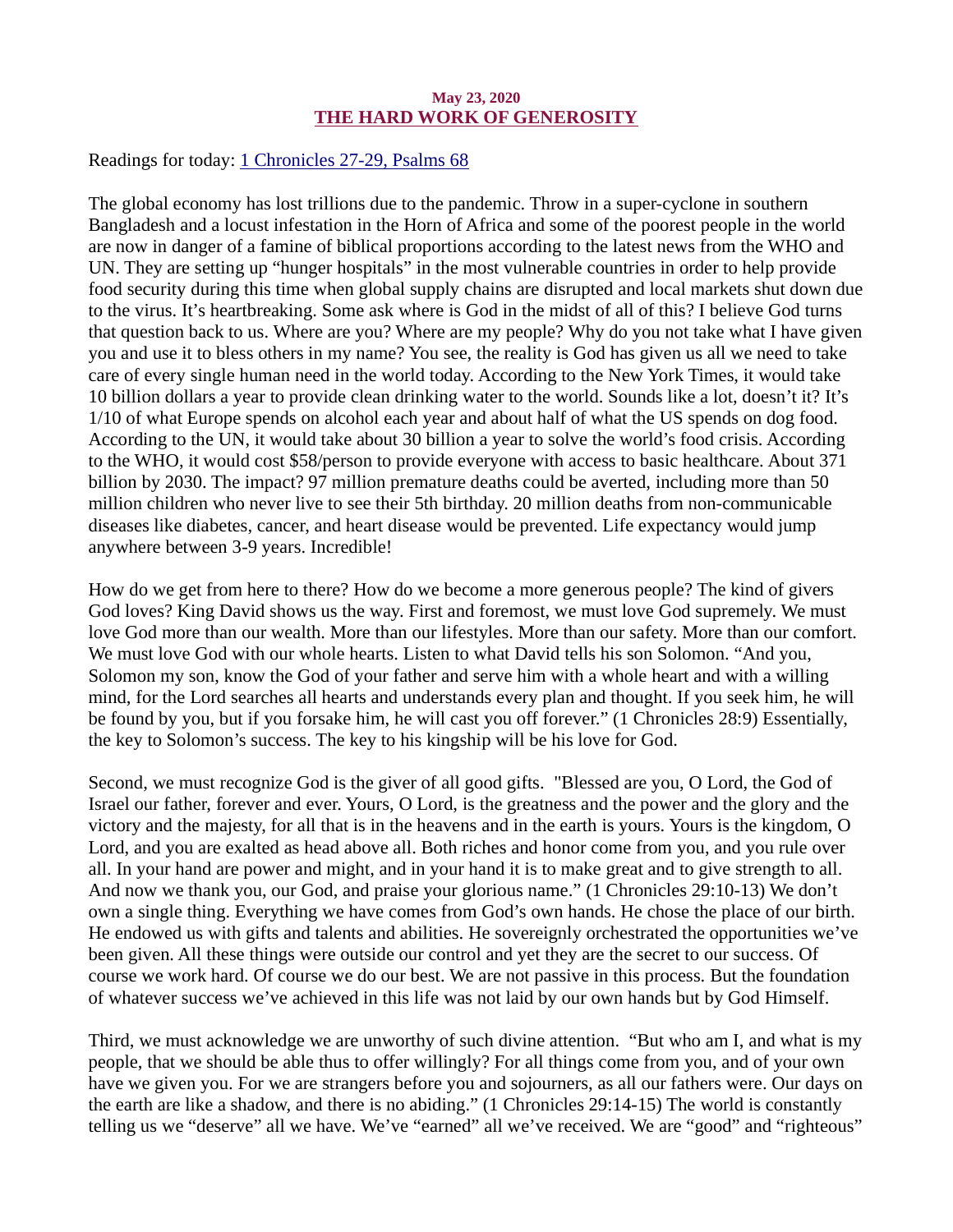and "worth" every penny of our wealth. The Bible calls this a lie. We are unworthy sinners. Unworthy of God's attention. Unworthy to come into His presence. We are sinners in desperate, desperate, desperate need of grace. Our days are like a shadow. There is no abiding. In a generation or two, all we have accomplished will be dust and no one will even remember our names. But God loves us. And has dealt bountifully with us. And has secured for us an eternal home in the heavens if we will receive His greatest gift. Jesus.

Fourth, once we've set our hearts on Christ. Once we've acknowledged God as the "sole proprietor" of this world and all that is in it. Once we've humbled ourselves in our unworthiness before Him. Our hearts and hands quite naturally open. Our fists unclench. Our fears and doubts fade. And we give. Give generously. Freely. Cheerfully. "I know, my God, that you test the heart and have pleasure in uprightness. In the uprightness of my heart I have freely offered all these things, and now I have seen your people, who are present here, offering freely and joyously to you. O Lord, the God of Abraham, Isaac, and Israel, our fathers, keep forever such purposes and thoughts in the hearts of your people, and direct their hearts toward you." (1 Chronicles 29:17-18)

When it comes to your money...is your heart directed towards God? When it comes to your wealth...do you see it as a tool in God's hand? In these uncertain times, do you find yourself holding tighter onto what you have? Hunkering down? Doing all you can to preserve your lifestyle? Or are you becoming even more generous? Even more sacrificial as you see the needs around you grow? We face these same questions as a church. We've been blessed. Through careful stewardship, we're debt free and stable financially. To whom much is given, much is expected. It's why we've sent money through the Petros Network to help ward off starvation in Ethiopia. It's why we've given funds to Bishop John Rucyahana in Rwanda as he seeks to serve the poorest of the poor. It's why we've sent money to help Pastor Martin rebuild in South Sudan. And we're seeking to do even more. Not just around the world but in our own community as well. As America goes back to work, I fully expect our economy to rebound. It will not be nearly as easy for most of the rest of the world. Will we lead the way in generosity? Are we willing to be "strong and courageous", sacrificing our own needs, wants, and desires so the world can have clean water, nutritious food, and basic healthcare? Especially in light of this pandemic? In the wake of WWII, America established the Marshall Plan to help rebuild Europe. It set us up for a century of greatness. Imagine what could happen if we did the same for the world?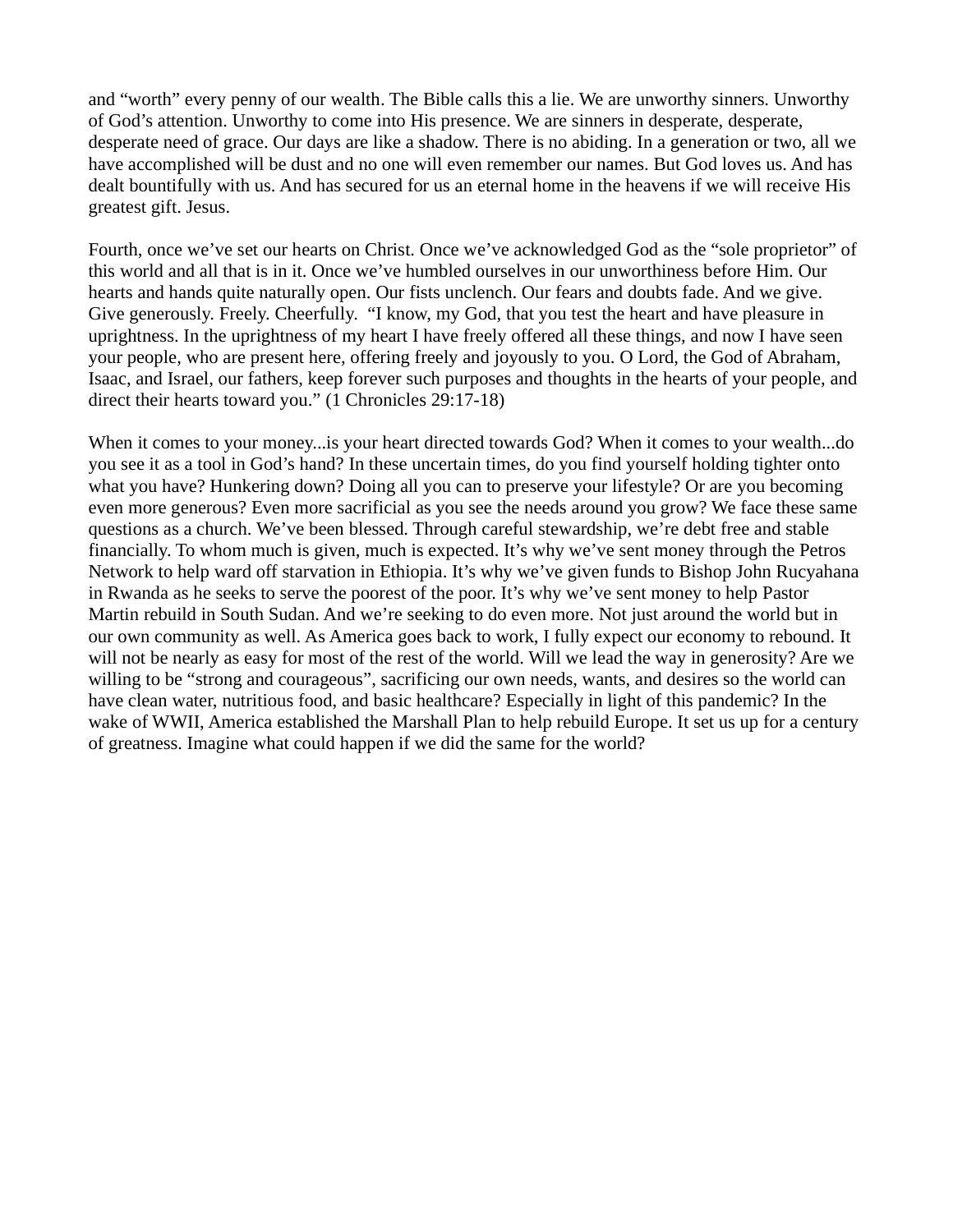# May 25, 2020 MEMORIAL DAY REFLECTIONS

<span id="page-31-0"></span>Readings for today: **Psalms** 111-118

"O Israel, trust in the Lord! He is their help and their shield. O house of Aaron, trust in the Lord! He is their help and their shield. You who fear the Lord, trust in the Lord! He is their help and their shield. The Lord has remembered us; he will bless us; he will bless the house of Israel; he will bless the house of Aaron; he will bless those who fear the Lord, both the small and the great. May the Lord give you increase, you and your children! May you be blessed by the Lord, who made heaven and earth!" (Psalm 115:9-15)

Today is a special day in our country. A day when we remember those who gave their lives to protect our freedoms. Those who sacrificed so much and, in some cases, paid the ultimate price to defend our country. I think of my own family. My wife has two grandfathers buried at Fort Logan Cemetery in Denver, CO. Her father did three tours with the Navy in Vietnam. My father served as well during that era. It's humbling to reflect on their dedication. So each year we set aside a day to remember. A day to celebrate. Proclamations will be read. Speeches will be given. And all of them will end asking for some kind of divine blessing on our nation.

Israel was no different. She too sought God's divine blessing. Today's reading is filled with all kinds of nationalistic language. Israel praising God for His steadfast commitment to His covenant with them. Israel praising God for His mighty works on their behalf. Israel praising God for lifting them up above the other nations around them. At the same time, it's important to note Israel's focus. It's on God and not on themselves. They extol God for His character. His nature. His glory. They praise Him for His righteousness. His justice. His mercy and grace. They recognize their own blessing is wrapped up in their obedience to His commands. They will not receive what the Lord has stored up for them unless they walk in His ways.

"The fear of the Lord is the beginning of wisdom; all those who practice it have a good understanding. His praise endures forever!" (Psalm 111:10)

"Praise the Lord! Blessed is the man who fears the Lord, who greatly delights in his commandments!… Light dawns in the darkness for the upright; he is gracious, merciful, and righteous. It is well with the man who deals generously and lends; who conducts his affairs with justice. For the righteous will never be moved; he will be remembered forever. He is not afraid of bad news; his heart is firm, trusting in the Lord. His heart is steady; he will not be afraid, until he looks in triumph on his adversaries. He has distributed freely; he has given to the poor; his righteousness endures forever; his horn is exalted in honor." (Psalm 112:1, 4-9)

"Not to us, O Lord, not to us, but to your name give glory, for the sake of your steadfast love and your faithfulness!" (Psalm 115:1)

The Psalmist understood a profound truth. If we seek to lift up ourselves. If we seek to put ourselves first. If we seek to protect ourselves. Promote ourselves. Indulge ourselves. God will bring down judgment. Selfishness is the very definition of what the Bible calls "wickedness." But the nation that serves others. The nation that gives generously. The nation that sacrifices for the sake of those who are poor and needy and less-fortunate. That nation reflects the very heart of God and will be blessed in order to be a blessing.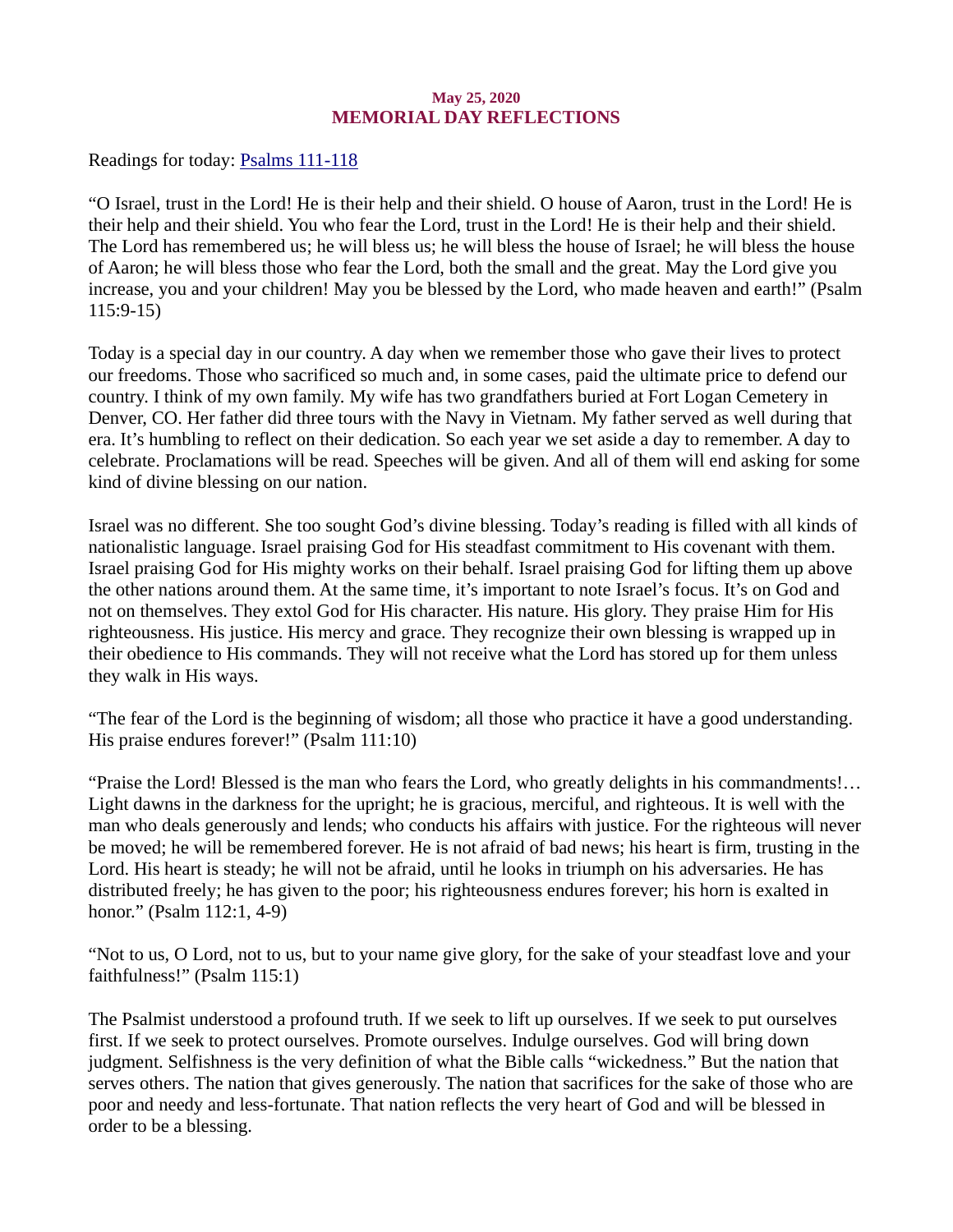I love America. I am thankful for the freedoms we enjoy. I am grateful for the material blessings we've worked so hard to earn. I'm especially humbled by the example of those who have gone before us who have made all this possible. I've also seen the alternative. In my line of work, I've traveled the world. I've seen oppression firsthand. I've stood at the mass graves. I've spoken to the victims of abuse and terror. I've seen the fear in their eyes. I've had to be careful at times because I knew there was a good possibility I was being monitored. Thankfully, those are things we do not have to worry about here at home. At the same time, I am concerned. I fear we are losing our grip on what's made America great. I am grieved over our inability to come to grips with our racist past. I am continually shocked at our lack of concern for life. I am heartbroken over the political divisions that threaten to tear us apart at the seams. I am deeply concerned by the growing sense of entitlement, selfishness, and greed, My fear is we will lose whatever blessing we've enjoyed unless we repent and turn back to God.

The founders of our country wrote these words in the historic Preamble to the US Constitution… "We the people of the United States, in order to form a more perfect union, establish justice, insure domestic tranquility, provide for the common defense, promote the general welfare, and secure the blessings of liberty to ourselves and our posterity, do ordain and establish this Constitution for the United States of America." I pray for the day when we reclaim the original vision on which this country was founded. I pray for the day when we truly make it our aim to form a "more perfect union" rather than exacerbate the social, racial, economic, and political divisions that exist. I pray for the day when we will establish justice for the oppressed. Tranquility for the fearful and anxious among us. Defend the weak and vulnerable. Promote the welfare of all who come to our shores seeking asylum. And secure the future not just for ourselves but for those who will follow in our footsteps. On that day, I believe we will truly be able to proclaim with the Psalmist, "Praise the Lord, all nations! Extol him, all peoples! For great is his steadfast love toward us, and the faithfulness of the Lord endures forever. Praise the Lord!" (Psalm 117:1-2)

Readings for tomorrow: Psalms 119:1-88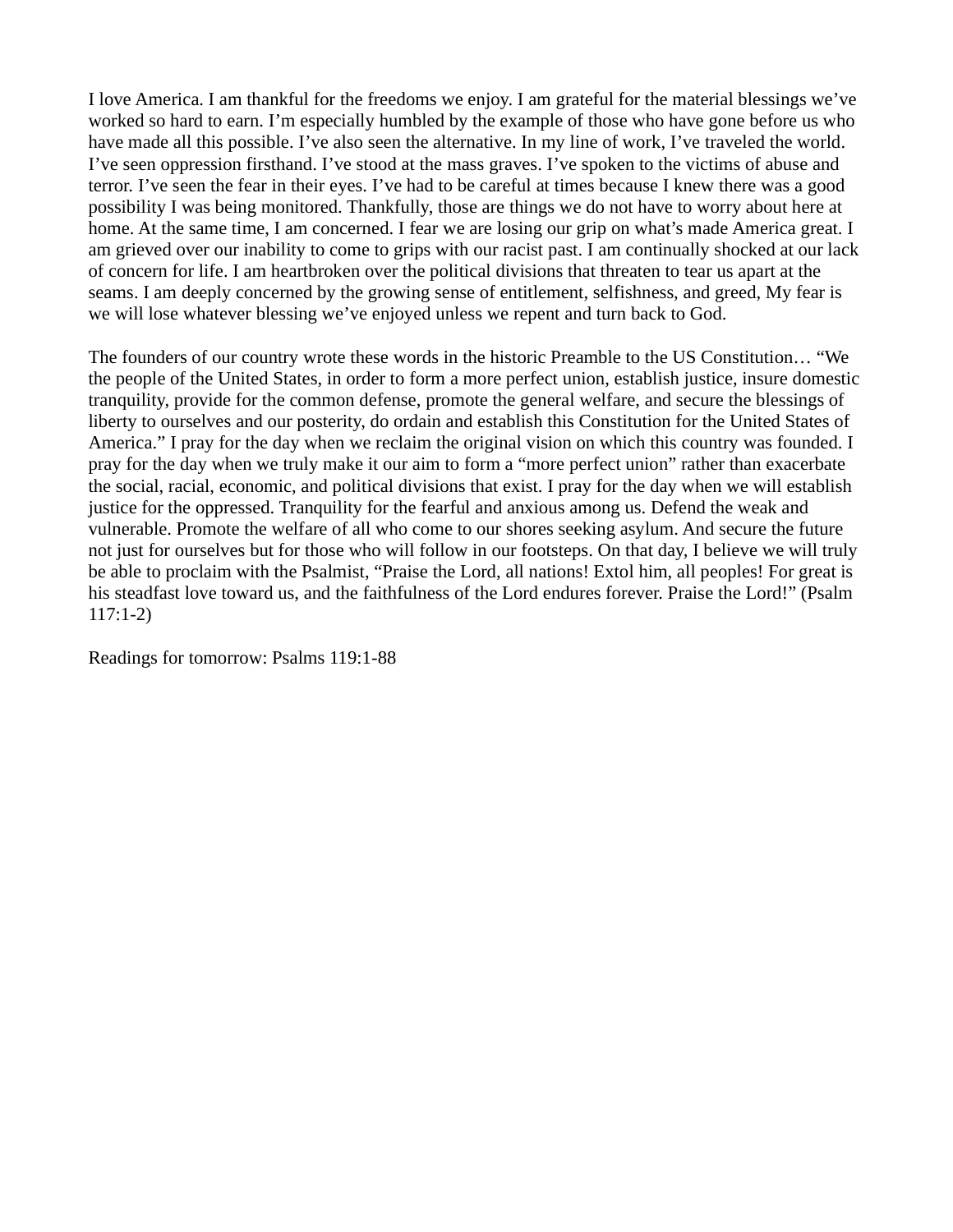# May 27, 2020 THE BLESSINGS OF OBEDIENCE

<span id="page-33-0"></span>[Readings for today: Psalms 119:1-88](https://www.biblegateway.com/passage/?search=Psalms+119%3A1-88&version=ESV)

Jesus says, "If you love me, keep my commandments." (John 14:15)

There is a strange dichotomy growing in the American church today. It's the idea that we can accept Jesus as Savior but reject Him as Lord. Sure, no one will put it quite that bluntly but it comes with the territory when you meet someone who claims to be a Christian while at the same time rejecting the commands of Scripture. I think of the number of Christians over the years who have told me God was calling them to get divorced. Not for adultery. Not for abuse. Not for abandonment. They simply had fallen out of love with their spouse. The relationship had gotten too hard. They felt trapped. So they justify in their minds and hearts an act of disobedience under the premise that God will simply forgive and forget. I think of the number of Christians I know who lie. They lie to their spouses. Lie to their children. Lie to those they work with or live among. Ultimately, they lie to themselves and they justify it for all kinds of reasons. Political. Social. Economic. Personal. You name it. And they assume God doesn't care. I think of the number of Christians I know who plead ignorance when it comes to God's commands. They honestly do not know what God expects from their lives and frankly - if they are totally honest - they don't really care. They simply want to live their lives the way they want and they hope God gives them a pass.

Contrast that line of thinking with the words of Psalm 119 today…

"With my whole heart I seek you; let me not wander from your commandments! I have stored up your word in my heart, that I might not sin against you." (Psalm 119:10-11)

"I will delight in your statutes; I will not forget your word." (Psalm 119:16)

"My soul is consumed with longing for your rules at all times." (Psalm 119:20)

"Your testimonies are my delight; they are my counselors." (Psalm 119:24)

Over and over again, the Psalmist proclaims his love for the laws of God. His love is deep. Visceral. Powerful. Emotional. This is a man enraptured not with the rules of his faith but his relationship with God. He understands all relationships have boundaries. All relationships have expectations. All relationships demand something from each party. He is also humble. He knows he is dust and to dust he shall return. He knows he has no business being in a relationship with Almighty God. He understands it is only by grace that he stands. And out of the immense gratitude of his heart, he expresses his devotion to God. He longs to keep God's commands. His greatest desire is to serve God and love God and honor God with a whole heart.

What about you? Do you know the commands of God? Do you know what God expects from you and why? Do love God's Word like the Psalmist? Does your soul long to be obedient? "Blessed are those whose way is blameless, who walk in the law of the Lord! Blessed are those who keep his testimonies, who seek him with their whole heart." (Psalm 119:1-2) God's blessings are reserved for those who seek to obey Him. Those who love Him enough to honor Him with their lives. Those who express their devotion to Him by seeking to align their lives with His life. They meditate on God's Word. They memorize God's Word. They long for their lives to be a reflection of God's Word. When asked, they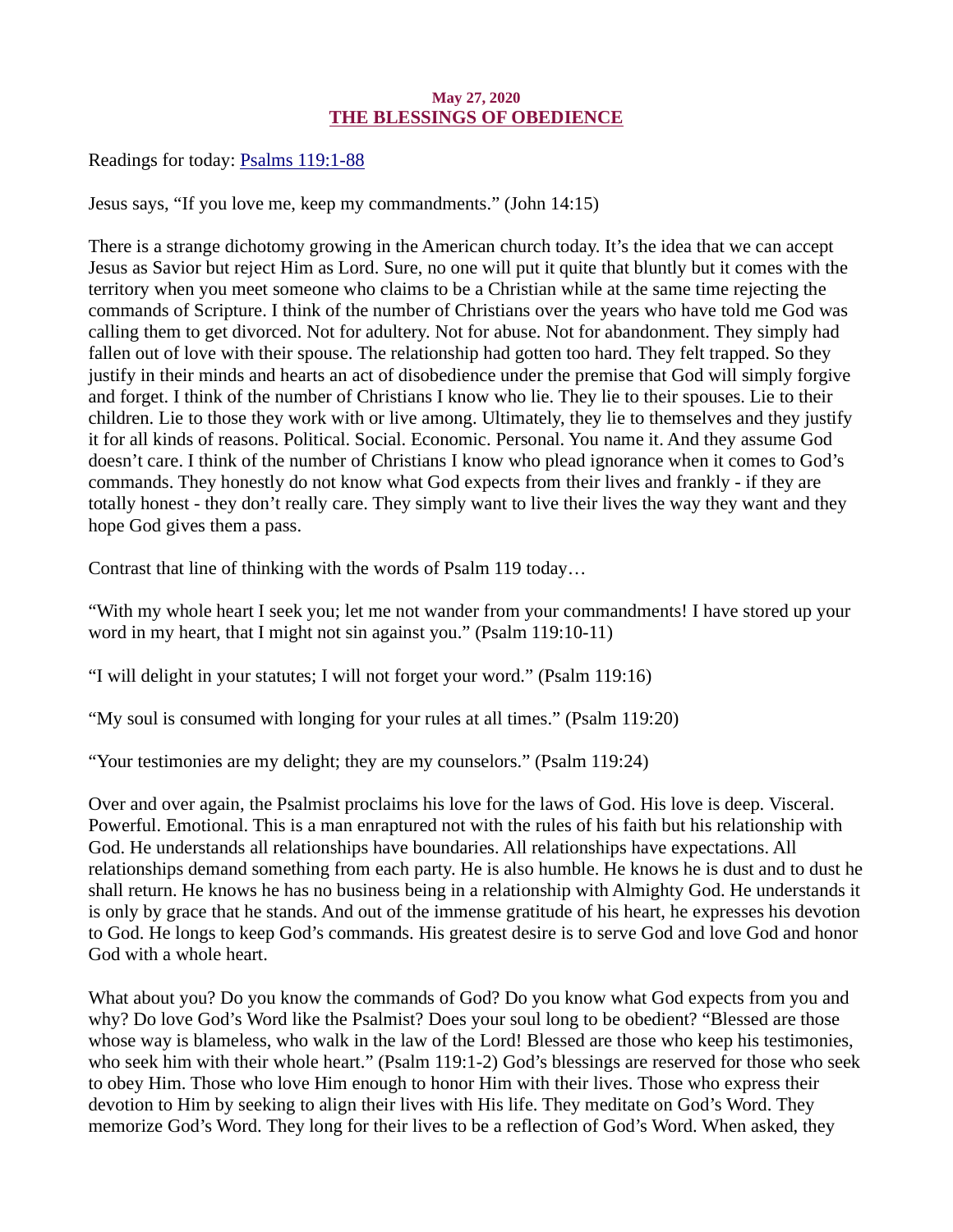can tell you specifically what areas of their life God is working on even now. They can tell you where they've made progress and where they fall short. They can tell you of their battles with sin and temptation. They can show you the scars from the mistakes they've made and confessed. They know the road of repentance is full of detours and though they stumble like a drunk man from one side to the other, they inexorably make their way to God.

So again, what about you? Do love Jesus? Do you follow His commands? Let me encourage you to start with the Sermon on the Mount from Matthew 5-7. Essentially, it is Jesus' interpretation of the Ten Commandments. It's a beautiful picture of what the obedient Christian life is all about. Begin meditating on the sermon. Memorizing the sermon. Letting the words sink deep into your heart and soul that you may discover all the blessings God has for you in this life and the next!

Readings for tomorrow: 1 Kings 3-4, 2 Chronicles 1, Psalms 72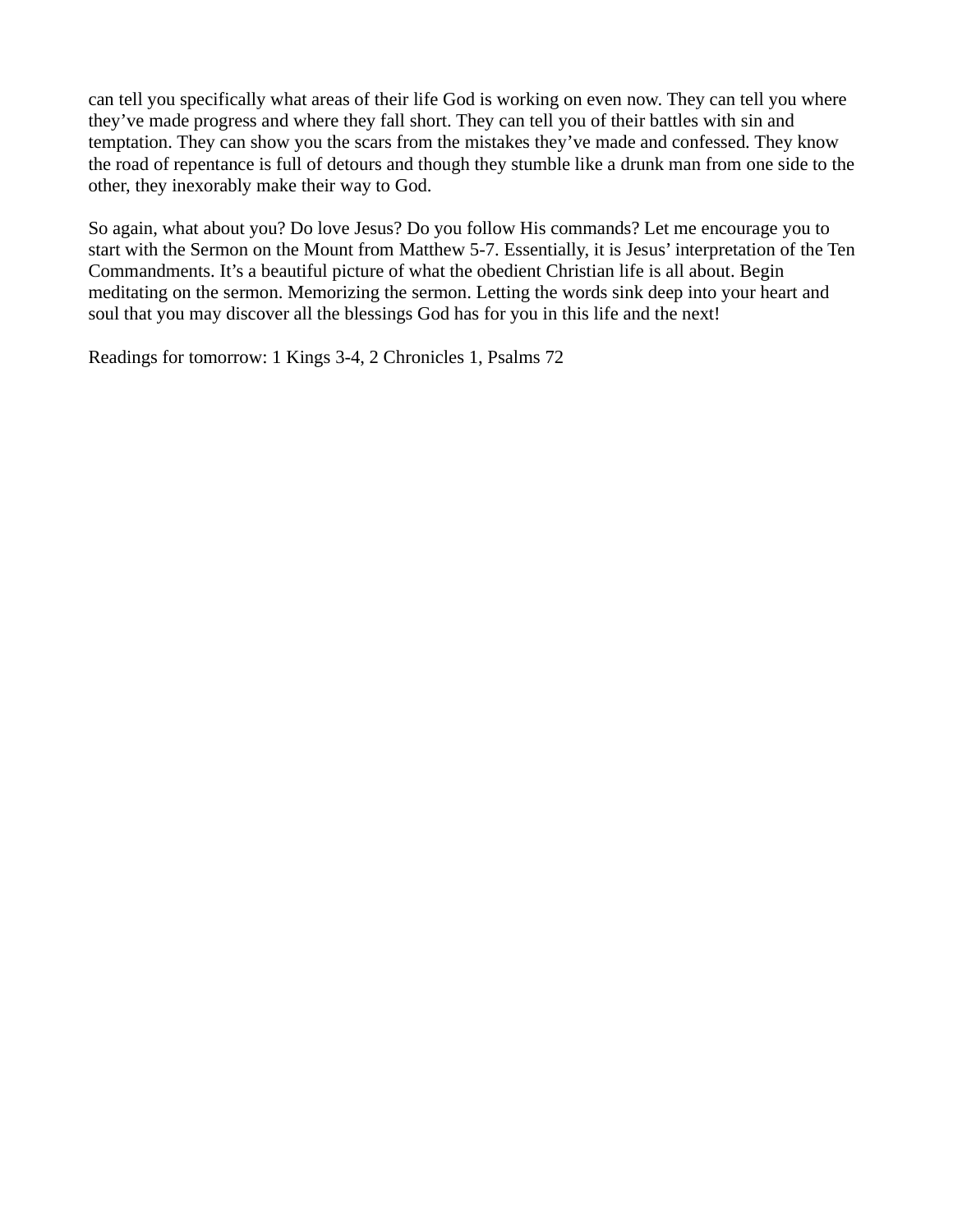# May 28, 2020 DISCERNMENT

<span id="page-35-0"></span>[Readings for today: 1 Kings 3-4, 2 Chronicles 1, Psalms 72](https://www.biblegateway.com/passage/?search=1+Kings+3-4%2C+2+Chronicles+1%2C+Psalms+72&version=ESV)

"Give your servant therefore an understanding mind to govern your people, that I may discern between good and evil, for who is able to govern this your great people?"" (1 Kings 3:9)

We suffer today from a lack of discernment. We live in a post-truth world. Right and wrong are personally defined. There is no such thing as objectivity anymore. People do what is right in their own eyes. We call good "evil" and evil "good." We are lost as a culture. As a society. As a nation. The pandemic has revealed the fault lines. Our political leaders seem far more interested in using this crisis to further their own political ends. We don't seem to have many adults in the room. People who will honestly and transparently and humbly lead us through what is an extremely challenging time. The results are deadly. Especially in impoverished areas and communities of color. The structural failings of our system and the fruit of a racist history continue to haunt us. The latest video of George Floyd only adds fuel to an already raging fire. Would that God would raise up a leader for us like Solomon!

Sadly, in a democratic system, you often get the leadership you deserve. If we are honest, they are an extension of us. They are the embodiment of our basest desires and primal instincts. They are ruthless, calculating, greedy, corrupt. Such is the system we've created. We've polluted the pool of potential candidates with so much dark money, bareknuckle politics, and backroom deals that it's no wonder we end up with the leaders we have. The only ones can possibly stand above the fray are the uber-rich who can fund their own campaigns but they mostly live lives so disconnected from the normal everyday that it's hard for them to know what's best for the average person. How I long for the day when we would have a humble leader in the Oval Office or in the Halls of Congress! A godly leader who was willing to acknowledge their mistakes, ask for forgiveness, and simply do their best for the American people. A leader who would put "We the people" above their political party. A leader who would unite rather than divide. A leader who would speak the truth in love. A leader who was honest and transparent.

One of the things we will see as we read through the Kings is how the character of a leader shapes the nation. The fortunes of Israel rise or fall largely on the godliness of the kings who serve her. When godly kings are in power. Kings who are wise. Discerning. Those who know right from wrong and good from evil. Israel flourishes. When ungodly kings are in power. Kings who are corrupt. Foolish. Narcissistic. Those who could care less about right or wrong as long as they acquire more power. Israel falls. America is no different. Now, more than ever, we need godly leadership at the helm of our nation. Now, more than ever, the character of our leaders matters. May God raise up for us leaders like Solomon who know good from evil and can lead us with wisdom.

Readings for tomorrow: Psalm 119:89-176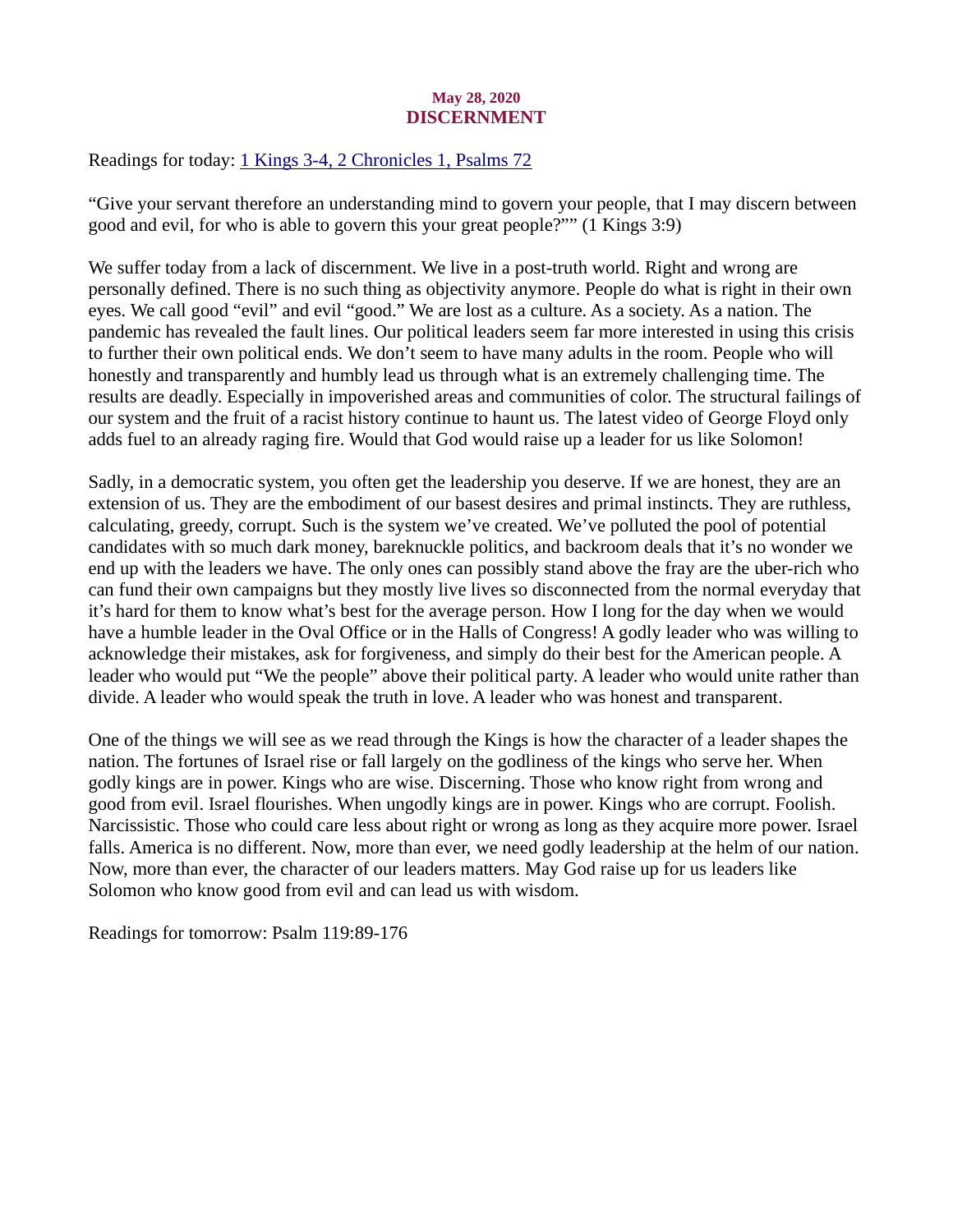### May 29, 2020 CLINGING TO TRUTH

<span id="page-36-0"></span>[Readings for today: Psalm 119:89-176](https://www.biblegateway.com/passage/?search=Psalm+119%3A89-176&version=ESV)

We live in a post-truth world. Our politicians don't tell the truth. Our media doesn't tell the truth. Even our public health officials don't always tell the truth. Everyone it seems bends the truth to their own agenda. Their own needs. Their own feelings. Their own wants. Their own desires. Furthermore, we seem more committed to our personal ideologies than ever. Left or Right. Liberal or conservative. Democrat or Republican. Socialist or capitalist. You name it, we have an opinion on it. We take a side on it. And we consider those who oppose us to be dangerous enemies who must be dehumanized at every turn. If you don't believe me, scroll through Twitter these days. Listen to any of the cable news shows for five minutes. Watch the press conferences of our politicians. It's macabre theater.

The Psalmist points us in a different direction. He points us to the only sure foundation in life. God's Word. God's Word is eternal. "Forever, O Lord, your word is firmly fixed in the heavens." (Psalm 119:89) God's Word is the source of life. "I will never forget your precepts, for by them you have given me life." (Psalm 119:93) God's Word is perfect. "I will never forget your precepts, for by them you have given me life." (Psalm 119:93) God's Word is the source of all wisdom and knowledge and understanding. "Your commandment makes me wiser than my enemies, for it is ever with me. I have more understanding than all my teachers, for your testimonies are my meditation. I understand more than the aged, for I keep your precepts." (Psalm 119:98-100) God's Word teaches us what is good and godly. "Righteous are you, O Lord, and right are your rules. You have appointed your testimonies in righteousness and in all faithfulness." (Psalm 119:137-138) God's Word is more precious than gold or anything of value on this earth. "Therefore I love your commandments above gold, above fine gold." (Psalm 119:127)

The fundamental problem in our world - and in our church today - is we have rejected God's Word. We have turned aside from His Law. We have abandoned His commandments. Each of us have gone our own way. Each of us has turned inward towards Self. We have set up idols and we cling to our own understanding. It's why we can never seemingly make any progress when it comes to the persistent sin issues of our day like racism. We keep trying to solve it using human means. We keep trying to bring about the Kingdom but without the king. We keep trying to make heaven come to earth by our own strength and the more we try, the worse things seem to get. The more we clench our fists, the more righteousness slips through our fingers. It's a cycle that repeats itself in every generation. What we need is revival. A fresh movement of the Holy Spirit. But in order to receive such a gift, we have to be humbled. We have to be broken. We have to be forced to our knees in surrender. We have to taken to the end of our strength and wisdom and resources. This is what I see taking place around me today. Our world is on fire. Ideologies are only becoming more extreme. Hatred is on the rise. Violence and suffering will only increase. We stand on the brink of war. It may not be fought with armies but it certainly is being fought on the political and social and economic battlefields of our day. Only Christ can save us. Only Christ can deliver us. Jesus Christ is the Word of God. Only as we cling to the Jesus Truth and walk in the Jesus Way will we find the Jesus Life.

Readings for tomorrow: Song of Solomon 1:1-5:1